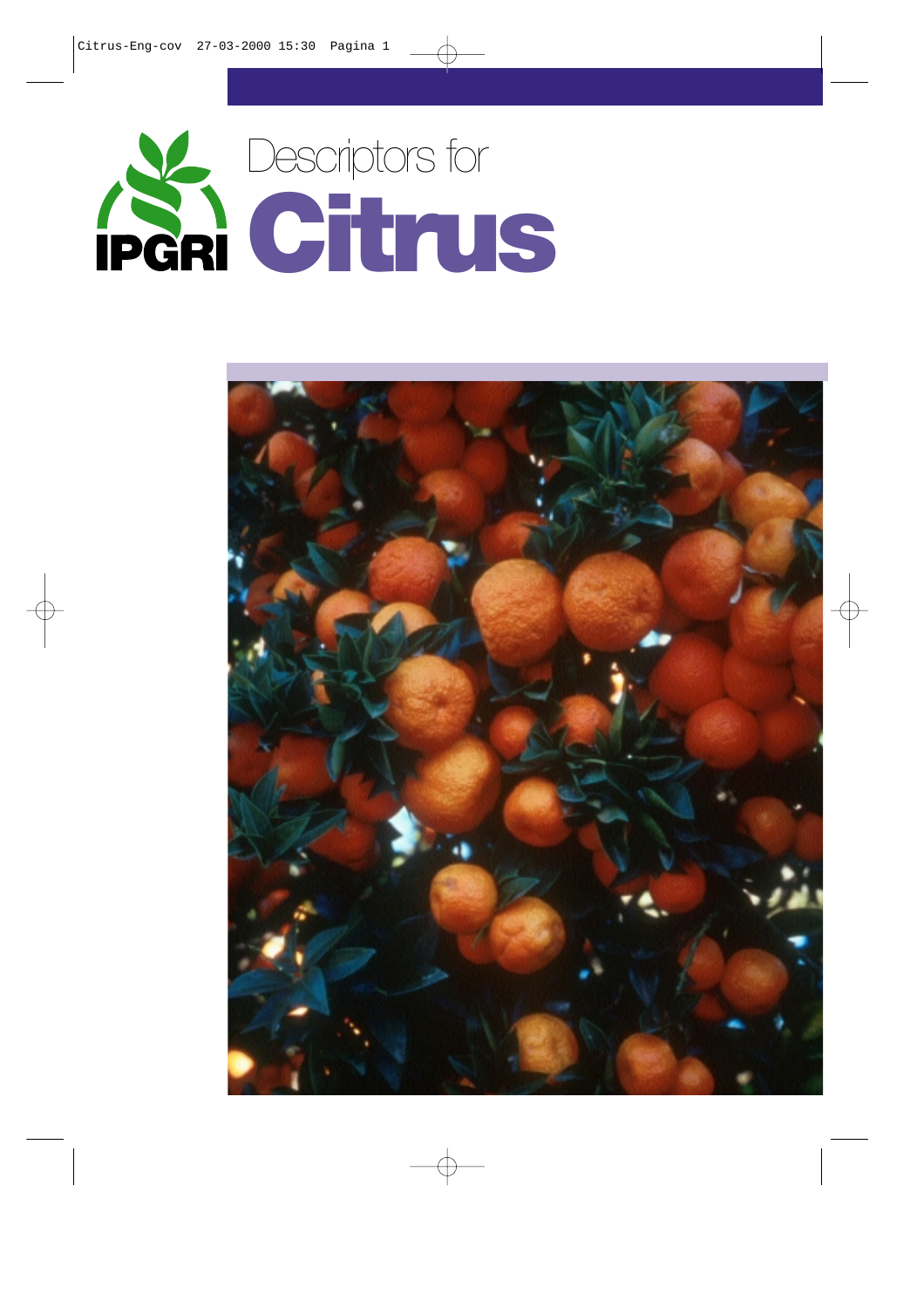# **List of Descriptors**

| Almond (revised) $*(E)$                 | 1985 | <i>Phaseolus acutifolius</i> (E)                                                         | 1985 |
|-----------------------------------------|------|------------------------------------------------------------------------------------------|------|
| Apple (E)                               | 1982 | Phaseolus coccineus * (E)                                                                | 1983 |
| Apricot $*(E)$                          | 1984 | Phaseolus vulgaris * (E)                                                                 | 1982 |
| Avocado (E,S)                           | 1995 | Pigeonpea (E)                                                                            | 1993 |
| Bambara groundnut (E)                   | 1987 | Pineapple (E)                                                                            | 1991 |
| Banana (E,S,F)                          | 1996 | <i>Pistacia</i> (excluding <i>Pistacia vera</i> ) (E)                                    | 1998 |
| Barley (E)                              | 1994 | Pistachio (E,F)                                                                          | 1997 |
| Beta (E)                                | 1991 | $Plum * (E)$                                                                             | 1985 |
| Black pepper (E,S)                      | 1995 | Potato variety $*(E)$                                                                    | 1985 |
| <i>Brassica</i> and <i>Raphanus</i> (E) | 1990 | Quinua * (E)                                                                             | 1981 |
| <i>Brassica campestris L. (E)</i>       | 1987 | $Rice * (E)$                                                                             | 1980 |
| Buckwheat (E)                           | 1994 | Rocket ( <i>Eruca</i> spp.)                                                              | 1999 |
| Capsicum (E,S)                          | 1995 | Rye and Triticale * (E)                                                                  | 1985 |
| Cardamom (E)                            | 1994 | Safflower * (E)                                                                          | 1983 |
| Carrot (E,S,F)                          | 1998 | Sesame * (E)                                                                             | 1981 |
| Cashew (E)                              | 1986 | Setaria italica                                                                          |      |
| Cherry $*(E)$                           | 1985 | and <i>S. pumilia</i> (E)                                                                | 1985 |
| Chickpea (E)                            | 1993 | Sorghum (E,F)                                                                            | 1993 |
| Citrus(E)                               | 1988 | Soyabean * (E,C)                                                                         | 1984 |
| Coconut (E)                             | 1992 | Strawberry (E)                                                                           | 1986 |
| Coffee $(E,S,F)$                        | 1996 | Sunflower * (E)                                                                          | 1985 |
| Colocasia * (E)                         | 1980 | Sweet potato (E,S,F)                                                                     | 1991 |
| Cotton (Revised) (E)                    | 1985 | Taro $(E,S,F)$                                                                           | 1999 |
| Cowpea (E)                              | 1983 | Tea $(E,S,F)$                                                                            | 1997 |
| Cultivated potato * (E)                 | 1977 | Tomato $(E, S, F)$                                                                       | 1996 |
| Echinochloa millet * (E)                | 1983 | Tropical fruit $*(E)$                                                                    | 1980 |
|                                         | 1990 | Vigna aconitifolia and V. trilobata (E)                                                  | 1985 |
| Eggplant (E,F)<br>Faba bean * (E)       | 1985 | Vigna mungo                                                                              |      |
|                                         | 1985 | and <i>V. radiata</i> (Revised) $*(E)$                                                   | 1985 |
| Finger millet (E)                       | 1985 | Walnut (E)                                                                               | 1994 |
| Forage grass $*(E)$                     | 1984 | Wheat (Revised) $*(E)$                                                                   | 1985 |
| Forage legumes * (E)                    | 1997 | Wheat and <i>Aegilops</i> * (E)                                                          | 1978 |
| Grapevine (E,S,F)                       | 1992 | White Clover (E)                                                                         | 1992 |
| Groundnut (E,S,F)                       | 1983 | Winged Bean * (E)                                                                        | 1979 |
| Kodo millet * (E)                       | 1985 | Xanthosoma (E)                                                                           | 1989 |
| Lentil $*(E)$                           | 1982 | Yam(E,S,F)                                                                               | 1997 |
| Lima bean $*(E)$                        |      |                                                                                          |      |
| Lupin $*(E,S)$                          | 1981 | IPGRI publications are available free of charge                                          |      |
| Maize (E,S,F)                           | 1991 |                                                                                          |      |
| Mango (E)                               | 1989 | to the libraries of genebanks, university<br>departments, research institutions, etc. On |      |
| Medicago (Annual) $*(E,F)$              | 1991 | request to Head, Editorial and Publications                                              |      |
| Mung bean $*(E)$                        | 1980 |                                                                                          |      |
| $Out*(E)$                               | 1985 | Unit, titles may also be made available to                                               |      |
| $Oca * (S)$                             | 1982 | individuals who can show that they have a                                                |      |
| Oil palm (E)                            | 1989 | need for a personal copy of a publication. E, F,                                         |      |
| Panicum miliaceum                       |      | S and C indicate English, French, Spanish, and                                           |      |
| and P. sumatrense (E)                   | 1985 | Chinese, respectively. Titles marked with * are                                          |      |
| Papaya (E)                              | 1988 | available only as photocopies. Various                                                   |      |
| Peach $*(E)$                            | 1985 | descriptor lists are available for downloading                                           |      |
| Pear $*(E)$                             | 1983 | in portable document format from IPGRI's web                                             |      |
| Pearl millet (E,F)                      | 1993 | site (URL: <http: ipgri="" www.cgiar.org=""></http:> ).                                  |      |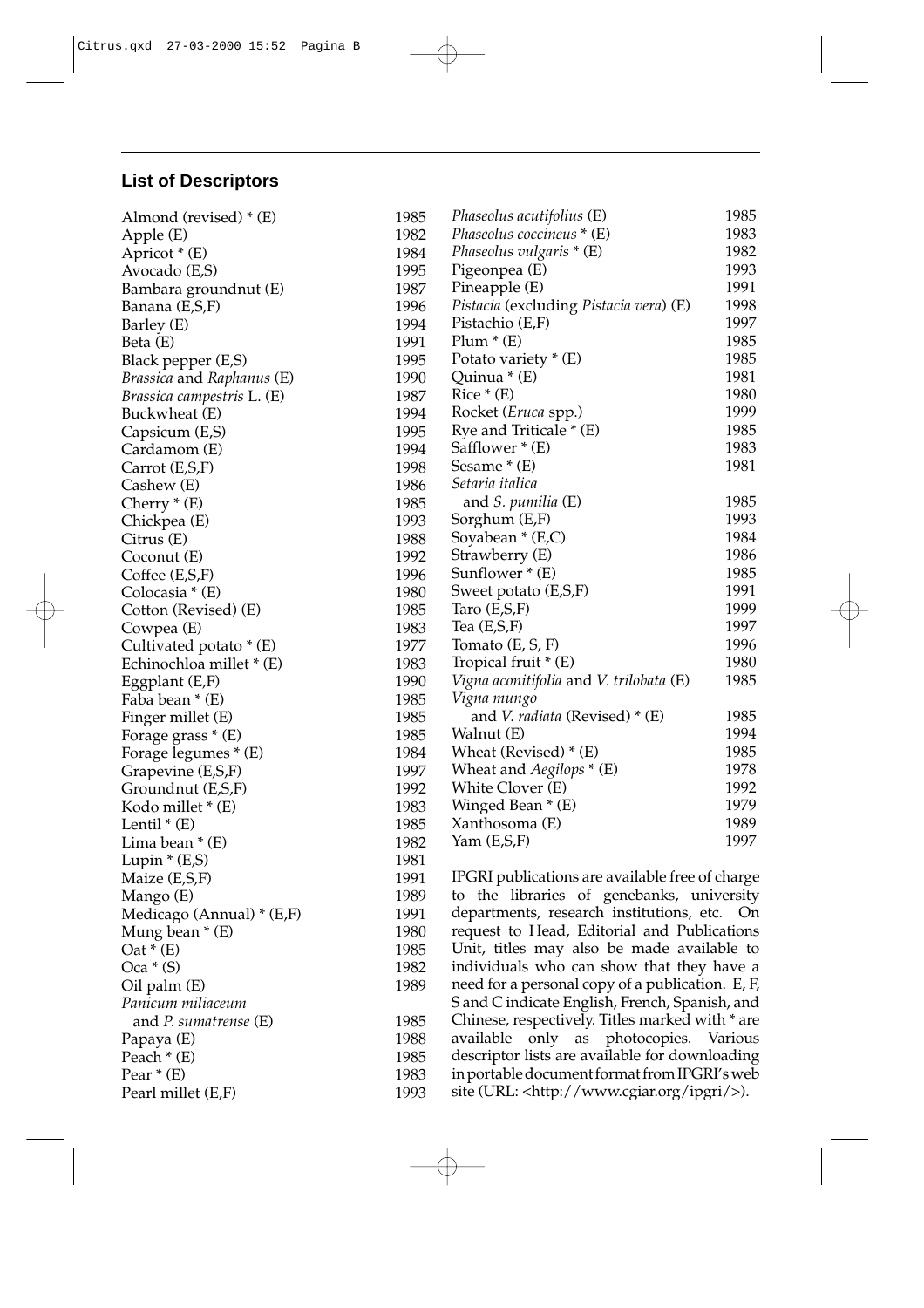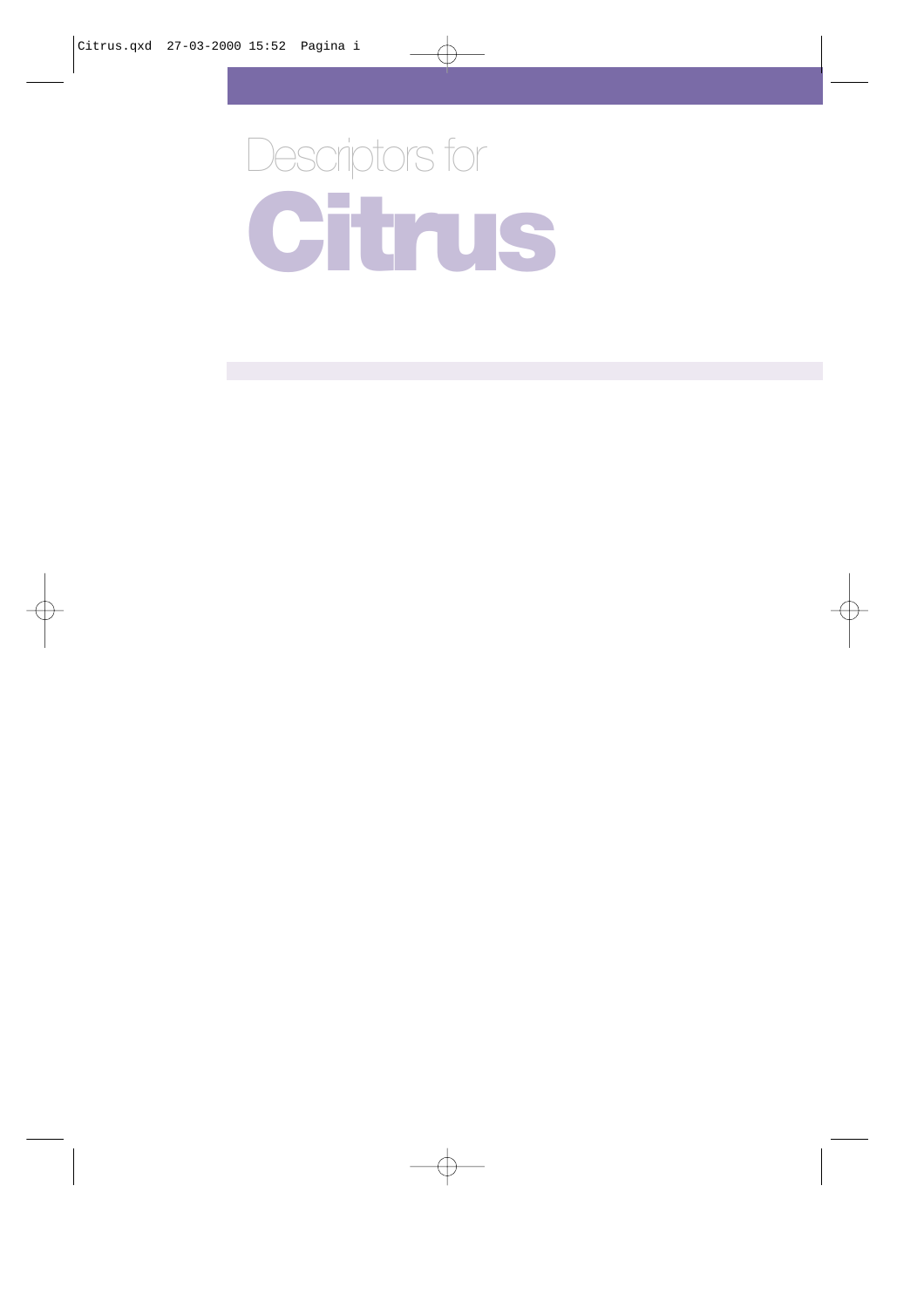The International Plant Genetic Resources Institute (IPGRI) is an autonomous international scientific organization, supported by the Consultative Group on International Agricultural Research (CGIAR). IPGRI's mandate is to advance the conservation and use of genetic diversity for the well-being of present and future generations. IPGRI's headquarters is based in Rome, Italy, with offices in another 15 countries worldwide. It operates through three programmes: (1) the Plant Genetic Resources Programme, (2) the CGIAR Genetic Resources Support Programme, and (3) the International Network for the Improvement of Banana and Plantain (INIBAP).

The international status of IPGRI is conferred under an Establishment Agreement which, by January 1999, had been signed and ratified by the Governments of Algeria, Australia, Belgium, Benin, Bolivia, Brazil, Burkina Faso, Cameroon, Chile, China, Congo, Costa Rica, Côte d'Ivoire, Cyprus, Czech Republic, Denmark, Ecuador, Egypt, Greece, Guinea, Hungary, India, Indonesia, Iran, Israel, Italy, Jordan, Kenya, Malaysia, Mauritania, Morocco, Norway, Pakistan, Panama, Peru, Poland, Portugal, Romania, Russia, Senegal, Slovakia, Sudan, Switzerland, Syria, Tunisia, Turkey, Uganda and Ukraine.

Financial support for the Research Agenda of IPGRI is provided by the Governments of Australia, Austria, Belgium, Brazil, Bulgaria, Canada, China, Croatia, Cyprus, Czech Republic, Denmark, Estonia, F.R. Yugoslavia (Serbia and Montenegro), Finland, France, Germany, Greece, Hungary, Iceland, India, Ireland, Israel, Italy, Japan, Republic of Korea, Latvia, Lithuania, Luxembourg, Macedonia (F.Y.R.), Malta, Mexico, Monaco, the Netherlands, Norway, Peru, the Philippines, Poland, Portugal, Romania, Slovakia, Slovenia, South Africa, Spain, Sweden, Switzerland, Turkey, the UK, the USA and by the Asian Development Bank, Common Fund for Commodities, Technical Centre for Agricultural and Rural Cooperation (CTA), European Union, Food and Agriculture Organization of the United Nations (FAO), International Development Research Centre (IDRC), International Fund for Agricultural Development (IFAD), International Association for the Promotion of Cooperation with Scientists from the New Independent States of the former Soviet Union (INTAS), Interamerican Development Bank, Natural Resources Institute (NRI), Centre de coopération internationale en recherche agronomique pour le développement (CIRAD), Nordic Genebank, Rockefeller Foundation, United Nations Development Programme (UNDP), United Nations Environment Programme (UNEP), Taiwan Banana Research Institute (TBRI) and the World Bank.

#### *Citation*

IPGRI. 1999. Descriptors for Citrus. International Plant Genetic Resources Institute, Rome, Italy.

ISBN 92-9043-425-2

IPGRI encourages the use of material from this publication for educational or other noncommercial purposes without prior permission from the copyright holder. Acknowledgement of IPGRI's material is required. This publication is available to download in portable document format from URL: <http://www.cgiar.org/ipgri/>.

IPGRI Via delle Sette Chiese 142, 00145 Rome, Italy © International Plant Genetic Resources Institute 1999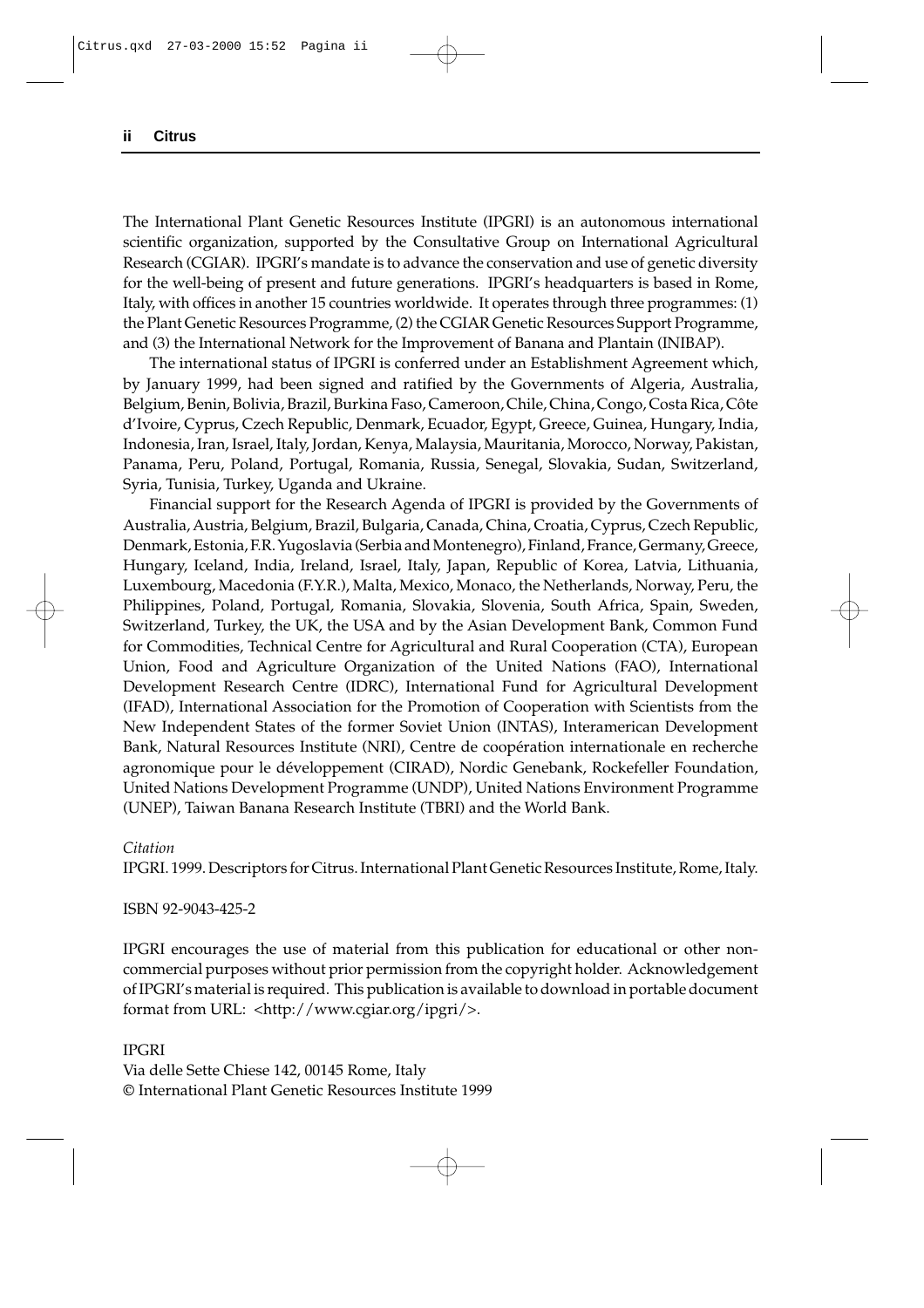# **CONTENTS**

|    | PREFACE                                                                    | 1V           |
|----|----------------------------------------------------------------------------|--------------|
|    | DEFINITIONS AND USE OF THE DESCRIPTORS                                     | 1            |
|    | <b>PASSPORT</b>                                                            | 4            |
|    | 1. Accession descriptors                                                   | 4            |
|    | 2. Collecting descriptors                                                  | 6            |
|    | <b>MANAGEMENT</b>                                                          | 13           |
|    | 3. Management descriptors                                                  | 13           |
|    | 4. Multiplication/regeneration descriptors                                 | 16           |
|    | <b>ENVIRONMENT AND SITE</b>                                                | 18           |
| 5. | Characterization and/or evaluation site descriptors                        | 18           |
| 6. | Collecting and/or characterization/evaluation site environment descriptors | 19           |
|    | CHARACTERIZATION                                                           | 28           |
|    | 7. Plant descriptors                                                       | 28           |
|    | <b>EVALUATION</b>                                                          | 47           |
| 8. | Plant descriptors                                                          | 47           |
|    | 9. Abiotic stress susceptibility                                           | 51           |
|    | 10. Biotic stress susceptibility                                           | 52           |
|    | 11. Biochemical markers                                                    | 55           |
|    | 12. Molecular markers                                                      | 55           |
|    | 13. Cytological characters                                                 | 56           |
|    | 14. Identified genes                                                       | 56           |
|    | BIBLIOGRAPHY                                                               | 57           |
|    | <b>CONTRIBUTORS</b>                                                        | 59           |
|    | <b>ACKNOWLEDGEMENTS</b>                                                    | 62           |
|    | <b>ANNEX I: Multi-crop Passport Descriptors</b>                            | 63           |
|    | ANNEX II: Collecting form for citrus                                       | cover pocket |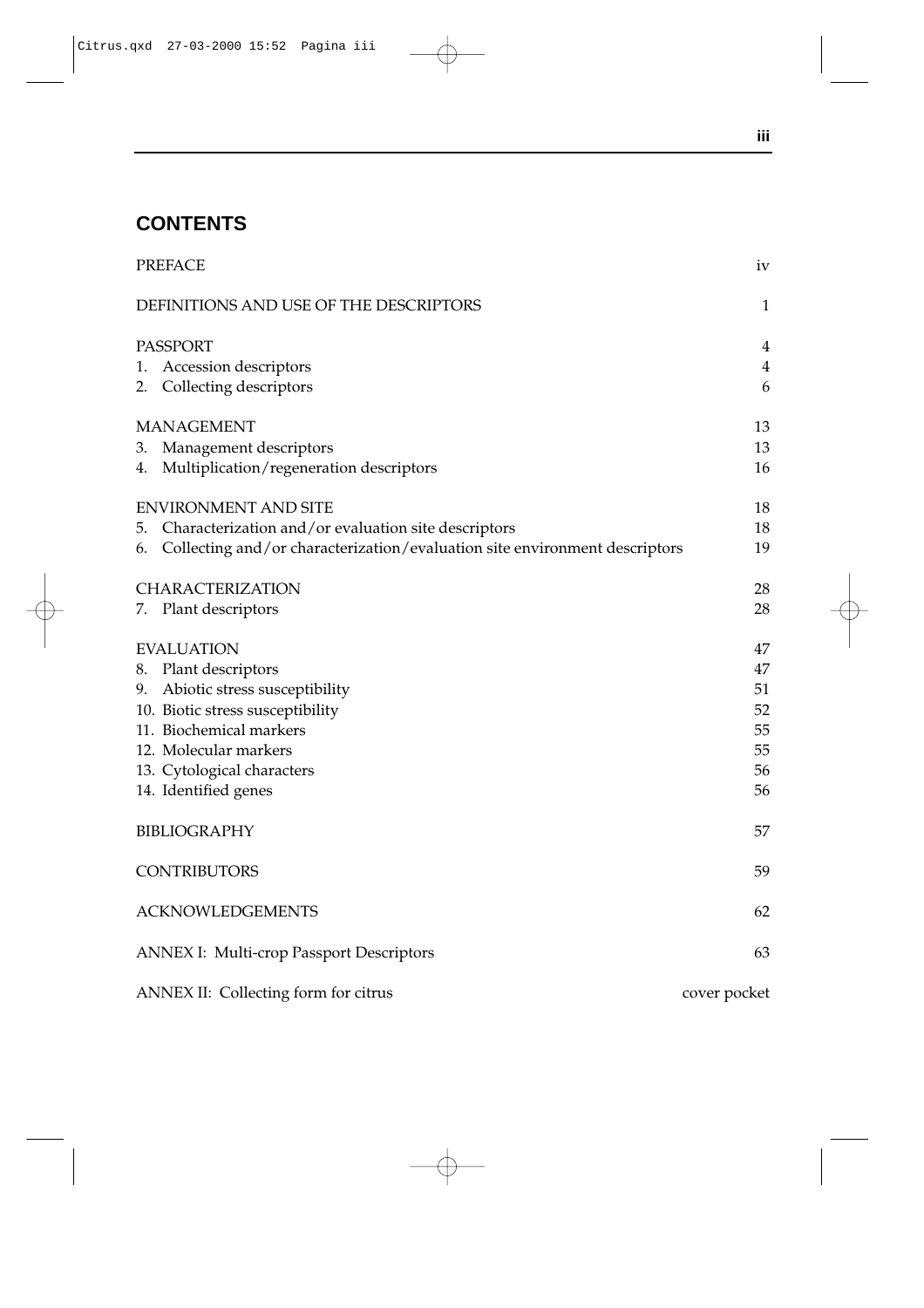## **PREFACE**

**Descriptors for Citrus** is a revision of the original IBPGR publication **Descriptors for Citrus** (1988). The descriptor numbers of the original list are given in parentheses beside the present descriptors for cross-referencing purposes. This descriptor list has been devised to cover members of the tribe Citreae of the Family Rutaceae and subfamily Aurantioideae, all of which have a type of fruit-bearing, juice-filled vesicle known as a hesperidium. Of about 13 genera involved, the most important are *Citrus* (16 species including 10 cultivated, according to Swingle's classification), *Fortunella* and *Poncirus* and their hybrids. This revised descriptor list is based on the work of a team of SRA INRA-CIRAD<sup>1</sup> in Corsica, France and inputs from the EGID1-Citrus Network coordinated by Roland Cottin. It also covers Asian crop diversity through contributions provided by UTFANET1 (coordinated by Dr Nazmul Haq). The UPOV1 Technical Guidelines for Citrus have been examined and where possible a standardized approach has been considered. A draft version prepared in the internationally accepted IPGRI format for descriptor lists was subsequently sent to a number of experts for their comments and amendments. A full list of the names and addresses of those involved is given in 'Contributors'.

IPGRI encourages the collecting of data for all five types of descriptors (see Definitions and Use of Descriptors), whereby data from the first four categories - *Passport*, *Management*, *Environment and Site*, and *Characterization* - should be available for any accession. The number of descriptors selected in each of the categories will depend on the crop and their importance to the crop's description. Descriptors listed under *Evaluation* allow for a more extensive description of the accession, but generally require replicated trials over a period of time.

Although the suggested coding should not be regarded as the definitive scheme, this format represents an important tool for a standardized characterization system and it is promoted by IPGRI throughout the world.

This descriptor list provides an international format and thereby produces a universally understood 'language' for plant genetic resources data. The adoption of this scheme for data encoding, or at least the production of a transformation method to convert other schemes into the IPGRI format, will produce a rapid, reliable and efficient means for information storage, retrieval and communication, and will assist with the utilization of germplasm. It is recommended, therefore, that information should be produced by closely following the descriptor list with regard to ordering and numbering descriptors, using the descriptors specified, and using the descriptor states recommended.

**This descriptor list is intended to be comprehensive for the descriptors that it contains. This approach assists with the standardization of descriptor definitions. IPGRI does not, however, assume that curators will characterize accessions of their collection utilizing all descriptors given. Descriptors should be used when they are useful to the curator for the**

<sup>1</sup> EGID=**E**valuer, **G**érer, **I**nformatiser, **D**iffuser; SRA INRA-CIRAD = Institut National de la Recherche Agronomique-Centre de Coopération Internationale en Recherche Agronomique pour le Développement; UPOV=International Union for the Protection of New Varieties of plants; UTFANET=Underutilized Fruits in Asia Network.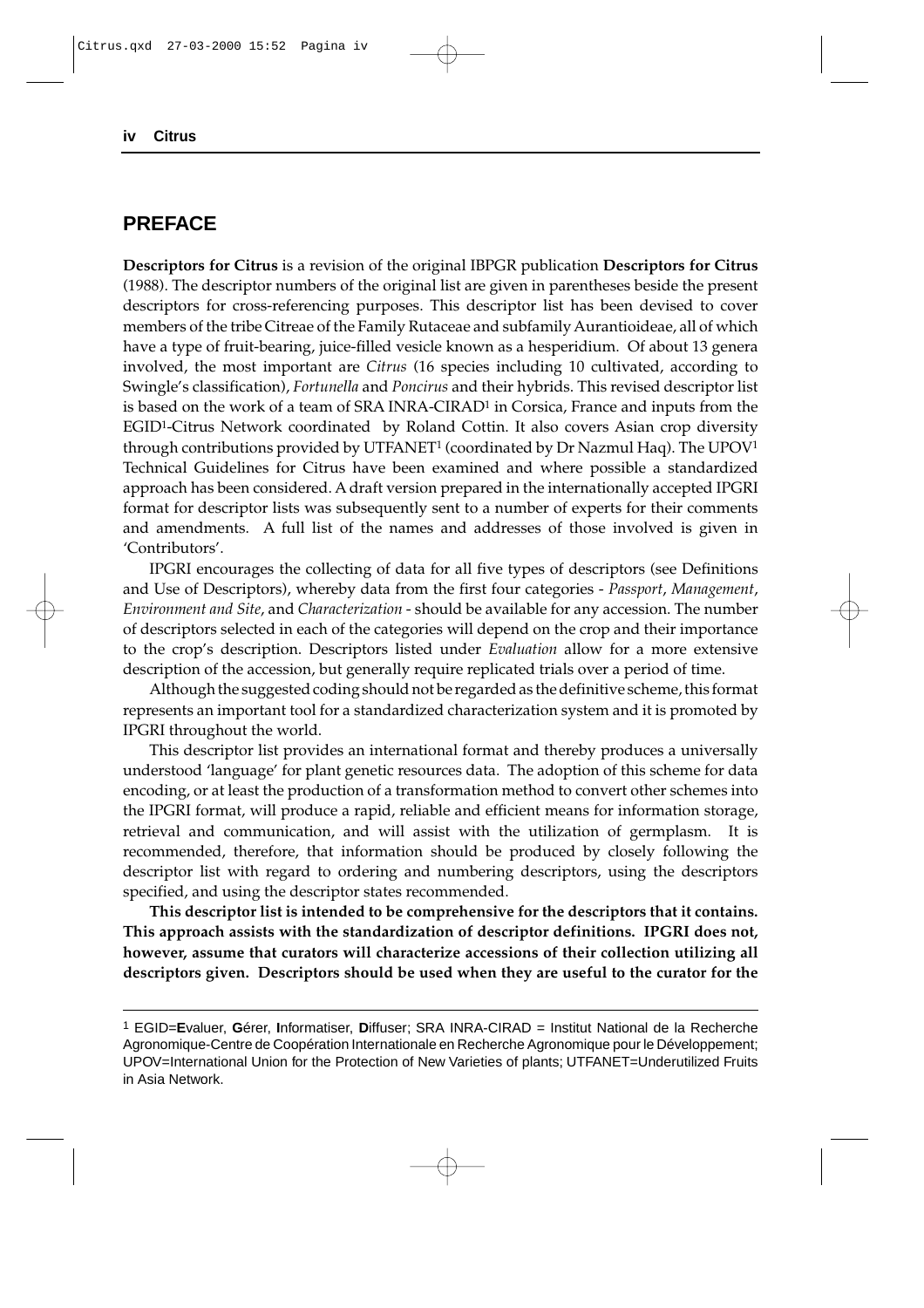**management and maintenance of the collection and/or to the users of the plant genetic resources. However, highly discriminating descriptors are marked as highlighted text to facilitate selection of descriptors.**

Multicrop passport descriptors (see Annex I) were developed jointly by IPGRI and FAO, to provide consistent coding schemes for common passport descriptors across crops. They are marked in the text as [MCPD]. Please note that owing to the genetic nature of the multicrop passport descriptors, not all descriptor states for a particular descriptor will be relevant to a specific crop. In Annex II, the reader will find a Collecting form for citrus that will facilitate data collecting.

Any suggestions for improvement on the Descriptors for Citrus will be highly appreciated by IPGRI.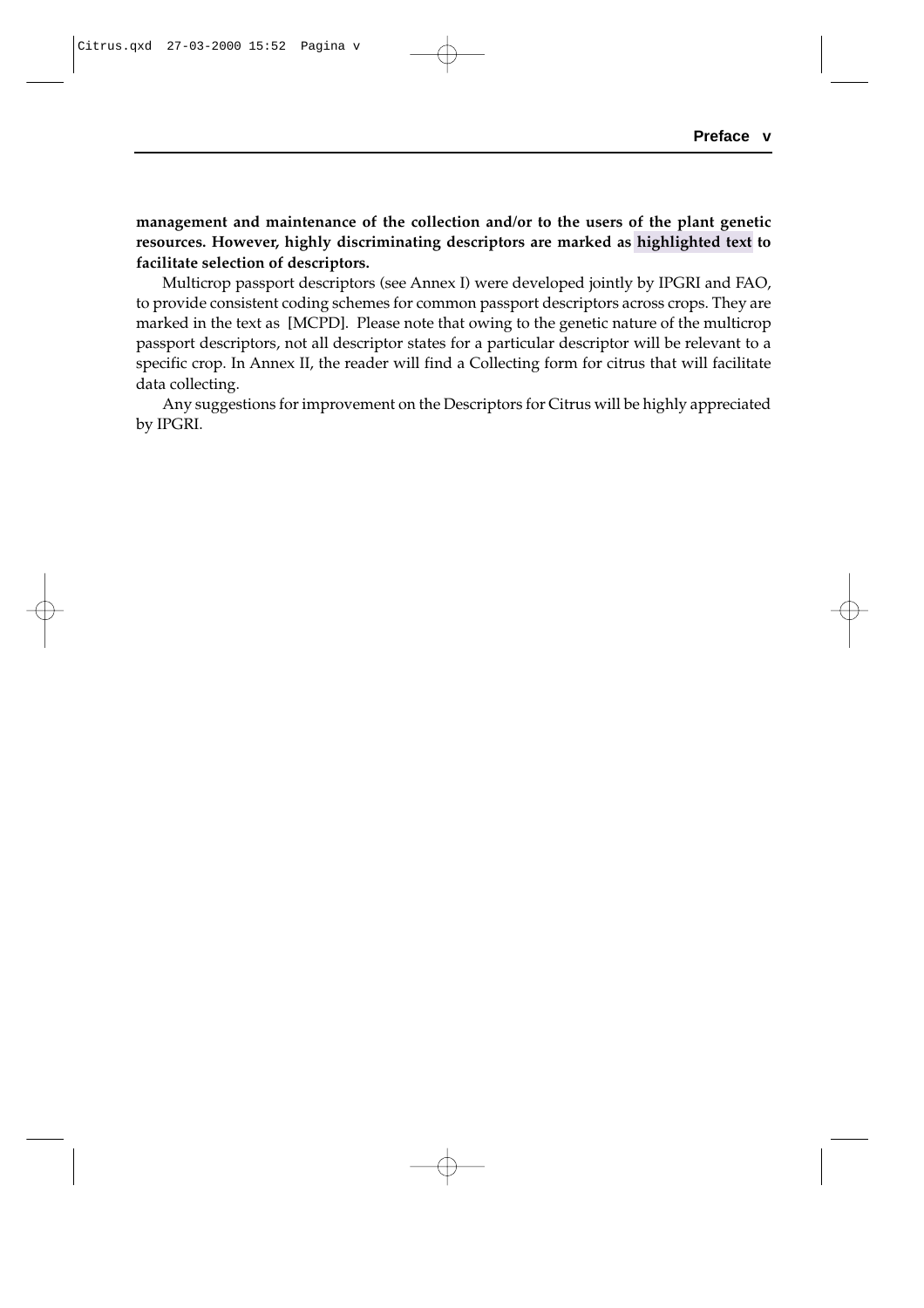# **DEFINITIONS AND USE OF THE DESCRIPTORS**

IPGRI uses the following definitions in genetic resources documentation:

**Passport descriptors:** These provide the basic information used for the general management of the accession (including registration at the genebank and other identification information) and describe parameters that should be observed when the accession is originally collected.

**Management descriptors:** These provide the basis for the management of accessions in the genebank and assist with their multiplication and regeneration.

**Environment and site descriptors:** These describe the environmental and site-specific parameters that are important when characterization and evaluation trials are held. They can be important for the interpretation of the results of those trials. Site descriptors for germplasm collecting are also included here.

**Characterization descriptors:** These enable an easy and quick discrimination between phenotypes. They are generally highly heritable, can be easily seen by the eye and are equally expressed in all environments. In addition, these may include a limited number of additional traits thought desirable by a consensus of users of the particular crop.

**Evaluation descriptors:** The expression of many of the descriptors in this category will depend on the environment and, consequently, special experimental designs and techniques are needed to assess them. Their assessment may also require complex biochemical or molecular characterization methods. These types of descriptors include characters such as yield, agronomic performance, stress susceptibilities and biochemical and cytological traits. They are generally the most interesting traits in crop improvement

Characterization will normally be the responsibility of genebank curators, while evaluation will typically be carried out elsewhere (possibly by a multidisciplinary team of scientists). The evaluation data should be fed back to the genebank which will maintain a data file.

Highly discriminating descriptors are marked with highlighted text.

The following internationally accepted norms for the scoring, coding and recording of descriptor states should be followed:

(a) the Système International d'Unités (SI) is used;

(b) the units to be applied are given in square brackets following the descriptor name;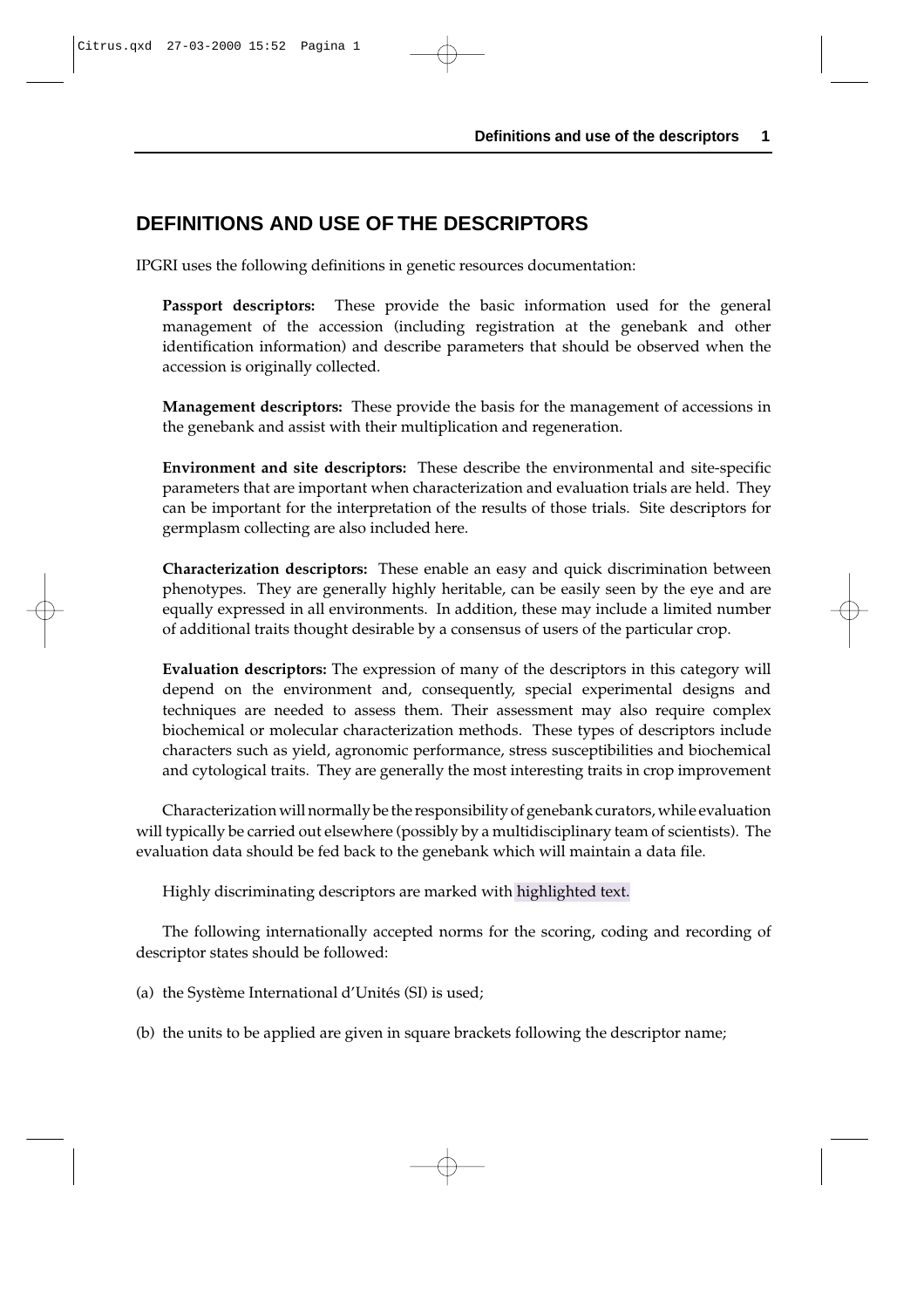- (c) standard colour charts, e.g. Royal Horticultural Society Colour Chart, Methuen Handbook of Colour, or Munsell Color Chart for Plant Tissues, are strongly recommended for all ungraded colour characters (the precise chart used should be specified in the section where it is used);
- (d) the three-letter abbreviations from the *International Standard (ISO) Codes for the representation of names of countries* is used;
- (e) many quantitative characters which are continuously variable are recorded on a 1-9 scale, where:
	- 1 Very low 6 Intermediate to high
	- 2 Very low to low 7 High
	- 3 Low 8 High to very high
	- 4 Low to intermediate 9 Very high
	- 5 Intermediate

is the expression of a character. The authors of this list have sometimes described only a selection of the states, e.g. 3, 5 and 7 for such descriptors. Where this has occurred, the full range of codes is available for use by extension of the codes given or by interpolation between them, e.g. in Section 10 (Biotic stress susceptibility),  $1 = \text{very low susceptibility}$ and  $9 = \text{very high susceptibility}$ ;

(f) when a descriptor is scored using a 1-9 scale, such as in (e), '0' would be scored when (i) the character is not expressed; (ii) a descriptor is inapplicable. In the following example, '0' will be recorded if an accession does not have a central leaf lobe:

### **Shape of central leaf lobe**

- 1 Toothed
- 2 Elliptic
- 3 Linear

(g) absence/presence of characters is scored as in the following example:

### **Terminal leaflet**

- 0 Absent
- 1 Present
- (h) blanks are used for information not yet available;
- (i) for accessions which are not generally uniform for a descriptor (e.g. mixed collection, genetic segregation), the mean and standard deviation could be reported where the descriptor is continuous. Where the descriptor is discontinuous, several codes in the order of frequency could be recorded; or other publicized methods can be utilized, such as Rana *et al*. (1991) or van Hintum (1993), that clearly state a method for scoring heterogeneous accessions;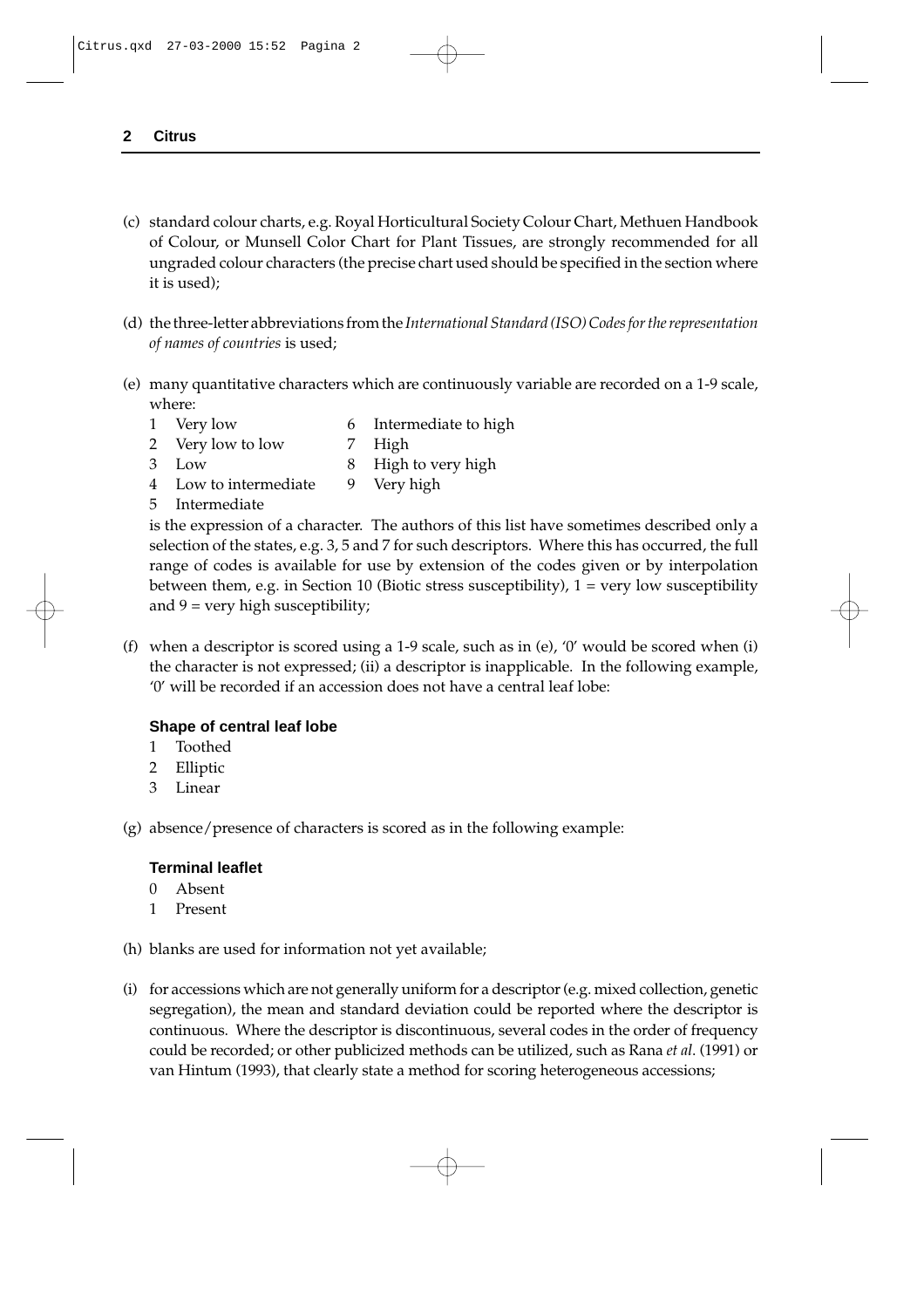- (j) dates should be expressed numerically in the format YYYYMMDD, where  $YYYYY 4$  digits to represent the year
	- YYYY 4 digits to represent the year<br>MM 2 digits to represent the mon
	- 2 digits to represent the month
	- DD 2 digits to represent the day.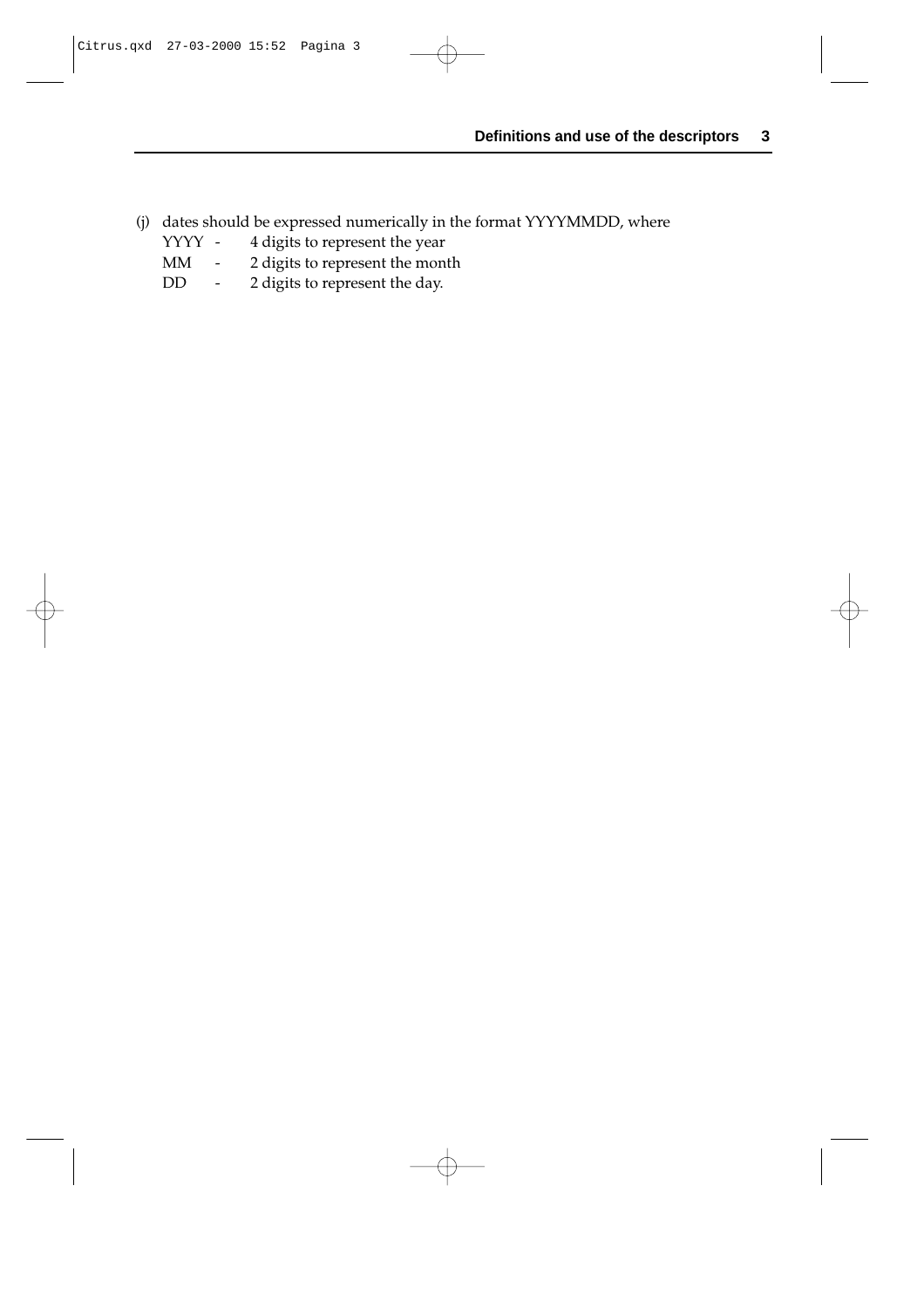# **PASSPORT**

## **1. Accession descriptors**

#### **1.1 Accession number** (1.1) [MCPD]

This number serves as a unique identifier for accessions and is assigned when an accession is entered into the collection. Once assigned this number should never be reassigned to another accession in the collection. Even if an accession is lost, its assigned number should never be re-used. Letters should be used before the number to identify the genebank or national system (e.g. IDG indicates an accession that comes from the genebank at Bari, Italy; CGN indicates an accession from the genebank at Wageningen, The Netherlands; PI indicates an accession within the USA system).

#### **1.2 Donor name** (1.2) [MCPD]

Name of institution or individual responsible for donating the germplasm

| 1.3 | Donor number |  |  | $(1.3)$ [MCPD] |
|-----|--------------|--|--|----------------|
|     |              |  |  |                |

Number assigned to an accession by the donor

#### **1.4 Other number(s) associated with the accession** (1.4) [MCPD]

Any other identification number known to exist in other collections for this accession, e.g. USDA Plant Inventory number (not Collecting number, see descriptor **2.2**). Other numbers can be added as 1.4.3, etc.

|     | 1.4.1                  | Other number 1        | (1.4.1)          |
|-----|------------------------|-----------------------|------------------|
|     | 1.4.2                  | Other number 2        | (1.4.2)          |
| 1.5 | <b>Scientific name</b> |                       | (1.5)            |
|     | 1.5.1                  | Genus <sup>2</sup>    | $(1.5.1)$ [MCPD] |
|     | 1.5.2                  | <b>Species</b>        | $(1.5.2)$ [MCPD] |
|     | 1.5.3                  | <b>Subspecies</b>     | $(1.5.3)$ [MCPD] |
|     | 1.5.4                  | <b>Cultivar group</b> | (1.5.4)          |

2 The taxonomy of citrus crops is still not finally resolved. The classification systems of Swingle, Reece and Tanaka are the most commonly used. A list containing the Citrinae Subtribe Classification (Tanaka's and Swingle's names) is available from the EGID-Citrus Network – see address in the 'Contributors' section.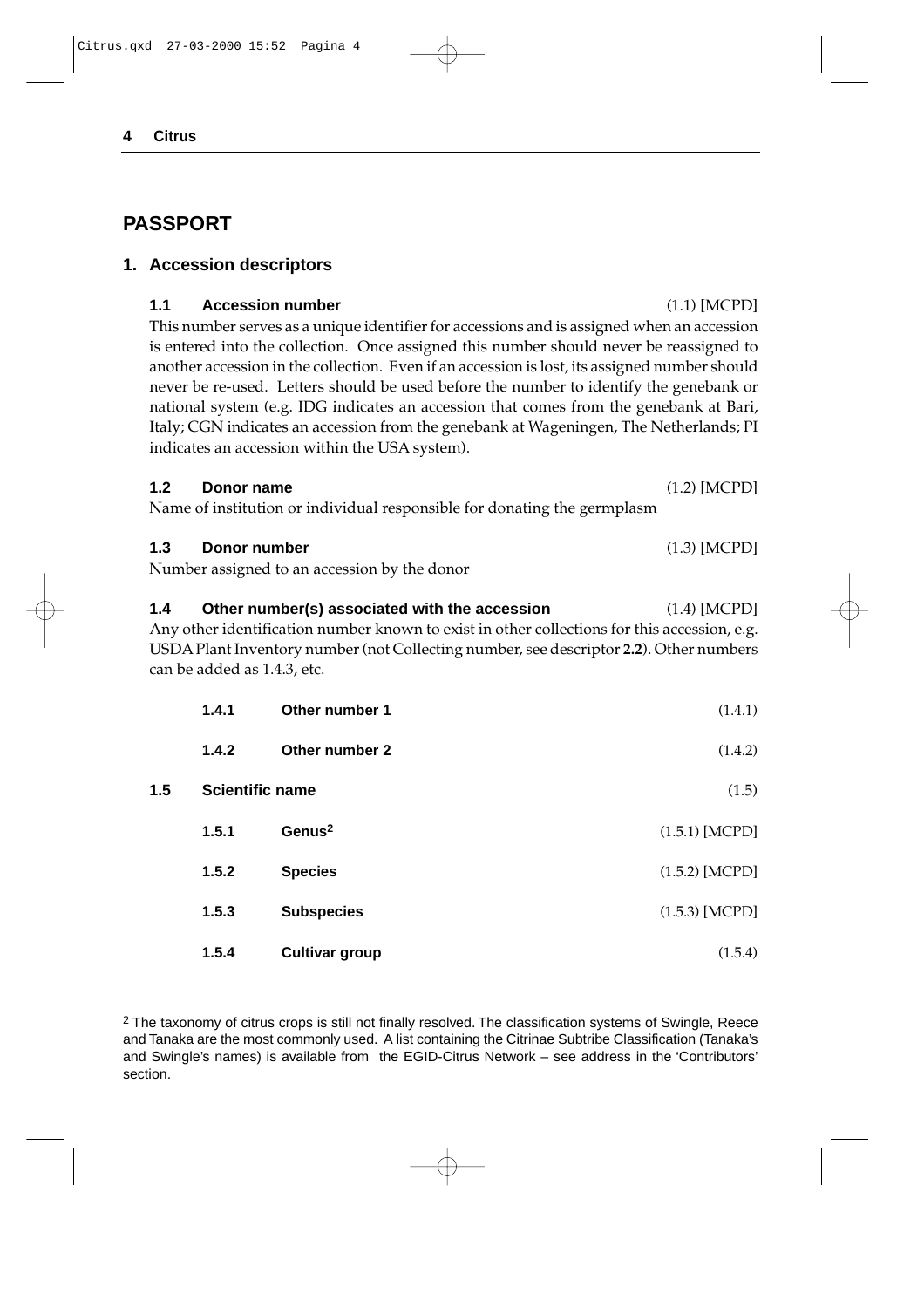| 1.6 | <b>Pedigree</b>       |                                                                                                                                                                                                                                                                                                     | (1.6)   |
|-----|-----------------------|-----------------------------------------------------------------------------------------------------------------------------------------------------------------------------------------------------------------------------------------------------------------------------------------------------|---------|
|     |                       | Parentage or nomenclature, and designations assigned to breeders' material                                                                                                                                                                                                                          |         |
|     | 1.6.1                 | Variety origin<br>Somatic fusion<br>1<br>$\overline{2}$<br>Artificial mutation<br>Natural mutation<br>3<br>Somaclonal variation<br>4<br>Hybridization<br>5 <sup>1</sup><br>Nucellar selection<br>6<br>Open-pollinated seedling<br>7<br>Old line<br>8<br>99 Other (specify in descriptor 1.11 Notes) |         |
|     | 1.6.2                 | <b>Female parent</b>                                                                                                                                                                                                                                                                                | (1.6.1) |
|     | 1.6.3                 | <b>Male parent</b>                                                                                                                                                                                                                                                                                  | (1.6.2) |
|     | 1.6.4                 | Male parent if backcrossed                                                                                                                                                                                                                                                                          | (1.6.3) |
|     | 1.6.5                 | Original cultivar name if from a bud mutation                                                                                                                                                                                                                                                       | (1.6.4) |
|     | 1.6.6                 | Original cultivar name if from a nucellar seedling                                                                                                                                                                                                                                                  | (1.6.5) |
|     | 1.6.7                 | Original cultivar name of protoplasts of callus and leaf if from<br>somatic hybridization                                                                                                                                                                                                           |         |
|     | 1.6.8                 | <b>Clonal selection</b>                                                                                                                                                                                                                                                                             |         |
| 1.7 | <b>Accession</b>      |                                                                                                                                                                                                                                                                                                     |         |
|     | 1.7.1                 | <b>Accession name</b><br>Either a registered or other formal designation given to the accession                                                                                                                                                                                                     | [MCPD]  |
|     | 1.7.2                 | <b>Synonyms</b><br>Include here any previous identification other than the current name. Collecting<br>number or newly assigned station names are frequently used as identifiers.                                                                                                                   |         |
| 1.8 |                       | <b>Acquisition date [YYYYMMDD]</b><br>Date on which the accession entered the collection                                                                                                                                                                                                            | (1.7)   |
| 1.9 | <b>Accession size</b> |                                                                                                                                                                                                                                                                                                     | (1.9)   |

Approximate number or weight of seeds or plants of an accession in the genebank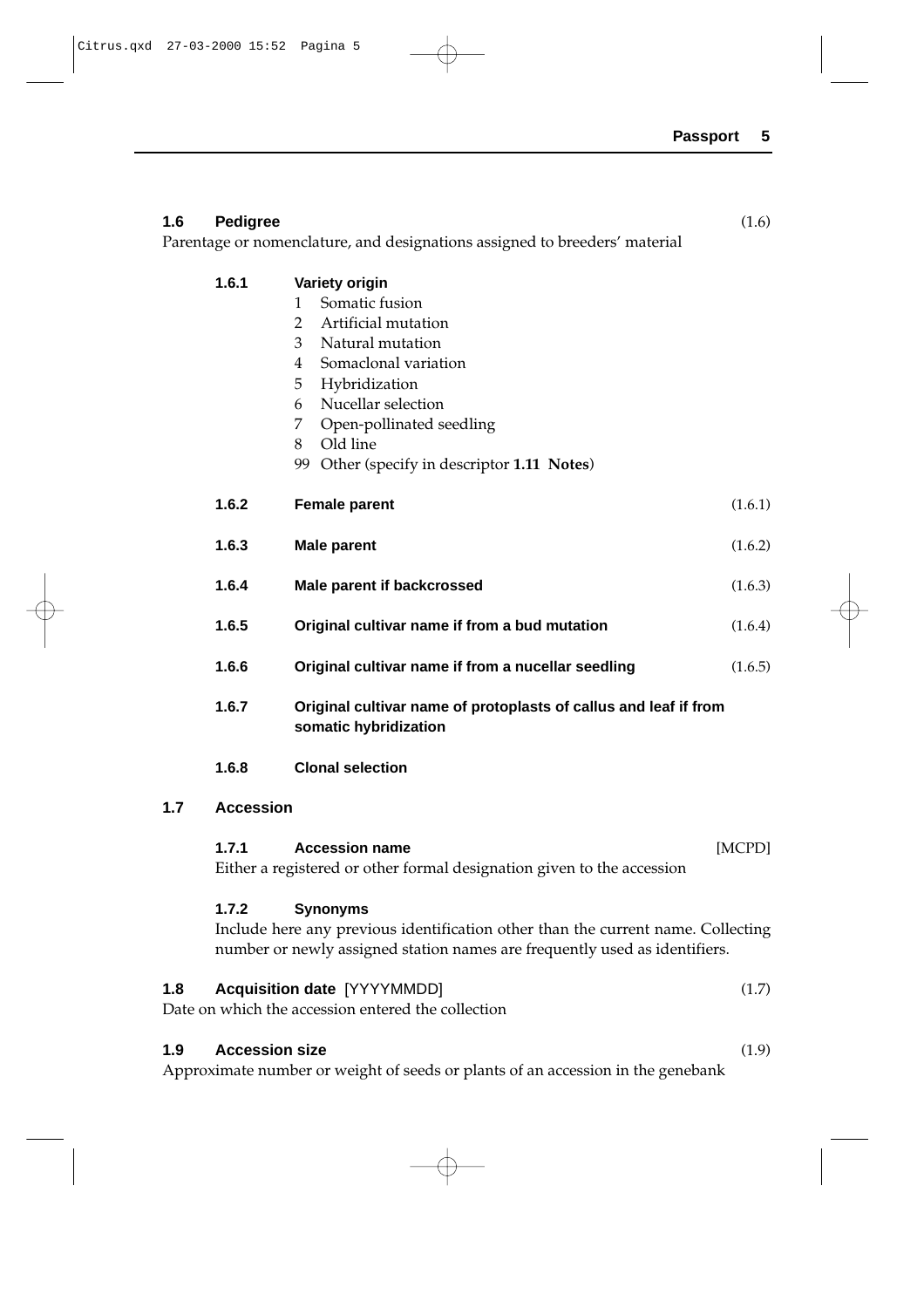## **1.10 Type of material received**

- 1 Pollen
- 2 Seed
- 3 Shoot/budwood/stem cutting/layer
- 4 *In vitro* culture
- 5 Plant
- 99 Other (specify in descriptor **1.11 Notes**)

## **1.11 Notes**

Any additional information may be specified here

## **2. Collecting descriptors**

## **2.1 Collecting institute(s)** (2.2) [MCPD]

Name and address of the institute(s) and individuals collecting/sponsoring the collection of the sample(s)

## **2.2 Collecting number** (2.1) [MCPD]

Original number assigned by the collector(s) of the sample, normally composed of the name or initials of the collector(s) followed by a number. This item is essential for identifying duplicates held in different collections. It should be unique and always accompany subsamples wherever they are sent.

## **2.3 Collecting date of original sample** [YYYYMMDD] (2.3) [MCPD]

## **2.4 Country of collecting** (2.4) [MCPD]

Name of the country in which the sample was collected. Use the three-letter abbreviations from the *International Standard (ISO) Codes for the representation of names of countries*, No. 3166, 4th Edition. Copies of these are available from DIN: Deutsches Institut für Normung e.V., 10772 Berlin, Germany; Tel. +30-2601-369; Fax +30-2601-1231, Tlx. 184 273-din-d; Web site URL: <http://www.din.de/set/ de/DIN>.

## **2.5 Province/State** (2.5)

Name of the primary administrative subdivision of the country in which the sample was collected

## **2.6 Department/County**

Name of the secondary administrative subdivision (within a Province/State) of the country in which the sample was collected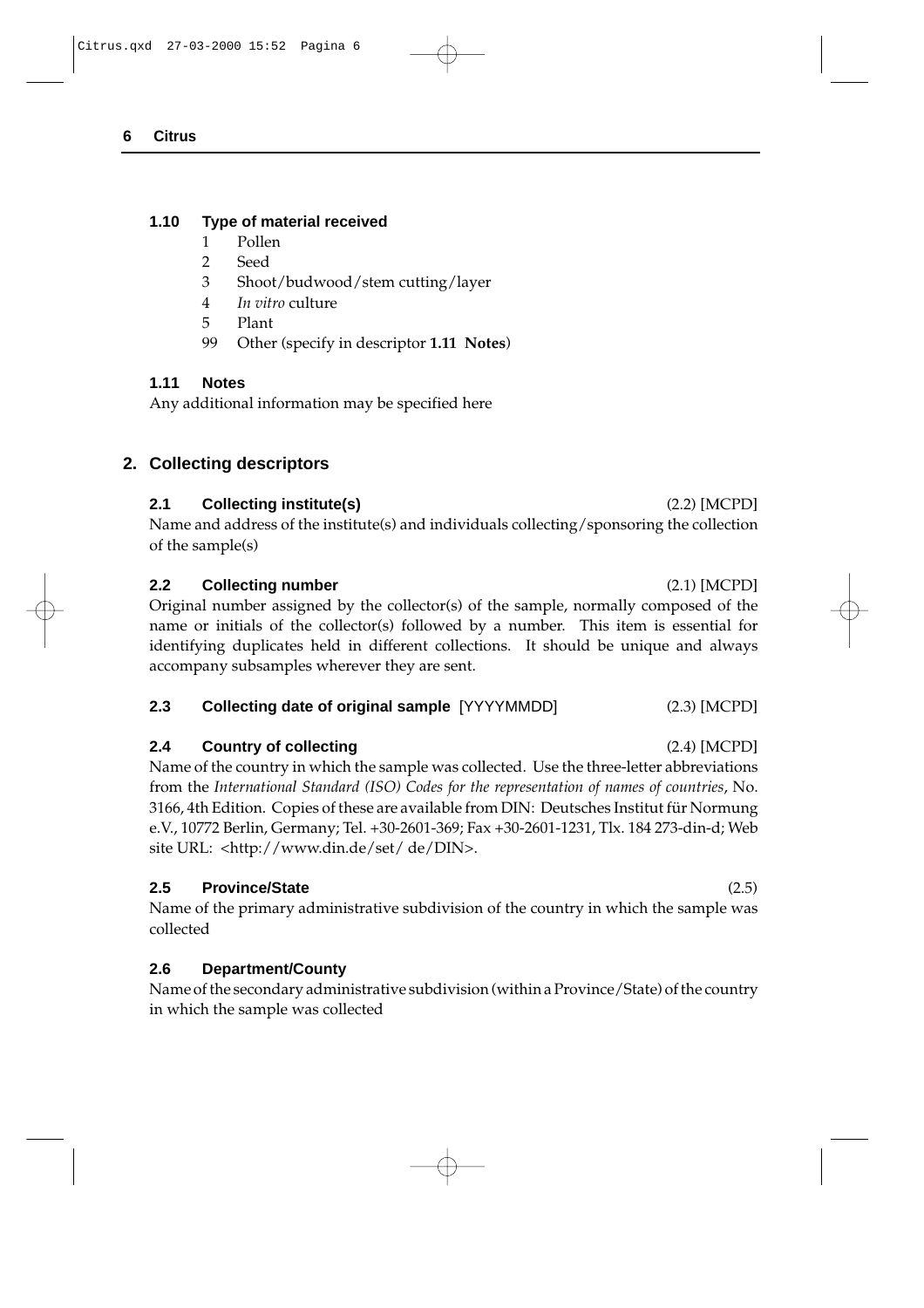## **2.7 Location of collecting site** (2.6) [MCPD]

Distance in kilometres and direction from the nearest town, village or map grid reference point (e.g. CURITIBA 7S means 7 km south of Curitiba)

## **2.8 Latitude of collecting site** (2.7) [MCPD]

Degrees and minutes followed by N (North) or S (South) (e.g. 1030S). Missing data (minutes) should be indicated with hyphen (e.g. 10—S).

## **2.9 Longitude of collecting site** (2.8) [MCPD]

Degrees and minutes followed by E (East) or W (West) (e.g. 07625W). Missing data (minutes) should be indicated with hyphen (e.g. 076—W).

## **2.10 Elevation of collecting site** [m asl] (2.9) [MCPD]

## **2.11 Collecting source** (2.10) [MCPD]

The coding scheme proposed can be used at two different levels of detail: either by using the global codes such as 1, 2, 3, 4, or by using the more detailed coding such as 1.1, 1.2, 1.3, etc.

- 0 Unknown
- 1 Wild habitat
	- 1.1 Forest/woodland
	- 1.2 Shrubland
	- 1.3 Grasslands
	- 1.4 Desert/tundra
- 2 Farm
	- 2.1 Field
	- 2.2 Orchard
	- 2.3 Garden
	- 2.4 Fallow
	- 2.5 Pasture
	- 2.6 Store
- 3 Market
	- 3.1 Town
	- 3.2 Village
	- 3.3 Urban area (around city)
	- 3.4 Other exchange system
- 4 Institute/Research organization
- 99 Other (specify in descriptor **2.18 Collector's notes**)

## **2.12 Collecting source environment**

Use descriptors **6.1.1 to 6.1.22** in section 6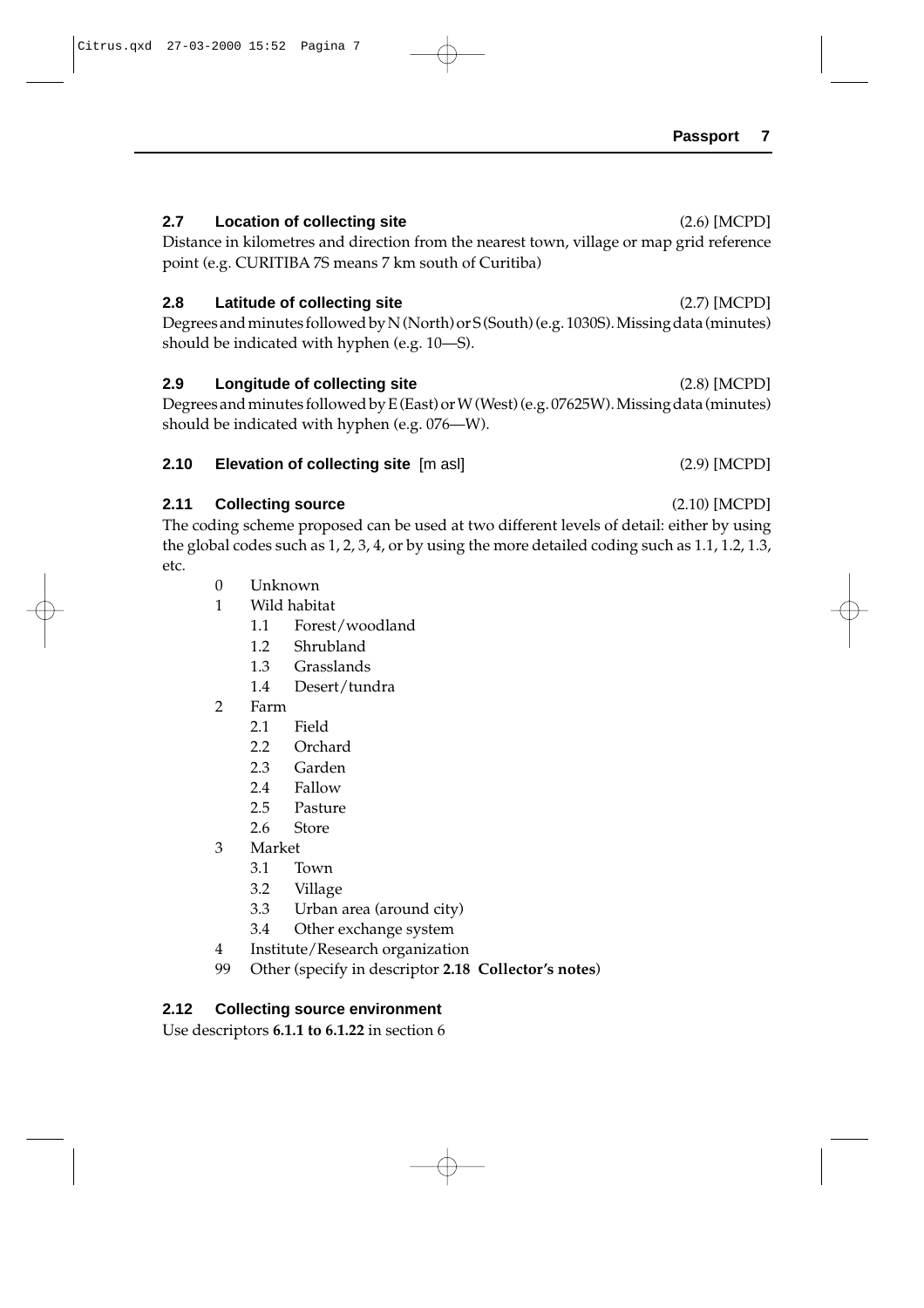## **2.13 Status of sample** (2.11) [MCPD]

- 0 Unknown
- 1 Wild
- 2 Weedy
- 3 Traditional cultivar/Landrace
- 4 Breeder's line
- 5 Advanced cultivar
- 99 Other (specify in descriptor **2.18 Collector's notes**)

## **2.14 Type of sample** (2.15)

Type of plant material collected. If different types of material were collected from the same source, each sample (type) should be designated with a unique collecting number and a corresponding unique accession number

- 1 Seed
- 2 Seedling
- 3 Budwood
- 4 Graft
- 5 Rooted cutting
- 6 Layer
- 7 Vitroplant
- 8 Fruit
- 99 Other (specify which part of the plant in descriptor **2.18 Collector's notes**)

### **2.15 Number of plants sampled** (2.13)

## **2.16 Ethnobotanical data**

# **2.16.1 Ethnic group** (2.16)

Name of the ethnic group of the donor of the sample or of the people living in the area of collecting

### **2.16.2 Local vernacular name** (2.12)

Name given by farmer to crop and cultivar/landrace/clone/wild form. State local language and/or dialect if the ethnic group is not provided

## **2.16.3 Translation**

Provide translation of the local accession name into English, if possible

## **2.16.4 Citrus varietal name meaning**

Does the citrus name have a meaning? If yes, describe it briefly in descriptor **2.18 Collector's notes**

- $0$  No
- 1 Yes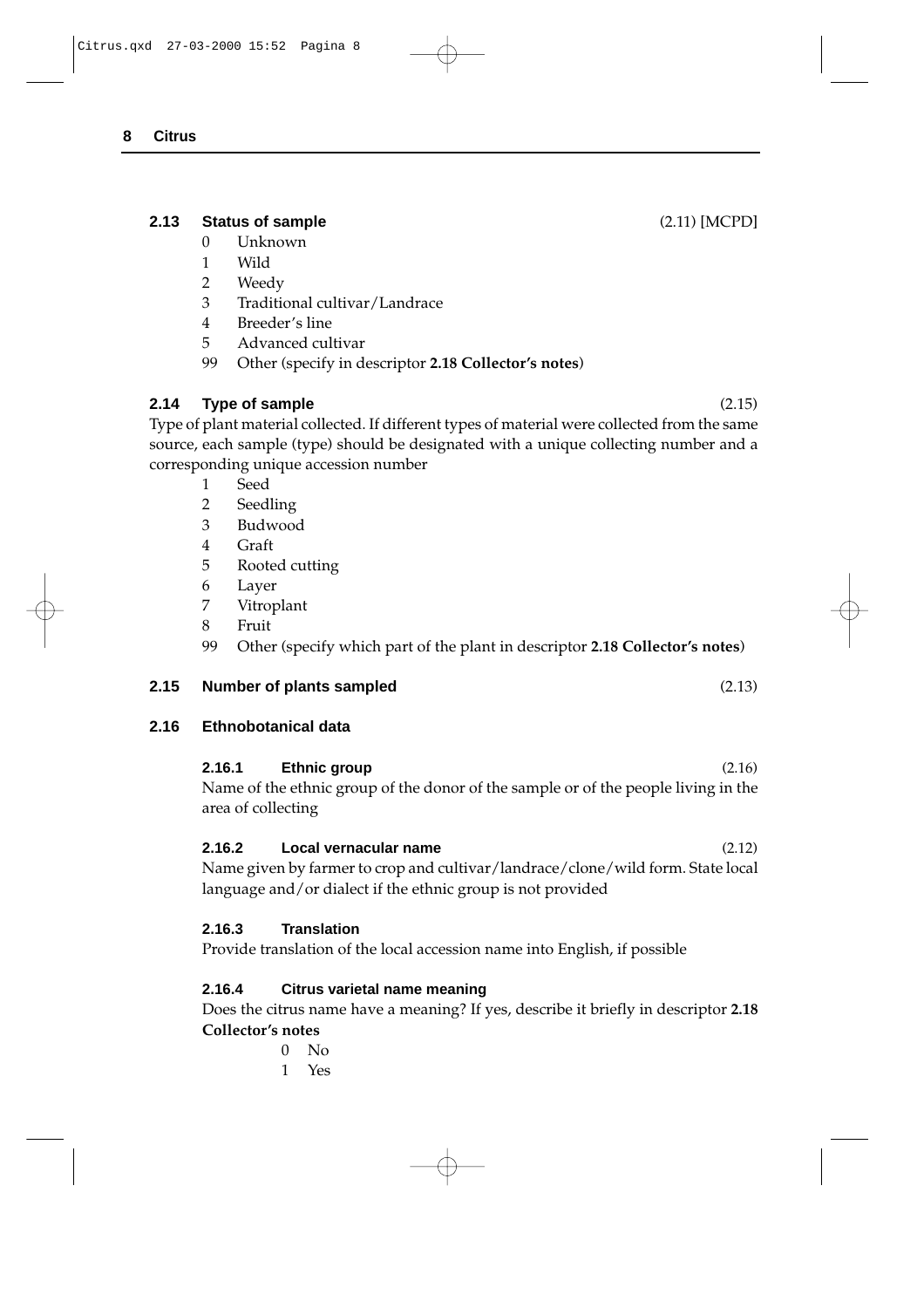#### **2.16.5 History of plant use**

- 1 Ancestral/indigenous (always associated with the place and community)
- 2 Introduced (but in unknown distant past)
- 3 Introduced (time and introduction known)

#### **2.16.6 Parts of the plant used**

- 1 Seed
- 2 Root
- 3 Trunk
- 4 Leaf
- 5 Flower/inflorescence
- 6 Fruit
- 99 Other (specify in descriptor **2.18 Collector's notes**)

#### **2.16.7 Plant uses**

- 1 Fresh fruit consumption
- 2 Juice
- 3 Cooking
- 4 Rootstock
- 5 Distillation/fermentation
- 6 Essential oils
- 7 Ornamental
- 8 Medicinal
- 99 Other (specify in descriptor **2.18 Collector's notes**)

#### **2.16.8 Frequency of use of the plant**

- 1 Daily
- 2 Weekly
- 3 Occasional
- 99 Other (specify in descriptor **2.18 Collector's notes**)

#### **2.16.9 Main cooking methods**

- 1 Boiling
- 2 Baking
- 3 Frying
- 4 Preserving
- 99 Other (specify in descriptor **2.18 Collector's notes**)

### **2.16.9.1 Cooking time** [min]

Record the number of minutes for each descriptor state of **2.16.9**, as available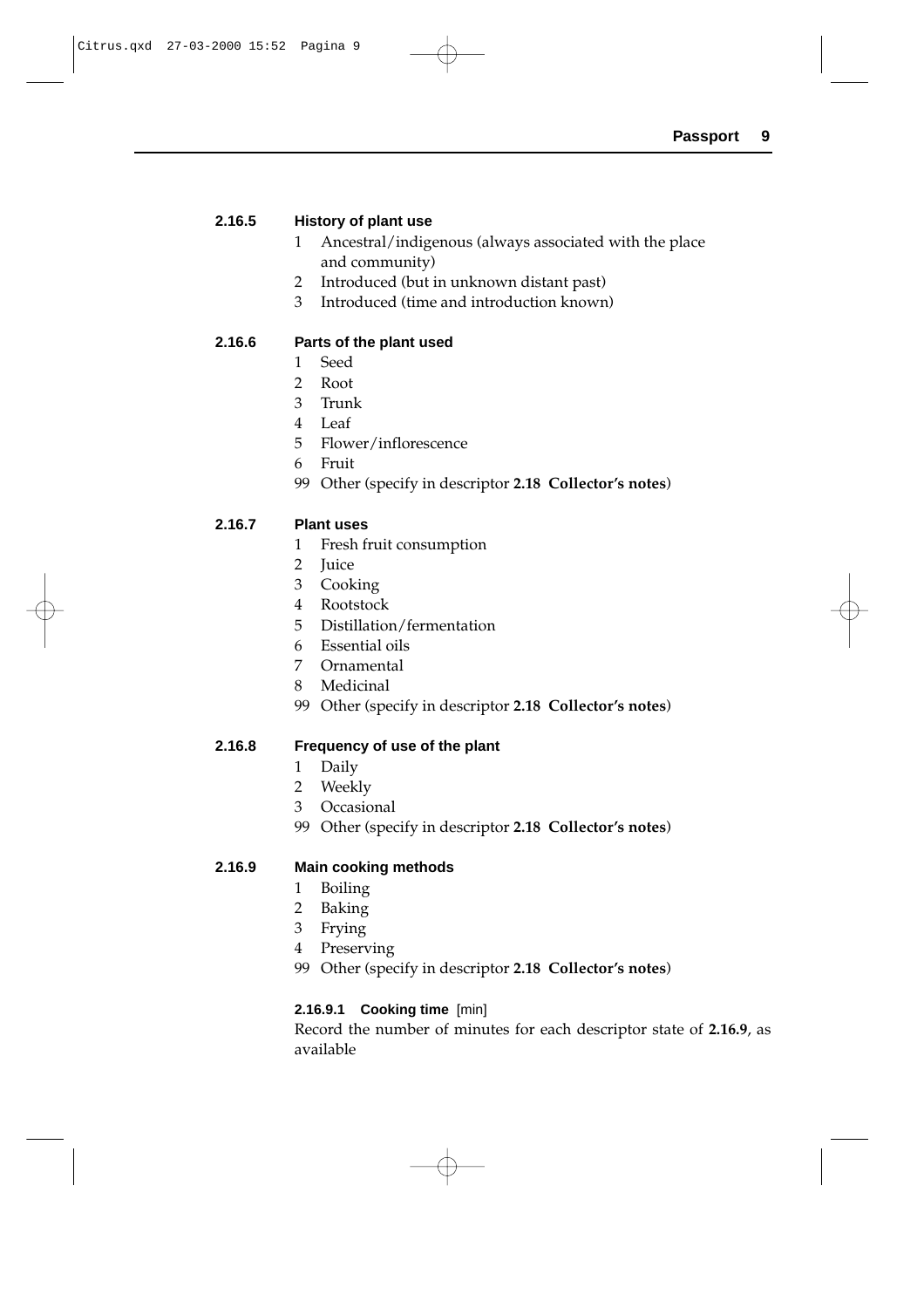#### **2.16.10 Special uses**

- 1 Children
- 2 Older person
- 3 Feasts
- 4 Religious purpose
- 5 Chiefs
- 99 Other (specify in descriptor **2.18 Collector's notes**)

#### **2.16.11 Cultural characteristics**

Is there folklore associated with the collected citrus type? (e.g. taboos, stories and/or superstitions). If so, describe it briefly in descriptor **2.18 Collector's notes**

- 0 No
- 1 Yes

#### **2.16.12 Juice taste** (4.8.3)

According to local preference

- 1 Insipid
- 2 Acid
- 3 Sweet
- 4 Bitter
- 99 Other (specify in descriptor **2.18 Collector's notes**)

#### **2.16.12.1 Juice taste evaluation**

According to evaluator

- 1 Unpleasant
- 2 Fair
- 3 Pleasant
- 4 Very good

#### **2.16.13 Pulp consistency**

- 1 Sticky
- 2 Firm
- 3 Soft
- 
- 4 Mealy
- 99 Other (specify in descriptor **2.18 Collector's notes**)

#### **2.16.14 Fruit aroma**

- 1 Weak
- 2 Average
- 3 Strong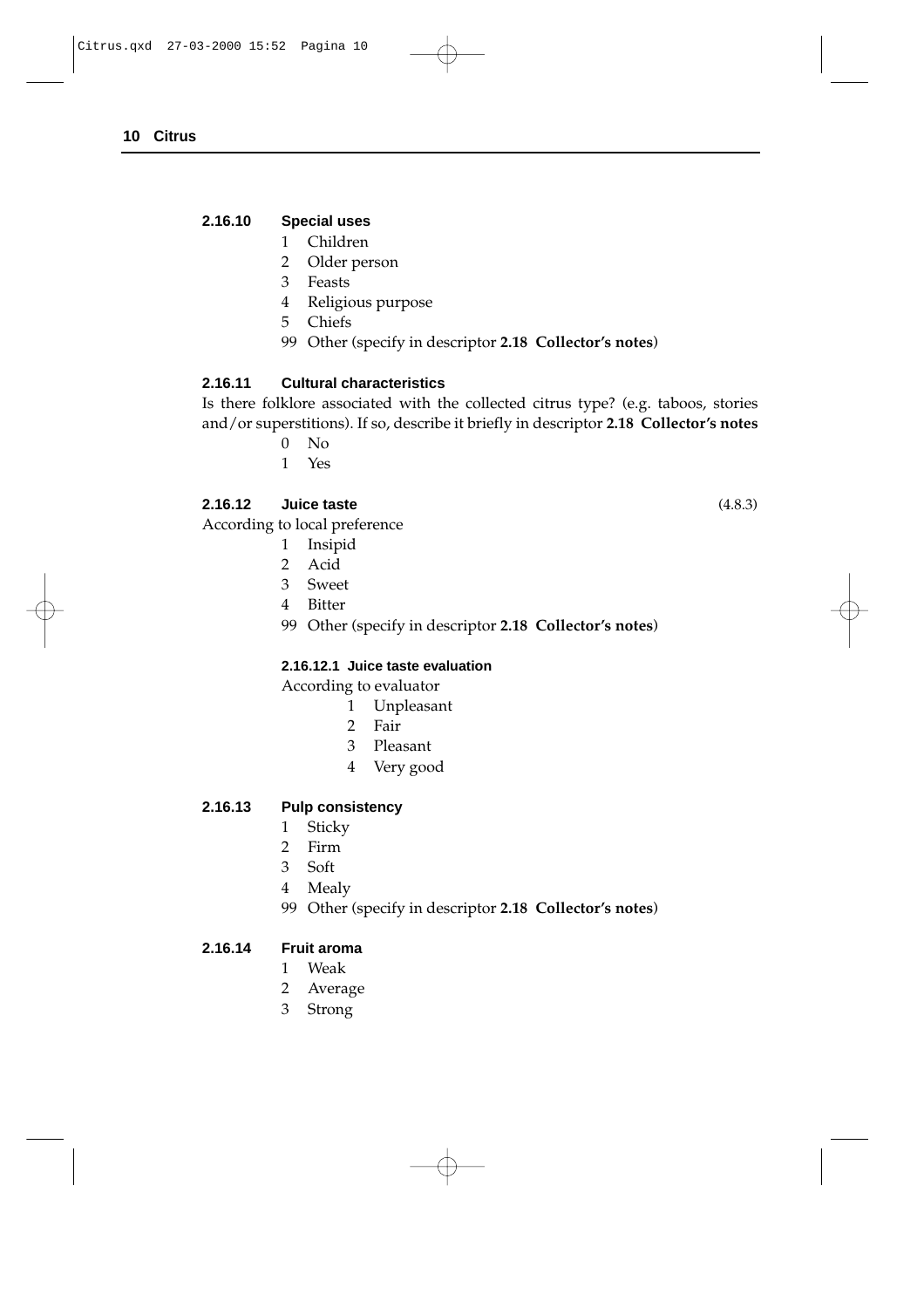#### **2.16.15 Juice aroma** (4.8.4)

- 1 Weak
- 2 Average
- 3 Strong
- 4 Resinous
- 99 Other (e.g. onion/stale, specify in descriptor **2.18 Collector's notes**)

## **2.16.16 Leaf aroma** (6.2.3)

- 1 Weak
- 2 Medium
- 3 Strong

#### **2.16.17 Flower aroma**

- 1 Weak
- 2 Average
- 3 Strong

### **2.16.18 Citrus popularity**

Is the variety popular and widely grown? If yes, describe briefly why in descriptor **2.18 Collector's notes**

- $0$  No
- 1 Yes

#### **2.16.19 Preferred growing conditions**

If yes, describe farmer's perceptions on hardiness of the variety in relation to main stresses in descriptor **2.18 Collector's notes**

- $0$  No
- 1 Yes

#### **2.16.20 Prevailing stresses**

Information on main associated biotic (pests and diseases) and abiotic (drought) stresses

#### **2.16.21 Cultural practices**

- **2.16.21.1 Planting date** [YYYYMMDD]
- **2.16.21.2 First harvest date** [YYYYMMDD]
- **2.16.21.3 Last harvest date** [YYYYMMDD]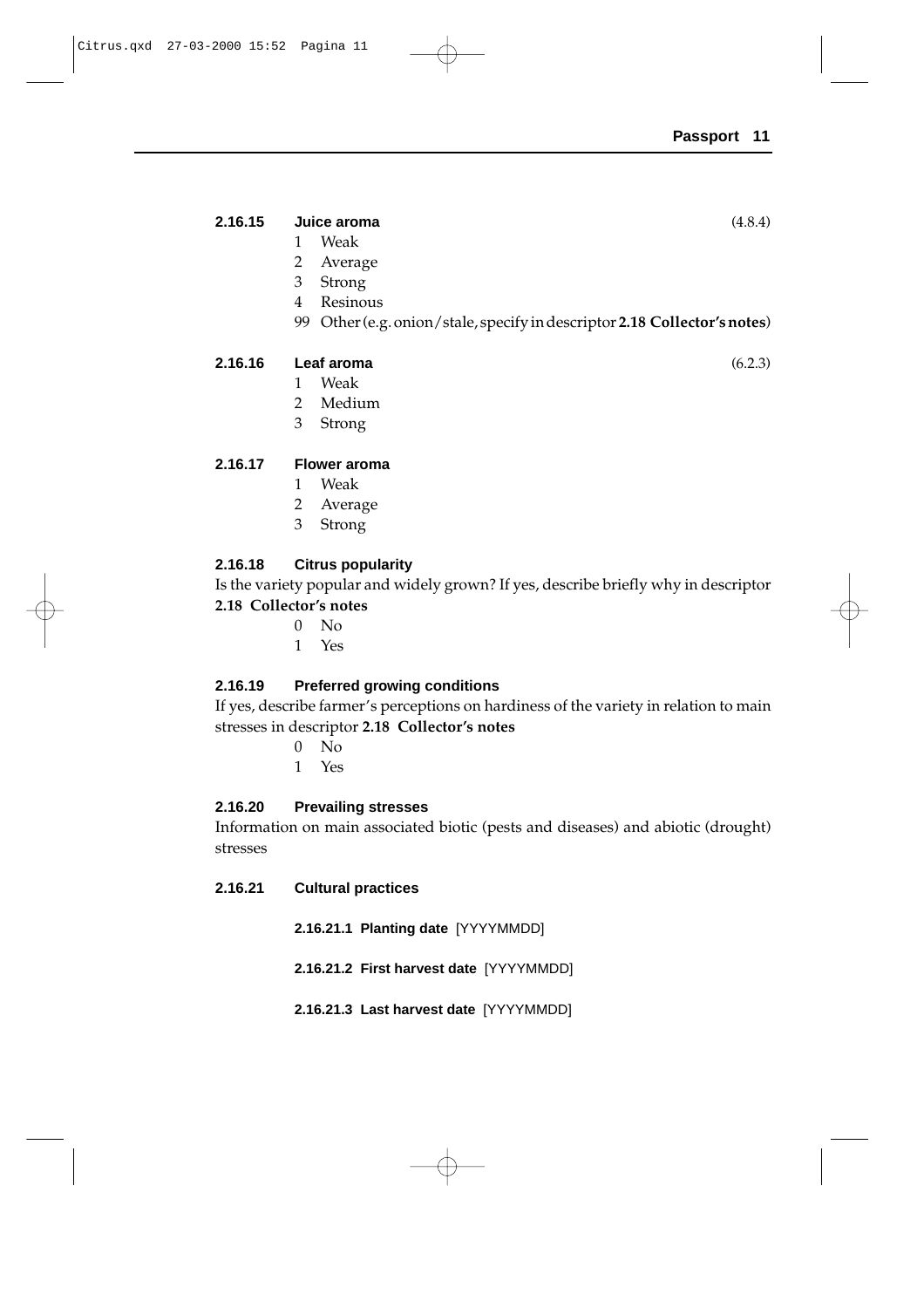### **2.16.22 Cropping system**

- 1 Monoculture
- 2 Intercropped (specify crop in descriptor **2.18 Collector's notes**)

## **2.16.23 Associated flora**

Other dominant crop/plant species, including other *Citrus* species, found in and around the collecting site

### **2.16.24 Seasonality**

- 1 Available only in season/at particular period
- 2 Available throughout the year

## **2.16.25 Market information**

Specify if any premium price was assigned to the type of *Citrus*

- 0 No
- 1 Yes

## **2.16.26 Type of market**

- 1 Local
- 2 National
- 3 International

## **2.17 Photograph** (2.14)

Was a photograph(s) taken of the accession or habitat at the time of collecting? If so, provide an identification number(s) in descriptor **2.18 Collector's notes**

- $0$  No
- 1 Yes

## **2.18 Collector's notes**

Additional information recorded by the collector or any specific information on any state in any of the above descriptors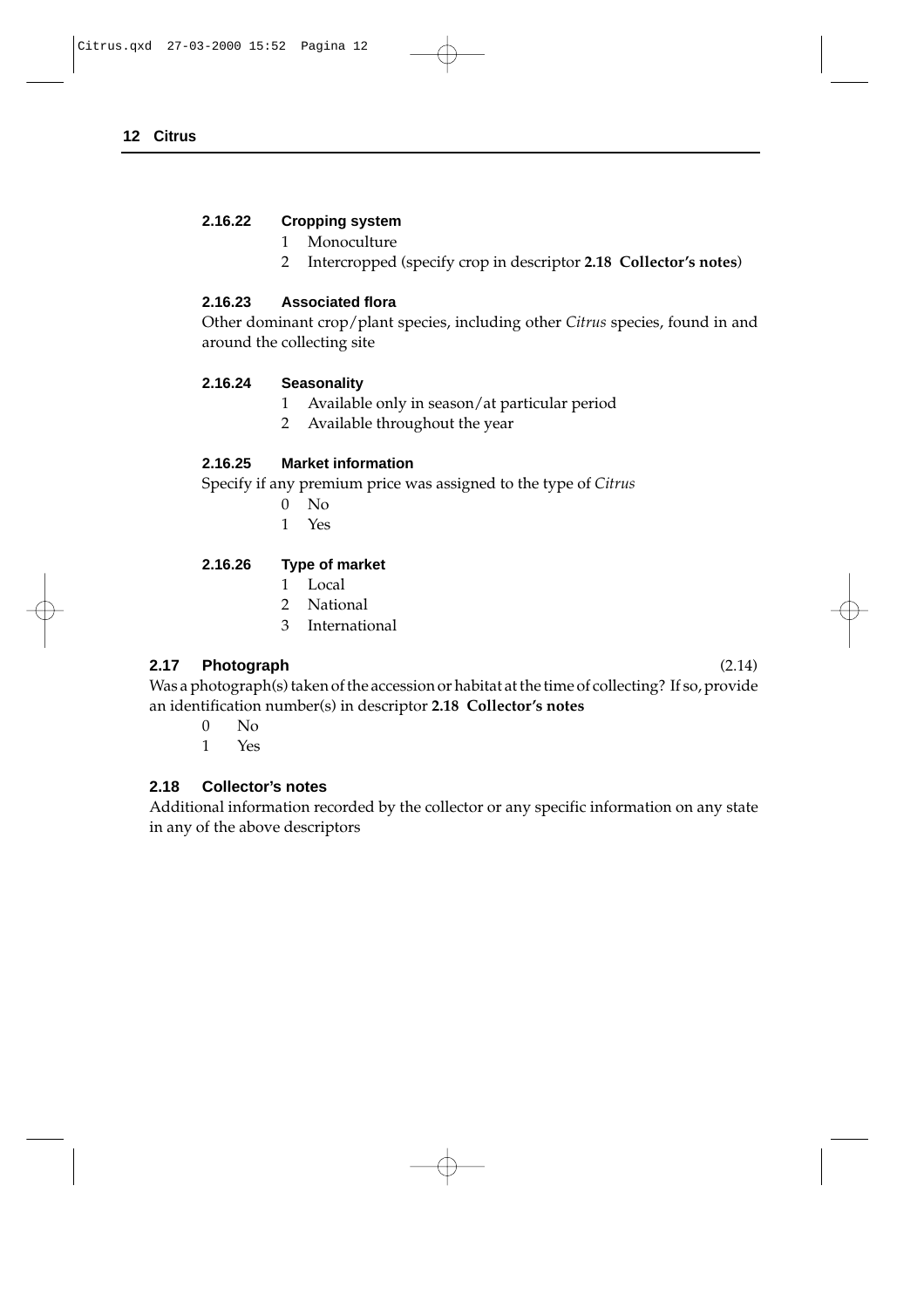(Passport 1.1)

# **MANAGEMENT**

## **3. Management descriptors**

**3.2 Population identification** (Passport 2.2) Collecting number, pedigree, cultivar name, etc., depending on the population type

## **3.3 Storage address**

(Building, room, shelf number/location in medium-term and/or long-term storage)

## **3.4 Type of maintenance**

- 1 Field collection (living plants)
- 2 Screenhouse
- 3 Greenhouse
- 4 Seed
- 5 Tissue culture
- 6 Cryogenic storage
- 99 Other (specify in descriptor **3.10 Notes**)

## **3.5 Amount of stored plant material** [g or number] (Passport 1.9)

- **3.6 Duplication at other location(s)** (Passport 1.4)
	- $0$  No
	- 1 Yes

## **3.7 Propagation method**

- 1 Seed
- 2 Grafting
- 3 Cutting
- 4 Layering
- 5 Top grafting
- 6 Tissue culture
- 99 Other (specify in descriptor **3.10 Notes**)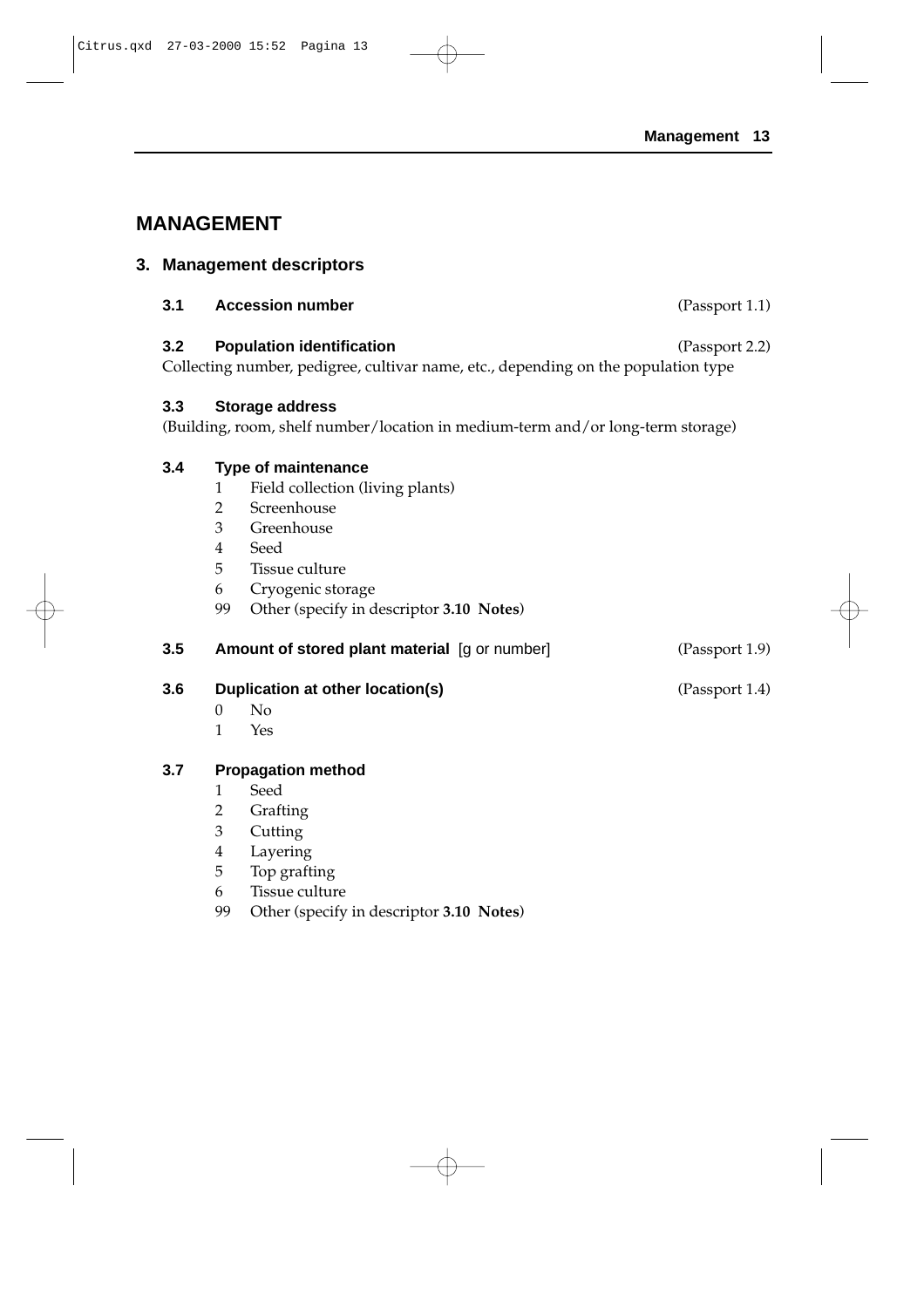## **3.8 In vitro conservation**

#### **3.8.1 Type of explant**

- 1 Seed
- 2 Zygotic embryo
- 3 Apical or axillary meristem
- 4 Apical or axillary shoot tip
- 5 Somatic embryo
- 6 Callus
- 7 Cell suspension
- 99 Other (specify in descriptor **3.10 Notes**)

## **3.8.2 Date of introduction in vitro** [YYYYMMDD]

### **3.8.3 Type of subcultured material**

- 1 Seed
- 2 Zygotic embryo
- 3 Apical or axillary meristem
- 4 Apical or axillary shoot tip
- 5 Somatic embryo
- 6 Callus
- 7 Cell suspension
- 99 Other (specify in descriptor **3.10 Notes**)

### **3.8.4 Regeneration process**

- 1 Organogenesis
- 2 Somatic embryogenesis
- 99 Other (specify in descriptor **3.10 Notes**)
- **3.8.5 Number of genotypes introduced in vitro**
- **3.8.6 Number of replicates per genotype**
- **3.8.7 Last subculture date** [YYYYMMDD]
- **3.8.8 Medium used at the last subculture**
- **3.8.9 Number of plants at the last subculture**
- **3.8.10 Location after the last subculture**
- **3.8.11 Next subculture date** [YYYYMMDD]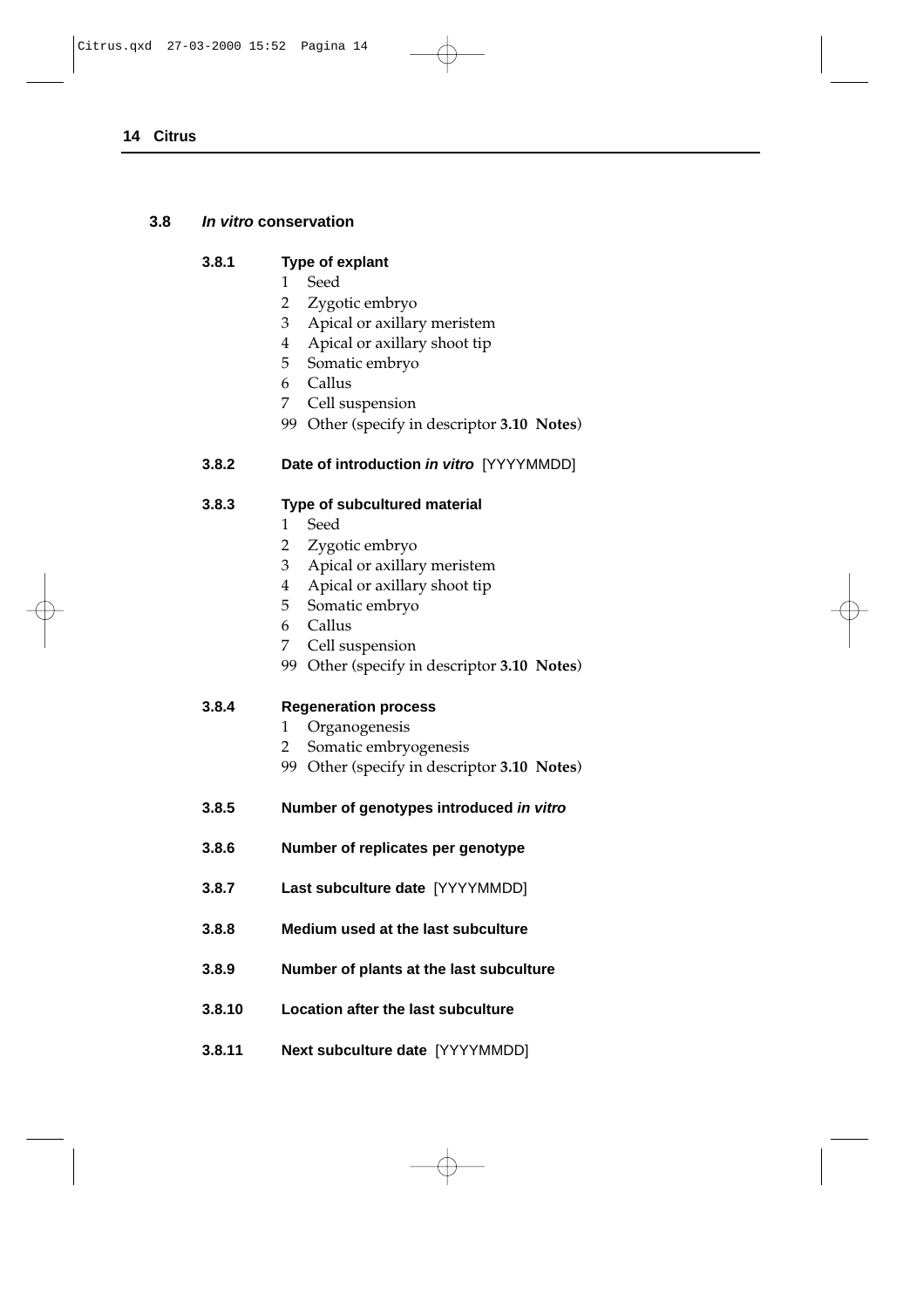## **3.9 Cryopreservation**

## **3.9.1 Type of material for cryopreservation**

- 1 Seed
- 2 Zygotic embryo
- 3 Apical or axillary meristem
- 4 Apical or axillary shoot tip
- 5 Somatic embryo
- 6 Callus
- 7 Cell suspension
- 8 Ovule
- 99 Other (specify in descriptor **3.10 Notes**)
- **3.9.2 Introduction date in liquid nitrogen** [YYYYMMDD]
- **3.9.3 Number of samples introduced in liquid nitrogen**
- **3.9.4 End of storage period** [YYYYMMDD]
- **3.9.5 Number of samples taken from liquid nitrogen**

## **3.9.6 Type of subcultured material for recovery**

## (After liquid nitrogen)

- 1 Seed
	- 2 Zygotic embryo
	- 3 Apical or axillary meristem
	- 4 Apical or axillary shoot tip
	- 5 Somatic embryo
	- 6 Callus
	- 7 Cell suspension
	- 8 Ovule
	- 99 Other (specify in descriptor **3.10 Notes**)

## **3.9.7 Regeneration process**

- 1 Organogenesis
- 2 Somatic embryogenesis
- 99 Other (specify in descriptor **3.10 Notes**)
- **3.9.8 Number of recovered samples**
- **3.9.9 Location after the last subculture**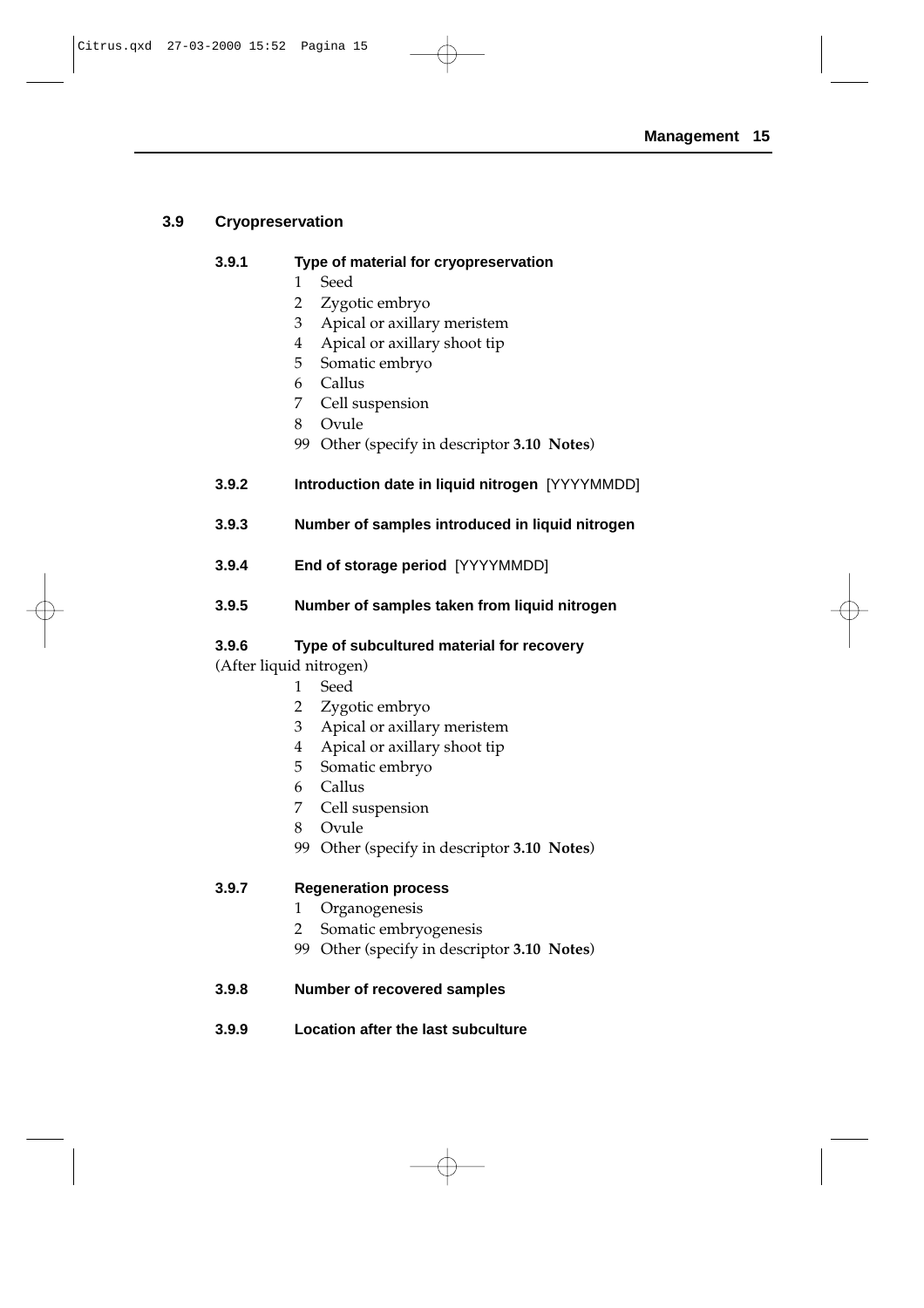#### **3.10 Notes**

Any additional information may be specified here

## **4. Multiplication/regeneration descriptors**

- **4.1 Accession number** (Passport 1.1) **4.2 Population identification** (Passport 2.3) Collecting number, pedigree, cultivar name, etc., depending on the population type
- **4.3 Field plot number**
- **4.4 Multiplication/regeneration site location**
- **4.5 Collaborator**
- **4.6 Planting date** [YYYYMMDD]
- **4.7 Cultural practices**
	- **4.7.1 Field spacing**
		- **4.7.1.1 Distance between plants** [cm]
		- **4.7.1.2 Distance between rows** [cm]

#### **4.7.1.3 Fertilizer application**

Specify types, doses, frequency of each and method of application

#### **4.8 Plant/seedling vigour**

- 3 Low
- 5 Medium
- 7 High

#### **4.9 Number of plants established**

#### **4.10 Previous multiplication and/or regeneration**

- **4.10.1 Location**
- **4.10.2 Sowing/planting date** [YYYYMMDD]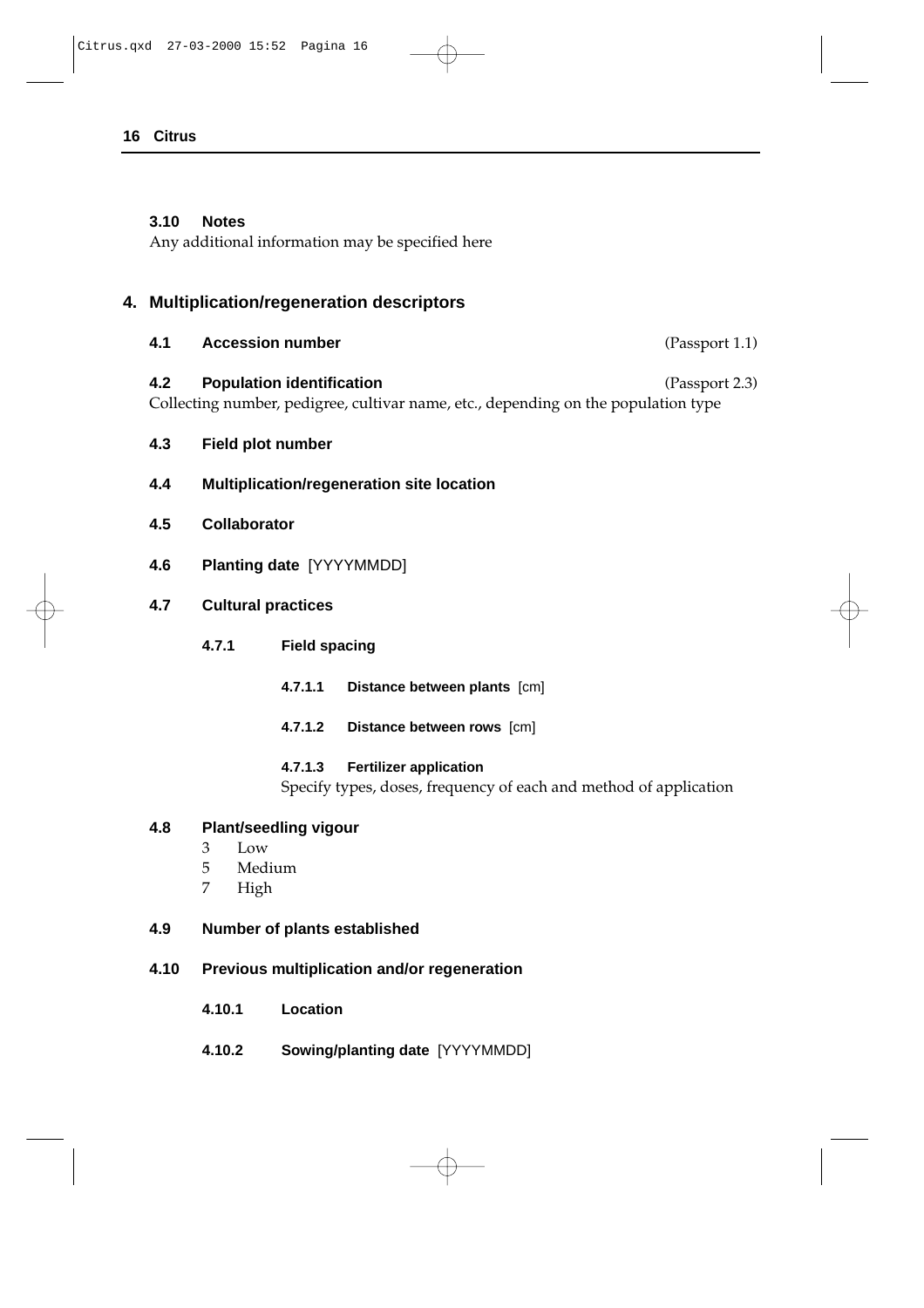## **4.10.3 Plot number**

## **4.11 Number of times accession regenerated** (1.11)

Since the date of acquisition

### **4.12 Notes**

Any additional information may be specified here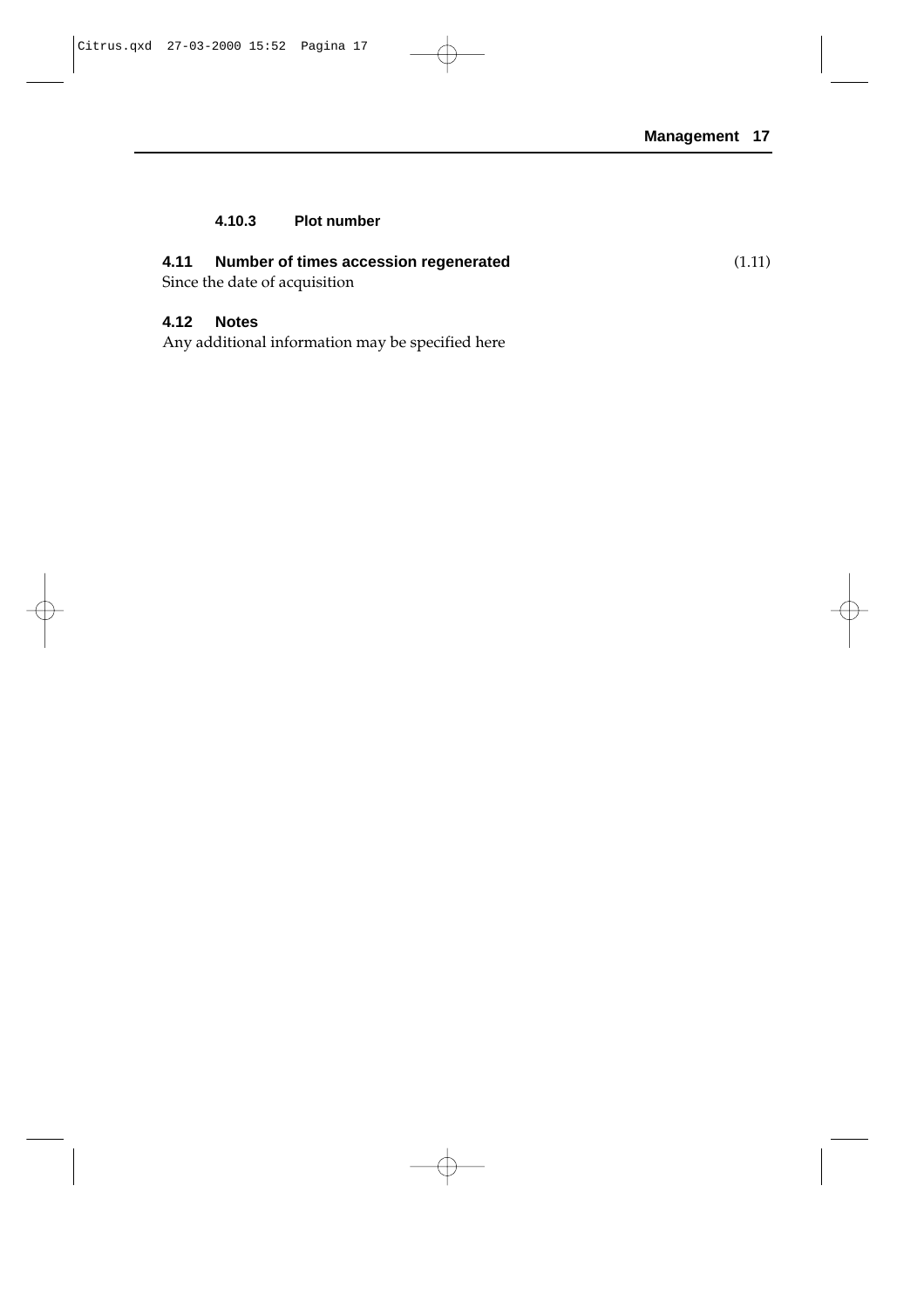# **ENVIRONMENT AND SITE**

## **5. Characterization and/or evaluation site descriptors**

| 5.1 | Country of characterization and/or evaluation              | (3.1) |
|-----|------------------------------------------------------------|-------|
|     | (See instructions in descriptor 2.4 Country of collecting) |       |

#### **5.2 Site (research institute)** (3.2)

### **5.2.1 Latitude**

Degrees and minutes followed by N (North) or S (South) (e.g. 1030S). Missing data (minutes) should be indicated with hyphen (e.g. 10—S).

### **5.2.2 Longitude**

Degrees and minutes followed by E (East) or W (West) (e.g. 07625 W). Missing data (minutes) should be indicated with hyphen (e.g. 076—W).

**5.2.3 Elevation** [m asl]

### **5.2.4 Name and address of farm or institute**

- **5.3 Evaluator's name and address** (3.3)
- **5.4 Planting date** [YYYYMMDD]

### **5.5 Harvest date** [YYYYMMDD]

### **5.6 Evaluation environment**

Environment in which characterization/evaluation was carried out

- 1 Field
- 2 Screenhouse
- 3 Greenhouse
- 4 Laboratory
- 99 Other (specify in descriptor **5.12 Notes**)

### **5.7 Field establishment** [%]

Percentage of plants established

### **5.7.1 Propagation method**

Use descriptors as for **3.7**

### **5.7.2 Days to establishment** [d]

Specify number of days from planting after which establishment is measured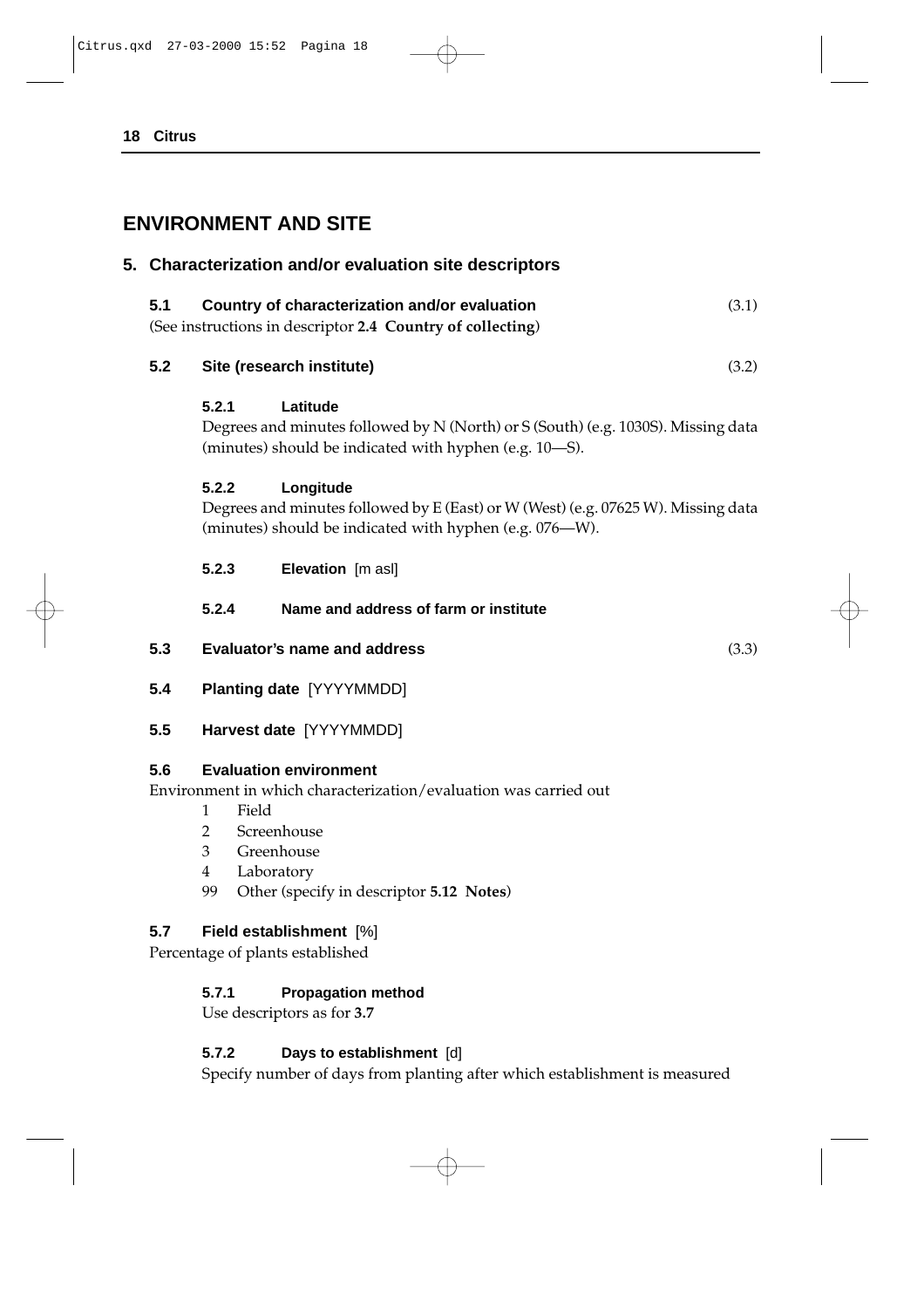## **5.8 Planting site in the field**

Give block, strip and/or row/plot numbers as applicable, plants/plot, replication

## **5.9 Environmental characteristics of site**

Use descriptors **6.1.1 to 6.1.22** in section 6

## **5.10 Fertilizer**

Specify types, doses, frequency of each and method of application

## **5.11 Plant protection**

Specify pesticides used, doses, frequency of each and method of application

## **5.12 Notes**

Any other site-specific information

## **6. Collecting and/or characterization/evaluation site environment descriptors**

### **6.1 Site environment**

### **6.1.1 Topography**

This refers to the profile in elevation of the land surface on a broad scale. (From FAO 1990)

|   | Flat              | $0 - 0.5\%$                              |
|---|-------------------|------------------------------------------|
| 2 | Almost flat       | $0.6 - 2.9\%$                            |
| 3 | Gently undulating | $3 - 5.9\%$                              |
| 4 | Undulating        | $6 - 10.9\%$                             |
| 5 | Rolling           | $11 - 15.9\%$                            |
| 6 | Hilly             | $16 - 30\%$                              |
|   | Steeply dissected | >30%, moderate elevation range           |
| 8 | Mountainous       | >30%, great elevation range (>300 m)     |
|   | Other             | (specify in appropriate section's Notes) |

### **6.1.2 Higher level landform (general physiographic features)**

The landform refers to the shape of the land surface in the area in which the site is located (adapted from FAO 1990)

- 1 Plain
- 2 Basin
- 3 Valley
- 4 Plateau
- 5 Upland
- 6 Hill
- 7 Mountain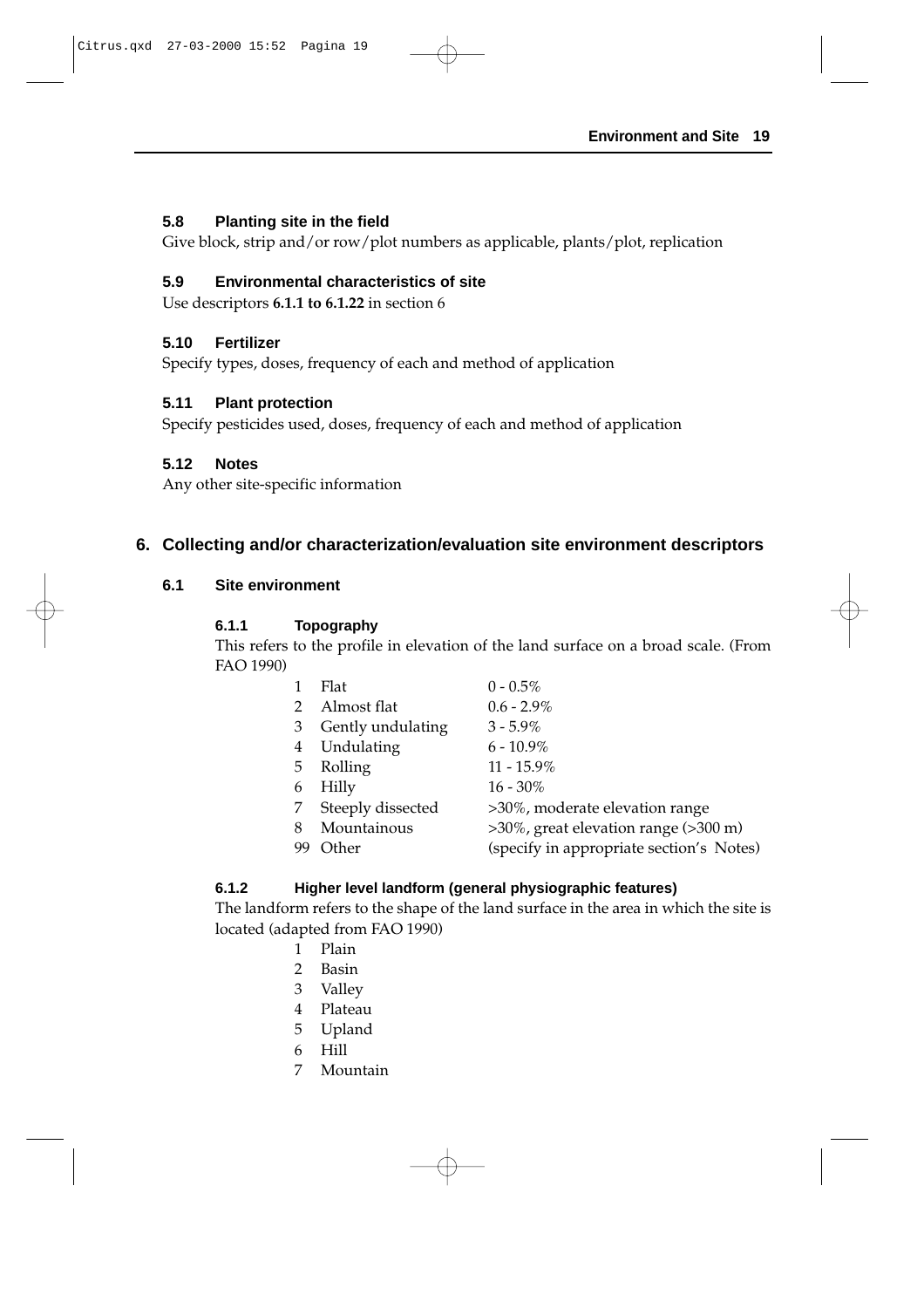#### **6.1.3 Land element and position**

Description of the geomorphology of the immediate surroundings of the site (adapted from FAO 1990). (See Fig. 1)

- 
- 2 Escarpment 18 Mangrove
- 
- 
- 
- 6 Channel 22 Ridge
- 7 Levee 23 Beach
- 
- 
- 
- 
- 
- 
- 14 Closed depression 29 Coral reef
- 
- 16 Longitudinal dune Notes)
- 1 Plain level 17 Interdunal depression
	-
- 3 Interfluve 19 Upper slope
- 4 Valley 20 Midslope
- 5 Valley floor 21 Lower slope
	-
	-
- 8 Terrace 24 Beachridge
- 9 Floodplain 25 Rounded summit
- 10 Lagoon 26 Summit
- 11 Pan 27 Coral atoll
- 12 Caldera 28 Drainage line (bottom position in flat 13 Open depression or almost-flat terrain)
	-
- 15 Dune 99 Other (specify in appropriate section's

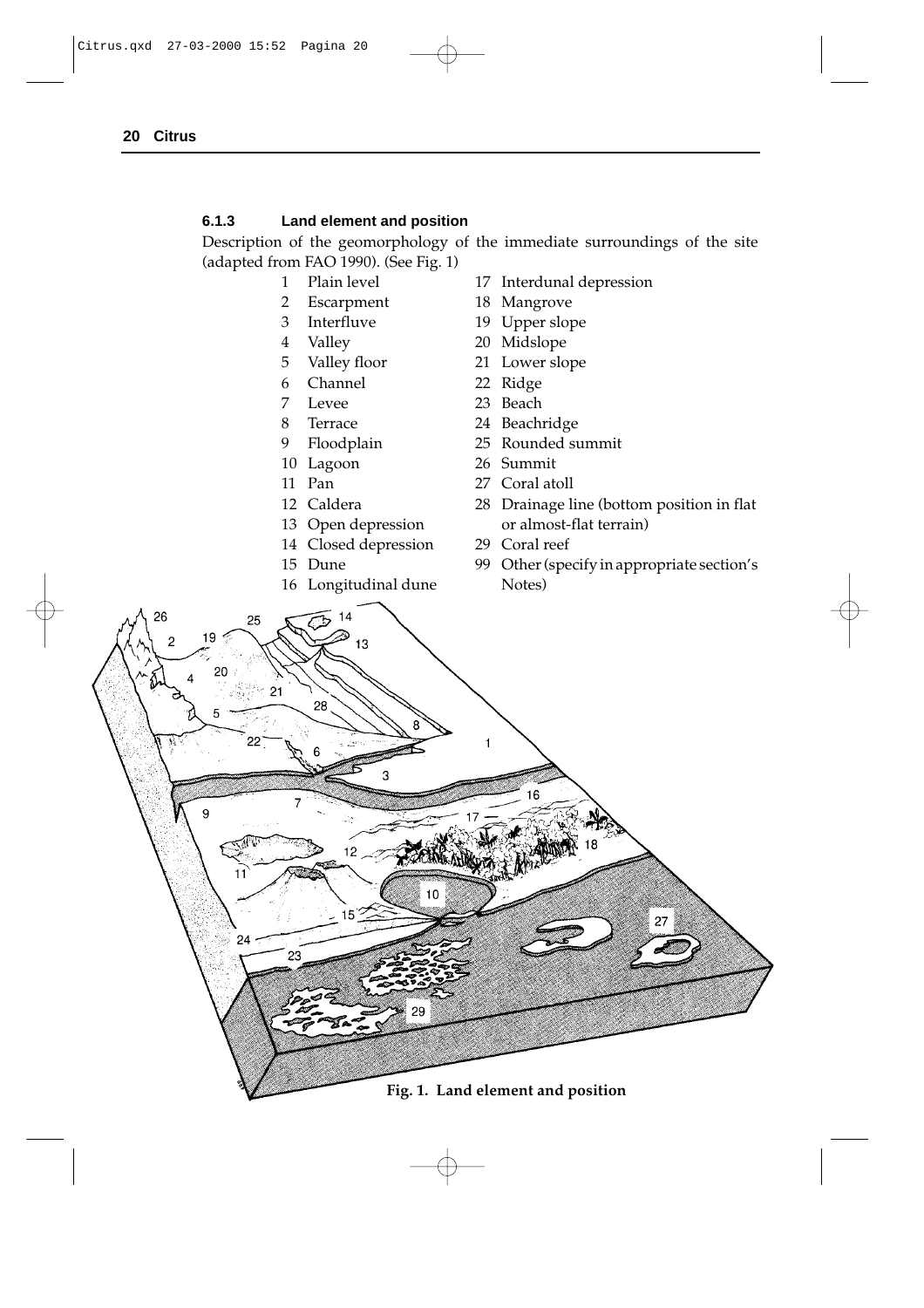## **6.1.4 Slope** [º]

Estimated slope of the site

## **6.1.5 Slope aspect**

The direction that the slope on which the accession was collected faces. Describe the direction with symbols N, S, E, W (e.g. a slope that faces a southwestern direction has an aspect of SW)

## **6.1.6 Crop agriculture**

(From FAO 1990)

- 1 Annual field cropping
- 2 Perennial field cropping

## **6.1.6.1 Annual/perennial crops**

Provide crops grown in appropriate section's Notes

## **6.1.7 Overall vegetation surrounding and at the site**

(Adapted from FAO 1990)

- 1 Grassland (Grasses, subordinate forbs, no woody species)
- 2 Forbland (Herbaceous plants predominant)
- 3 Forest (Continuous tree layer, crowns overlapping, large number of tree and shrub species in distinct layers)
- 4 Woodland (Continuous tree layer, crowns usually not touching, understorey may be present)
- 5 Shrubland (Continuous layer of shrubs, crowns touching)
- 6 Savanna (Grasses with a discontinuous layer of trees or shrubs)
- 99 Other (specify in appropriate section's Notes)

## **6.1.8 Soil parent material**

### (Adapted from FAO 1990)

Two lists of examples of parent material and rock are given below. The reliability of the geological information and the knowledge of the local lithology will determine whether a general or a specific definition of the parent material can be given. Saprolite is used if the *in situ* weathered material is thoroughly decomposed, clay-rich but still showing rock structure. Alluvial deposits and colluvium derived from a single rock type may be further specified by that rock type.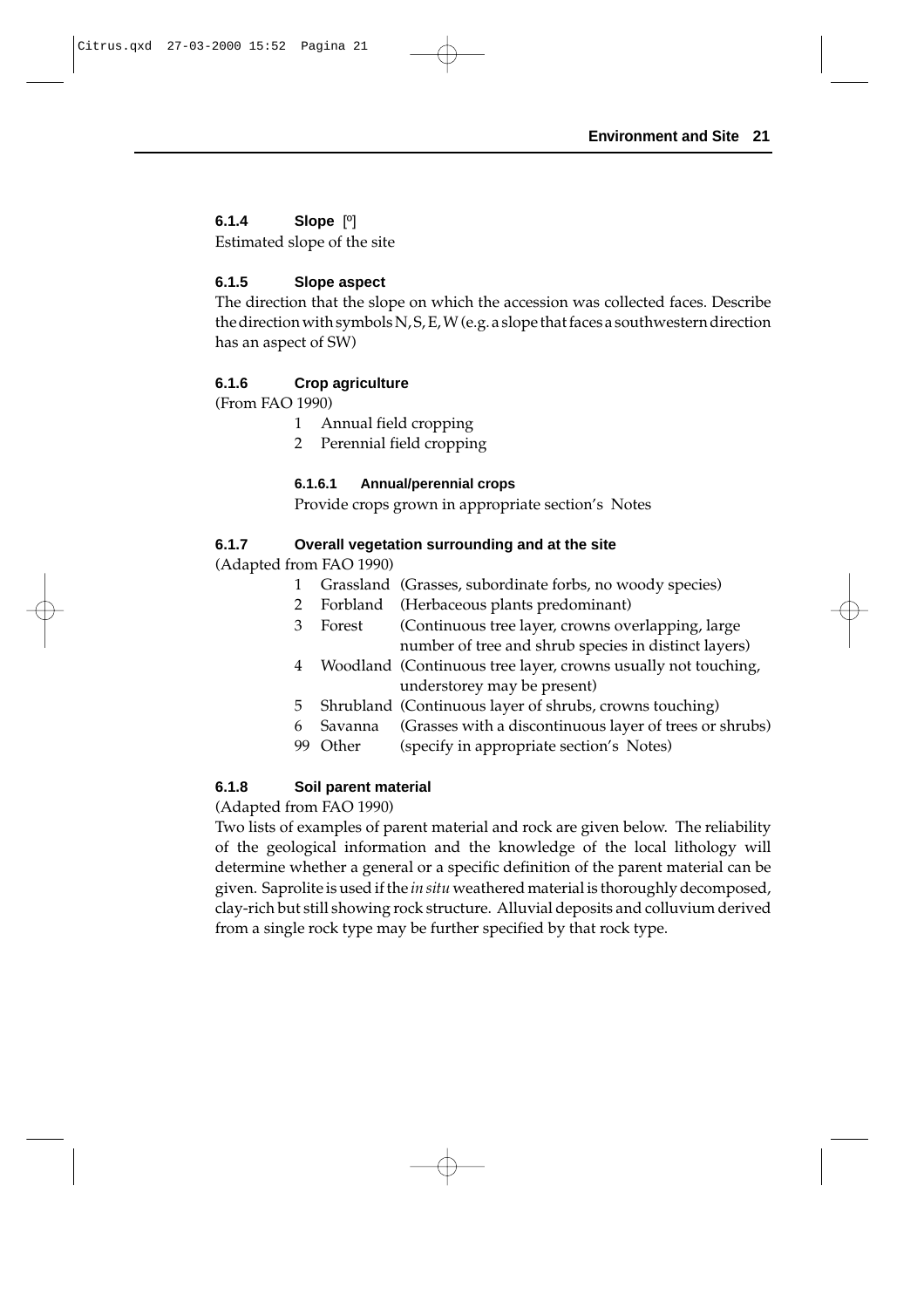#### **6.1.8.1 Unconsolidated material**

- 1 Aeolian deposits
- 2 Aeolian sand 11 Loess
- 
- 4 Lagoonal deposits 13 Glacial deposits
- 5 Marine deposits 14 Organic deposits
- 6 Lacustrine deposits 15 Colluvial deposits
- 
- 8 Alluvial deposits 17 Saprolite
- 

## **6.1.8.2 Rock type**

(Adapted from FAO 1990)

- 1 Acid igneous/ 16 Limestone
- metamorphic rock 17 Dolomite
- 
- 
- 4 Granite/gneiss 20 Shale
- 5 Quartzite 21 Marl
- 
- 
- 
- 9 Basic igneous/ 25 Tuff
- 
- 
- 
- 
- 13 Dolerite in appropriate
- 14 Volcanic rock section's Notes)
- 15 Sedimentary rock 0 Not known
- (unspecified) 10 Volcanic ash
	-
- 3 Littoral deposits 12 Pyroclastic deposits
	-
	-
	-
- 7 Fluvial deposits 16 *In situ* weathered
	-
- 9 Unconsolidated 99 Other (specify in appropriate (unspecified) section's Notes)
	-
	-
- 2 Granite 18 Sandstone
- 3 Gneiss 19 Quartzitic sandstone
	-
	-
- 6 Schist 22 Travertine
- 7 Andesite 23 Conglomerate
- 8 Diorite 24 Siltstone
	-
	- metamorphic rock 26 Pyroclastic rock
- 10 Ultra basic rock 27 Evaporite
- 11 Gabbro 28 Gypsum rock
- 12 Basalt 99 Other (specify
	-
	-

### **6.1.9 Stoniness/rockiness/hardpan/cementation**

- 1 Tillage unaffected
- 2 Tillage affected
- 3 Tillage difficult
- 4 Tillage impossible
- 5 Essentially paved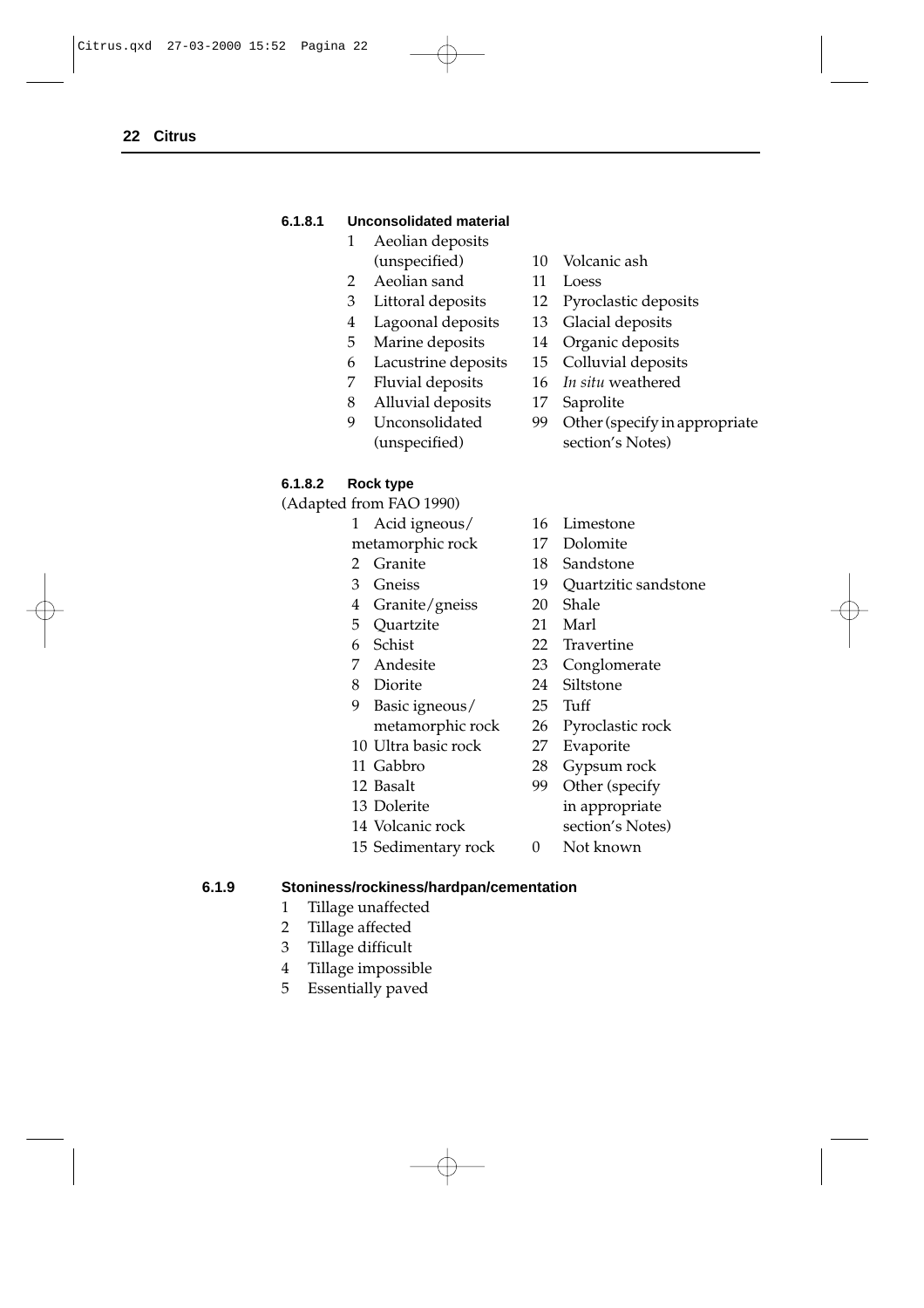## **6.1.10 Soil drainage**

(Adapted from FAO 1990)

- 3 Poorly drained
- 5 Moderately drained
- 7 Well drained

## **6.1.11 Soil salinity**

- 1 <160 ppm dissolved salts
- 2 160 240 ppm
- 3 241 480 ppm
- 4 481 800 ppm
- 5 >800 ppm

## **6.1.12 Soil depth to groundwater table**

(Adapted from FAO 1990)

The depth to the groundwater table, if present, as well as an estimate of the approximate annual fluctuation, should be given. The maximum rise of the groundwater table can be inferred approximately from changes in profile colour in many, but not all, soils.

- $1 \quad 0 25$  cm
- 2 25.1 50 cm
- 3 50.1 100 cm
- 4 100.1 150 cm
- 5 >150 cm

### **6.1.13 Soil matrix colour**

Adapted from FAO 1990)

The colour of the soil matrix material in the root zone around the accession is recorded in the moist condition (or both dry and moist condition, if possible) using the notation for hue, value and chroma as given in the Munsell Soil Color Charts (Munsell 1975). If there is no dominant soil matrix colour, the horizon is described as mottled and two or more colours are given and should be registered under uniform conditions. Early morning and late evening readings are not accurate. Provide depth of measurement (cm). If colour chart is not available, the following states may be used:

|               | 1 White         | 7 Reddish brown    | 13 Greyish      |
|---------------|-----------------|--------------------|-----------------|
| $\mathcal{P}$ | Red             | 8 Yellowish brown  | 14 Blue         |
|               | 3 Reddish       | 9 Yellow           | 15 Bluish-black |
|               | 4 Yellowish red | 10 Reddish yellow  | 16 Black        |
|               | 5 Brown         | 11 Greenish, green |                 |
|               | 6 Brownish      | 12 Grey            |                 |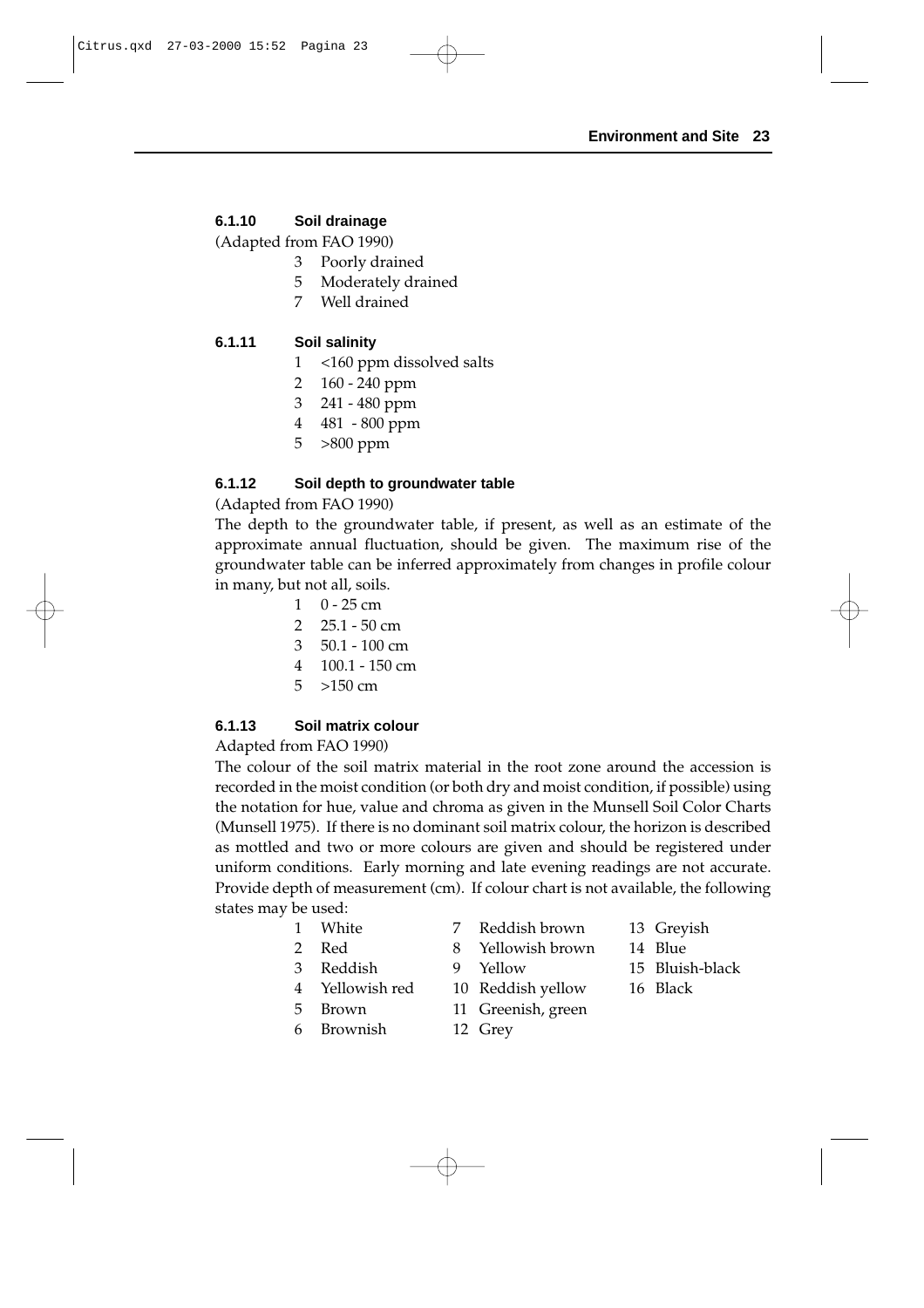#### **6.1.14 Soil pH**

Actual value of the soil within the following root depths around the accession, record only at one of the following depths:

| 6.1.14.1 pH at 0-15 cm   |
|--------------------------|
| 6.1.14.2 pH at 16-60 cm  |
| 6.1.14.3 pH at 61-90 cm  |
| 6.1.14.4 pH at 91-120 cm |

#### **6.1.15 Soil erosion**

- 3 Low
- 5 Intermediate
- 7 High

#### **6.1.16 Rock fragments**

#### (Adapted from FAO 1990)

Large rock and mineral fragments (>2 mm) are described according to abundance

- $1 \quad 0 2\%$
- $2 \quad 2.1 5\%$
- $3\quad 5.1 15\%$
- 4 15.1 40%
- 5 40.1 80%
- 6  $>80\%$

#### **6.1.17 Soil texture classes**

#### (Adapted from FAO 1990)

For convenience in determining the texture classes of the following list, particle size classes are given for each of the fine earth fractions below. (See Fig. 2)

- 
- 
- 
- 
- 
- 
- 
- 
- 9 Sandy clay loam 20 Coarse sand
- 
- 
- 1 Clay 12 Coarse sandy loam
- 2 Loam 13 Loamy sand
- 3 Clay loam 14 Loamy very fine sand
- 4 Silt 15 Loamy fine sand
- 5 Silty clay 16 Loamy coarse sand
- 6 Silty clay loam 17 Very fine sand
- 7 Silt loam 18 Fine sand
- 8 Sandy clay 19 Medium sand
	-
- 10 Sandy loam 21 Sand, unsorted
- 11 Fine sandy loam 22 Sand, unspecified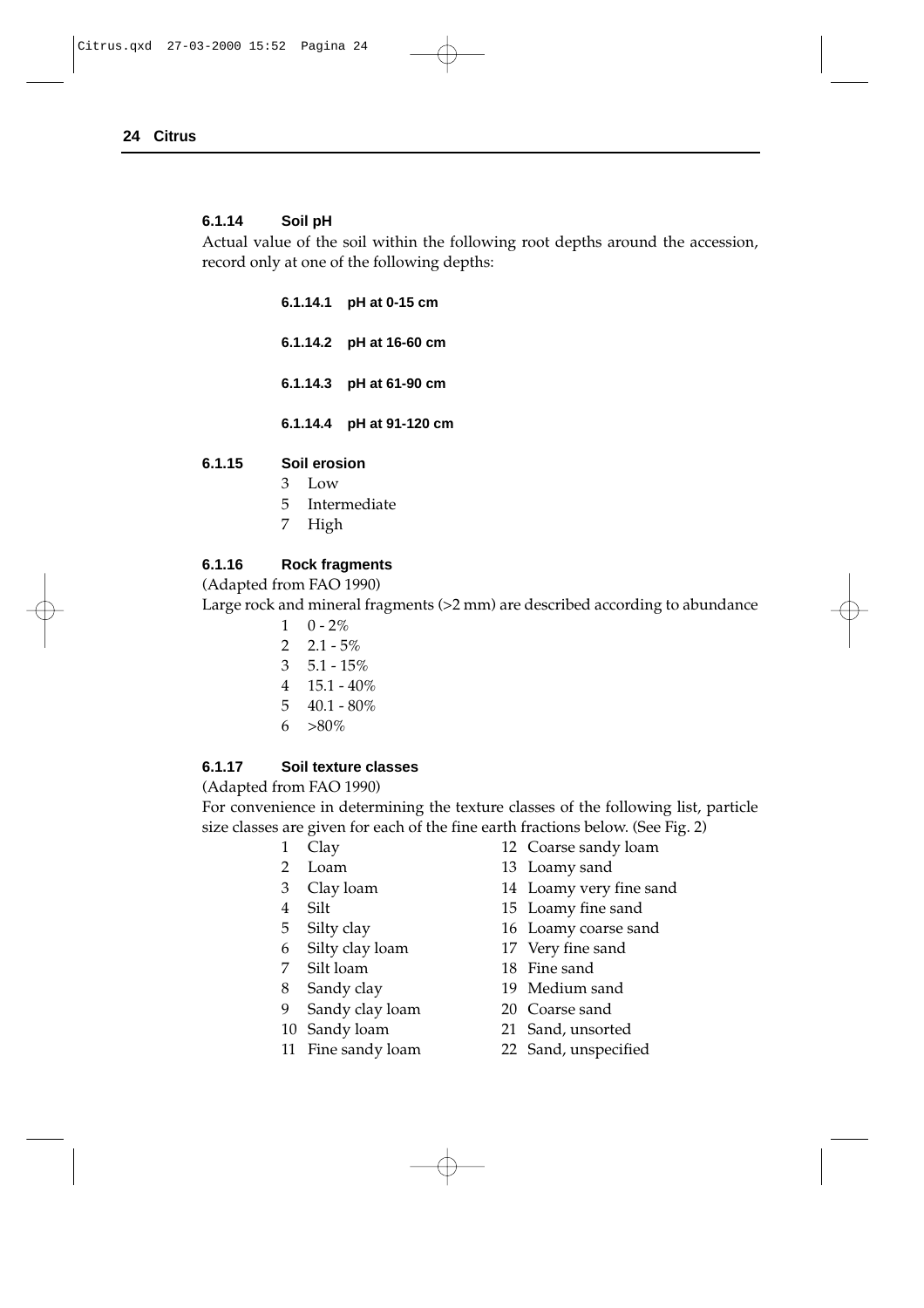

**Fig. 2. Soil texture classes**

#### **6.1.17.1 Soil particle size classes**

(Adapted from FAO 1990)

| $\mathbf{1}$ | Clay             | $< 2 \mu m$                     |
|--------------|------------------|---------------------------------|
|              | 2 Fine silt      | $2 - 20 \mu m$                  |
|              | 3 Coarse silt    | $21 - 63 \,\mathrm{\upmu m}$    |
|              | 4 Very fine sand | $64 - 125 \,\mathrm{\upmu m}$   |
|              | 5 Fine sand      | $126 - 200 \,\mathrm{\upmu m}$  |
|              | 6 Medium sand    | $201 - 630 \,\mathrm{\upmu m}$  |
|              | 7 Coarse sand    | $631 - 1250 \,\mathrm{\upmu m}$ |
|              | Very coarse sand | 1251 - 2000 µm                  |
|              |                  |                                 |

#### **6.1.18 Soil organic matter content**

- 1 Nil (as in arid zones)
- 2 Low (as in long-term cultivation in a tropical setting)
- 3 Medium (as in recently cultivated but not yet much depleted)
- 4 High (as in never cultivated, and in recently cleared from forest)
- 5 Peaty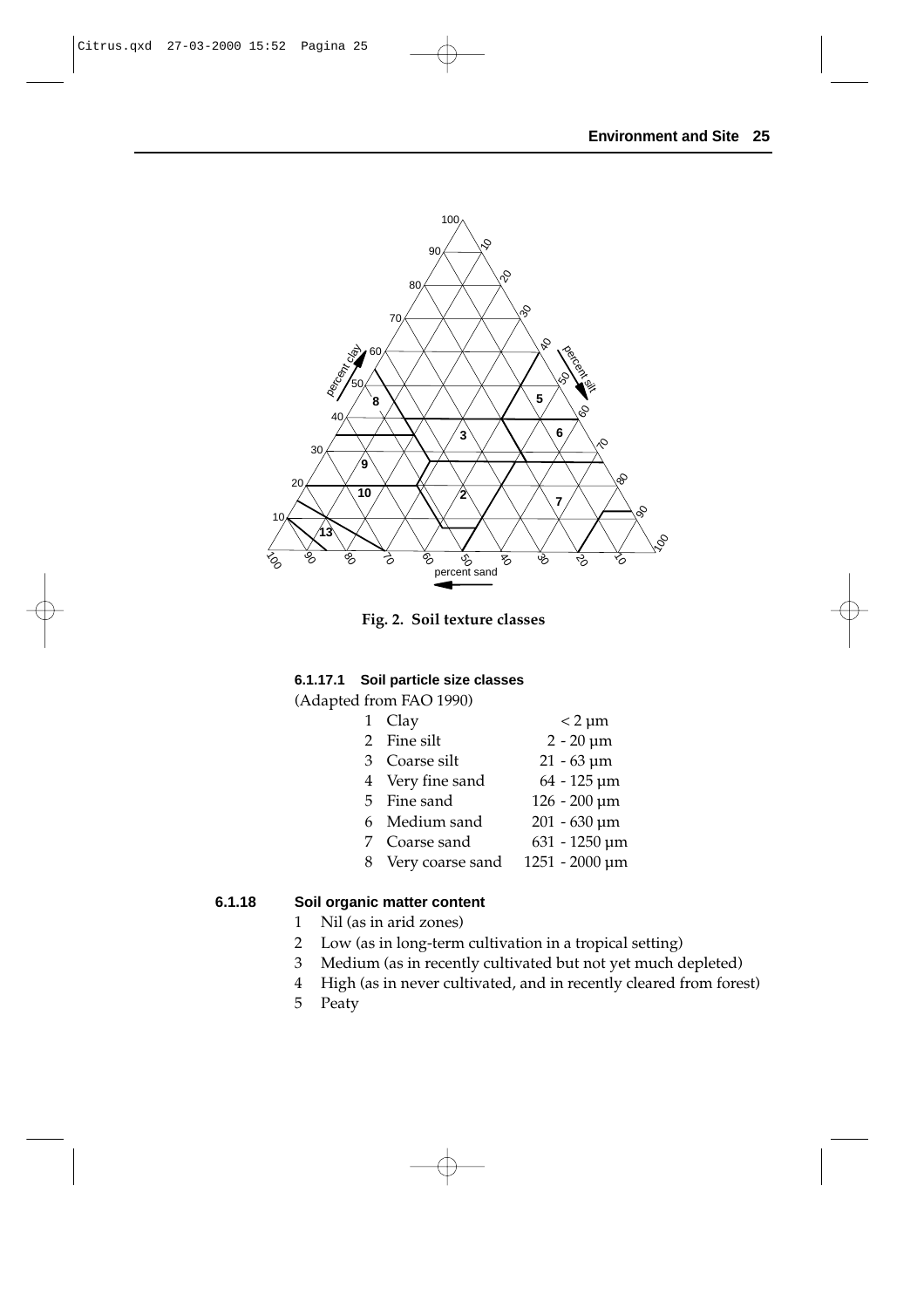#### **6.1.19 Soil taxonomic classification**

As detailed a classification as possible should be given. This may be taken from a soil survey map. State class (e.g. Alfisols, Spodosols, Vertisols, etc.).

#### **6.1.20 Water availability**

- 1 Rain-fed
- 2 Irrigated
- 3 Flooded
- 4 River banks
- 5 Sea coast
- 99 Other (specify in appropriate section's Notes)

### **6.1.21 Soil fertility**

General assessment of the soil fertility based on existing vegetation

- 3 Low
- 5 Moderate
- 7 High

### **6.1.22 Climate of the site**

Should be assessed as close to the site as possible

### **6.1.22.1 Temperature** [°C]

Provide either the monthly or the annual mean

### **6.1.22.2 Dry season length** [d]

#### **6.1.22.3 Rainfall** [mm]

Provide either the monthly or the annual mean (state number of recorded years)

### **6.1.22.4 Wind**

Annual average (state number of years recorded)

- **6.1.22.4.1** Frequency of typhoons or hurricane force winds
	- 3 Low
		- 5 Intermediate
	- 7 High
- **6.1.22.4.2** Date of most recent typhoons or hurricane force winds [YYYYMMDD]
- **6.1.22.4.3** Annual maximum wind velocity [m/s]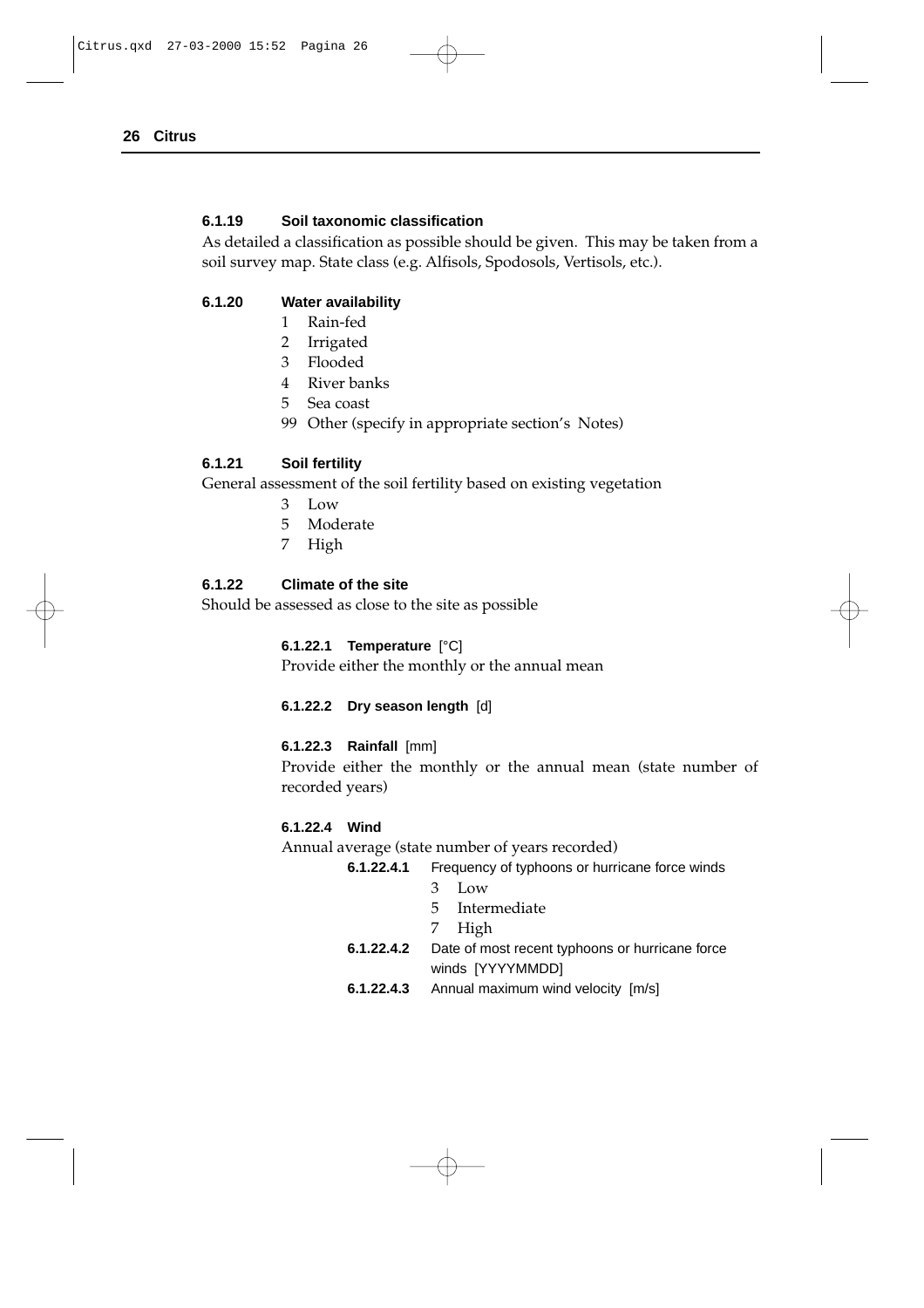| 6.1.22.5 Frost |                                                           |
|----------------|-----------------------------------------------------------|
|                | <b>6.1.22.5.1</b> Date of most recent frost [YYYYMMDD]    |
|                | 6.1.22.5.2 Minimum temperature [°C]                       |
|                | Specify seasonal average and minimum survival temperature |
|                | 6.1.22.5.3 Duration of temperature below 0°C [d]          |
|                |                                                           |

## **6.1.22.6 Relative humidity**

**6.1.22.6.1** Relative humidity diurnal range [%] **6.1.22.6.2** Relative humidity seasonal range [%]

#### **6.1.22.7 Light**

- 1 Shady
- 2 Sunny

## **6.1.22.8 Daylength** [h]

Provide either the monthly (mean, maximum, minimum) or the seasonal (mean, maximum, minimum)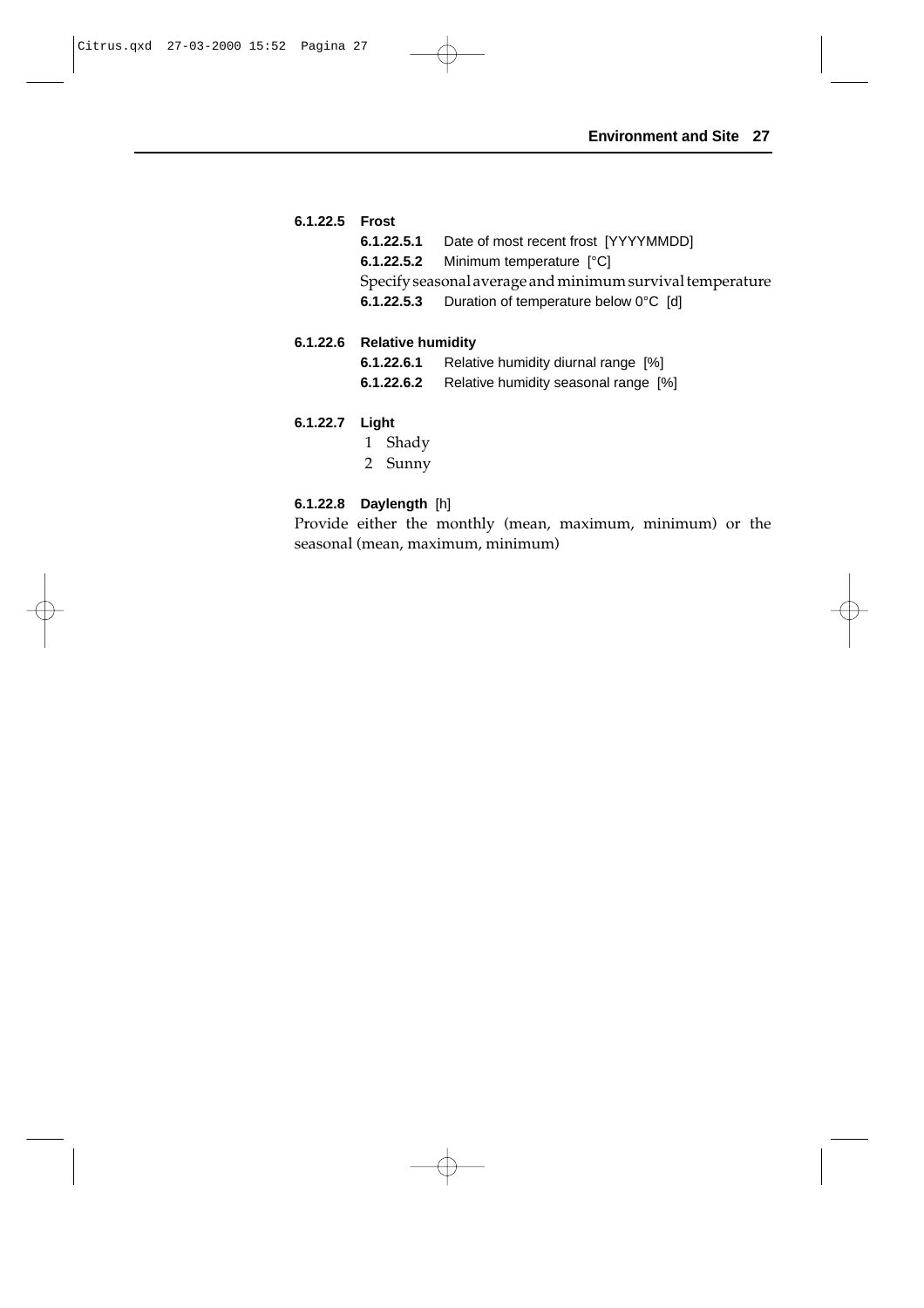# **CHARACTERIZATION**

## **7. PLANT DESCRIPTORS**

All observations should be made on plants of the same age (not less than 3 years old)

## **7.1 Vegetative**

| 7.1.1          | Rootstock <sup>3</sup>                          | (4.1.2) |  |  |  |  |
|----------------|-------------------------------------------------|---------|--|--|--|--|
| If appropriate |                                                 |         |  |  |  |  |
|                | None<br>0                                       |         |  |  |  |  |
|                | 1<br>Sour orange                                |         |  |  |  |  |
|                | Trifoliate orange<br>2                          |         |  |  |  |  |
|                | 3<br>Trifoliate hybrids                         |         |  |  |  |  |
|                | Rough lemon<br>4                                |         |  |  |  |  |
|                | 5<br>Rangpur lime                               |         |  |  |  |  |
|                | Cleopatra mandarin<br>6                         |         |  |  |  |  |
|                | Citrus volkameriana<br>7                        |         |  |  |  |  |
|                | 8<br>Sweet orange                               |         |  |  |  |  |
|                | 9<br>Sweet lime                                 |         |  |  |  |  |
|                | 99 Other (specify in descriptor 7.8 Notes)      |         |  |  |  |  |
| 7.1.2          | Ratio trunk/rootstock diameter                  |         |  |  |  |  |
|                | Recorded at 20 cm above and under grafting line |         |  |  |  |  |
|                | Smaller $(\leq 1)$<br>1                         |         |  |  |  |  |
|                | (1)<br>2<br>Same                                |         |  |  |  |  |
|                | 3<br>Larger $(>1)$                              |         |  |  |  |  |
| 7.1.3          | <b>Scion trunk surface</b>                      | (4.1.8) |  |  |  |  |
|                | Smooth<br>1                                     |         |  |  |  |  |
|                | $\overline{2}$<br>Grooved and ridged            |         |  |  |  |  |
| 7.1.4          | <b>Tree shape</b>                               | (4.1.4) |  |  |  |  |
|                | Recorded in the natural state. See Fig. 3       |         |  |  |  |  |
|                | Ellipsoid<br>1                                  |         |  |  |  |  |
|                | Spheroid<br>2                                   |         |  |  |  |  |
|                | Obloid<br>3                                     |         |  |  |  |  |
|                | Other (specify in descriptor 7.8 Notes)<br>99   |         |  |  |  |  |
|                |                                                 |         |  |  |  |  |

<sup>3</sup> A list of all rootstocks recorded in publications can be obtained through the EGID-Citrus Network – See address in the 'Contributors' section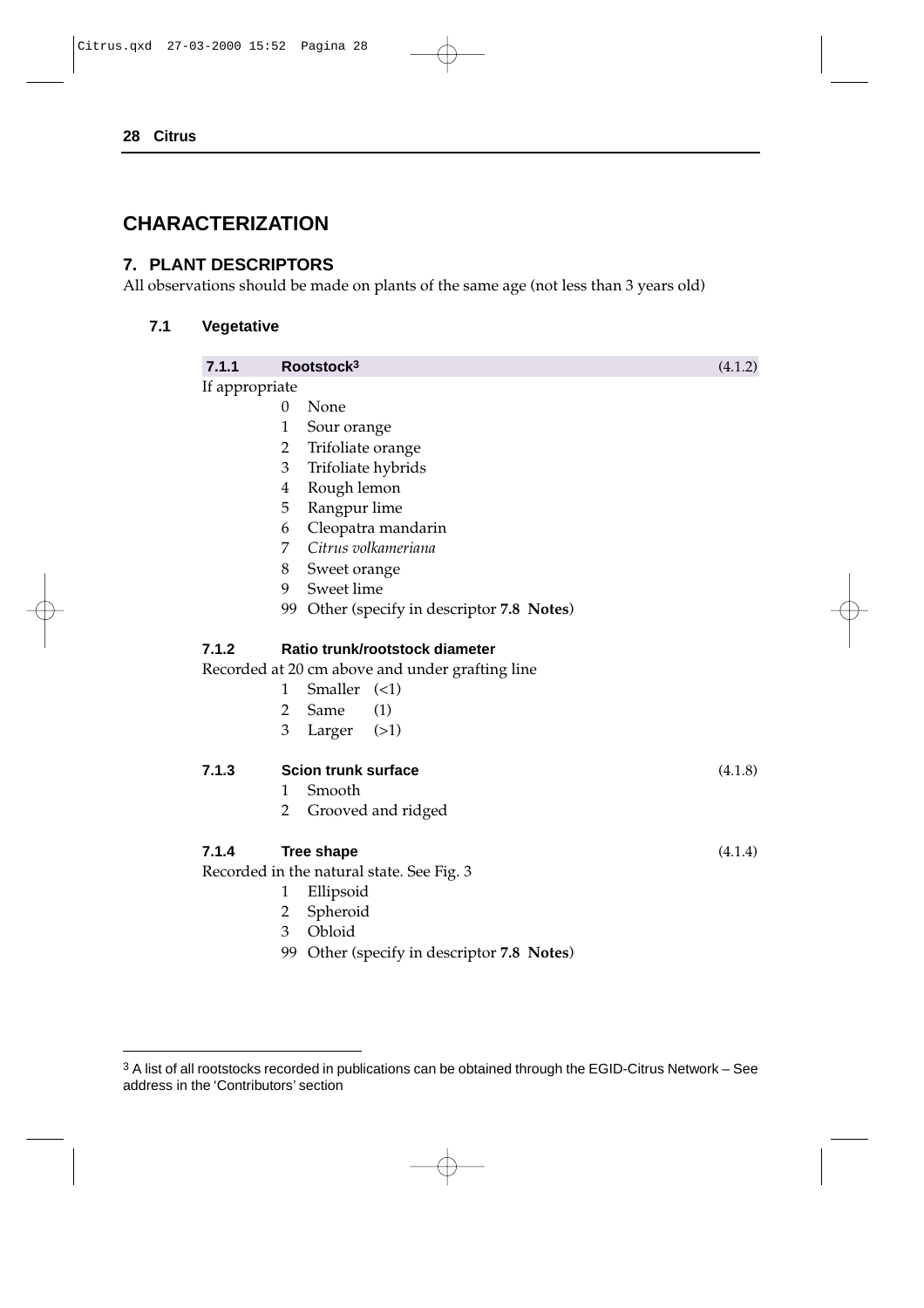

**Fig. 3. Tree shape**

| 7.1.5 |                                              | Tree growth habit                                        | (4.1.5) |  |  |
|-------|----------------------------------------------|----------------------------------------------------------|---------|--|--|
|       |                                              | Recorded in the natural state, immediately after harvest |         |  |  |
|       | 1                                            | Erect                                                    |         |  |  |
|       | 2                                            | Spreading                                                |         |  |  |
|       | 3                                            | Drooping                                                 |         |  |  |
|       | 99                                           | Other (specify in descriptor 7.8 Notes)                  |         |  |  |
| 7.1.6 | <b>Density of branches</b>                   |                                                          | (4.1.7) |  |  |
|       | 3                                            | Sparse                                                   |         |  |  |
|       | 5                                            | Medium                                                   |         |  |  |
|       | 7                                            | Dense                                                    |         |  |  |
| 7.1.7 |                                              | <b>Branch angle</b>                                      |         |  |  |
|       |                                              | Attachment to main trunk                                 |         |  |  |
|       | 3                                            | Narrow                                                   |         |  |  |
|       | 5                                            | Medium                                                   |         |  |  |
|       | 7                                            | Wide                                                     |         |  |  |
| 7.1.8 | Spine density on adult tree (not on suckers) |                                                          |         |  |  |
|       | $\Omega$                                     | Absent                                                   |         |  |  |
|       | 3                                            | Low                                                      |         |  |  |
|       | 5                                            | Medium                                                   |         |  |  |
|       | 7                                            | $\mathbf{H}$ iah                                         |         |  |  |

High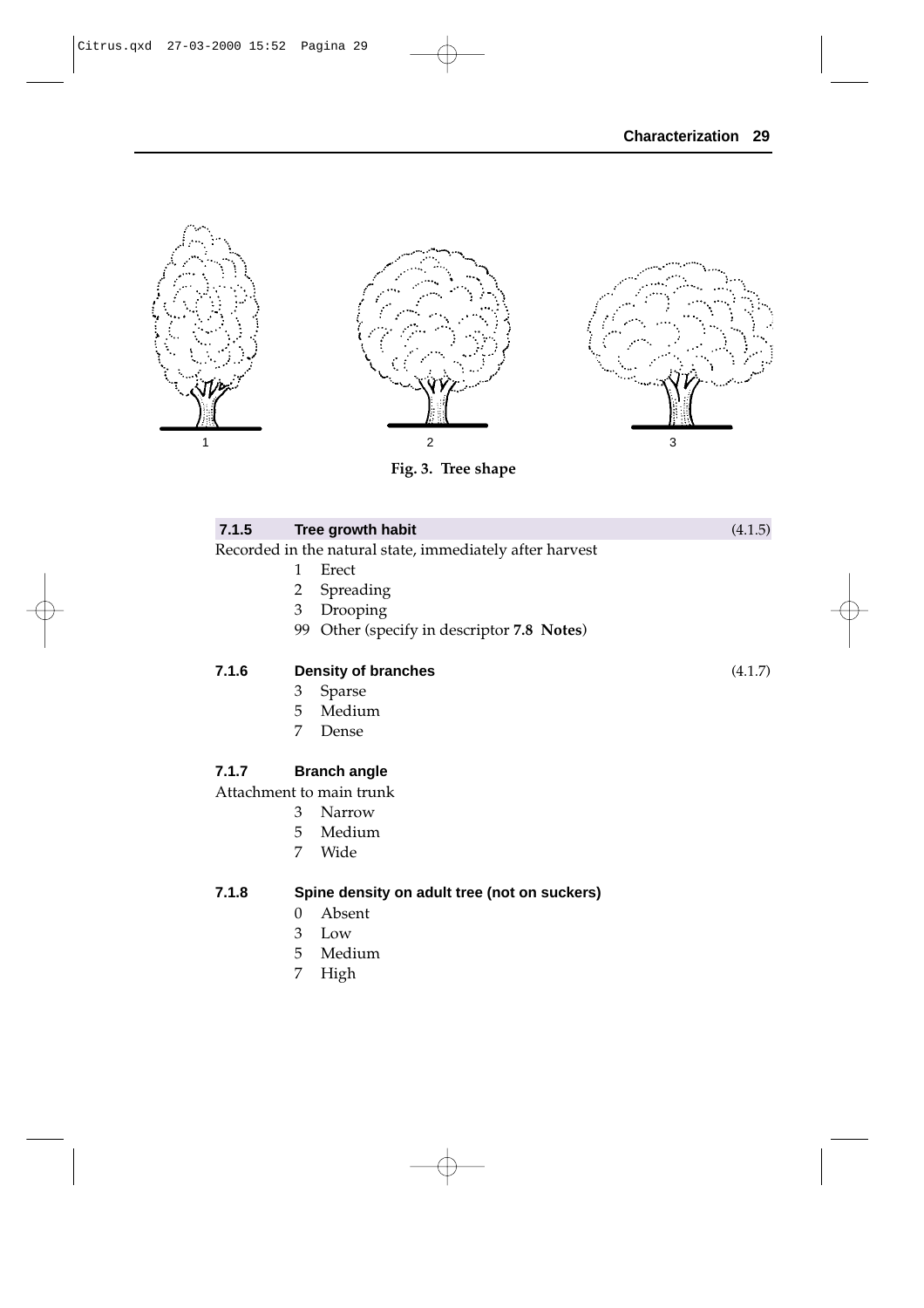| 7.1.9  | Spine length on adult tree (not on suckers)<br>Average of 10 spines at leaf axil<br>$1 \leq 5$ mm<br>2 $6 - 15$ mm<br>3 $16 - 40$ mm<br>$4 > 40$ mm | (4.2.11) |
|--------|-----------------------------------------------------------------------------------------------------------------------------------------------------|----------|
| 7.1.10 | Spine shape<br>Curved<br>1<br>Straight<br>2                                                                                                         | (4.2.12) |
| 7.1.11 | Shoot tip colour<br>Green<br>1<br>Purple<br>2<br>Other (specify in descriptor 7.8 Notes)<br>99                                                      | (4.1.10) |
| 7.1.12 | Shoot tip surface<br>Glabrous<br>1<br>Intermediate<br>2<br>3<br>Pubescent                                                                           | (4.1.11) |

## **7.2 Leaf**

Use 30 mature leaves per adult tree with three replications unless otherwise indicated

| 7.2.1 |               | <b>Vegetative life cycle</b>            | (4.2.1) |
|-------|---------------|-----------------------------------------|---------|
|       | 1             | Evergreen                               |         |
|       | 2             | Deciduous                               |         |
|       | 3             | Semi-persistent                         |         |
| 7.2.2 |               | <b>Leaf division</b>                    | (4.2.2) |
|       | 1             | Simple                                  |         |
|       | $\mathcal{L}$ | <b>Bifoliate</b>                        |         |
|       | 3             | Trifoliate                              |         |
|       | 4             | Pentafoliate                            |         |
|       | 99            | Other (specify in descriptor 7.8 Notes) |         |
| 7.2.3 |               | Intensity of green colour of leaf blade | (4.2.3) |
|       |               | Recorded on fully developed leaves      |         |
|       | 1             | Light                                   |         |
|       | 2             | Medium (green)                          |         |
|       | 3             | Dark                                    |         |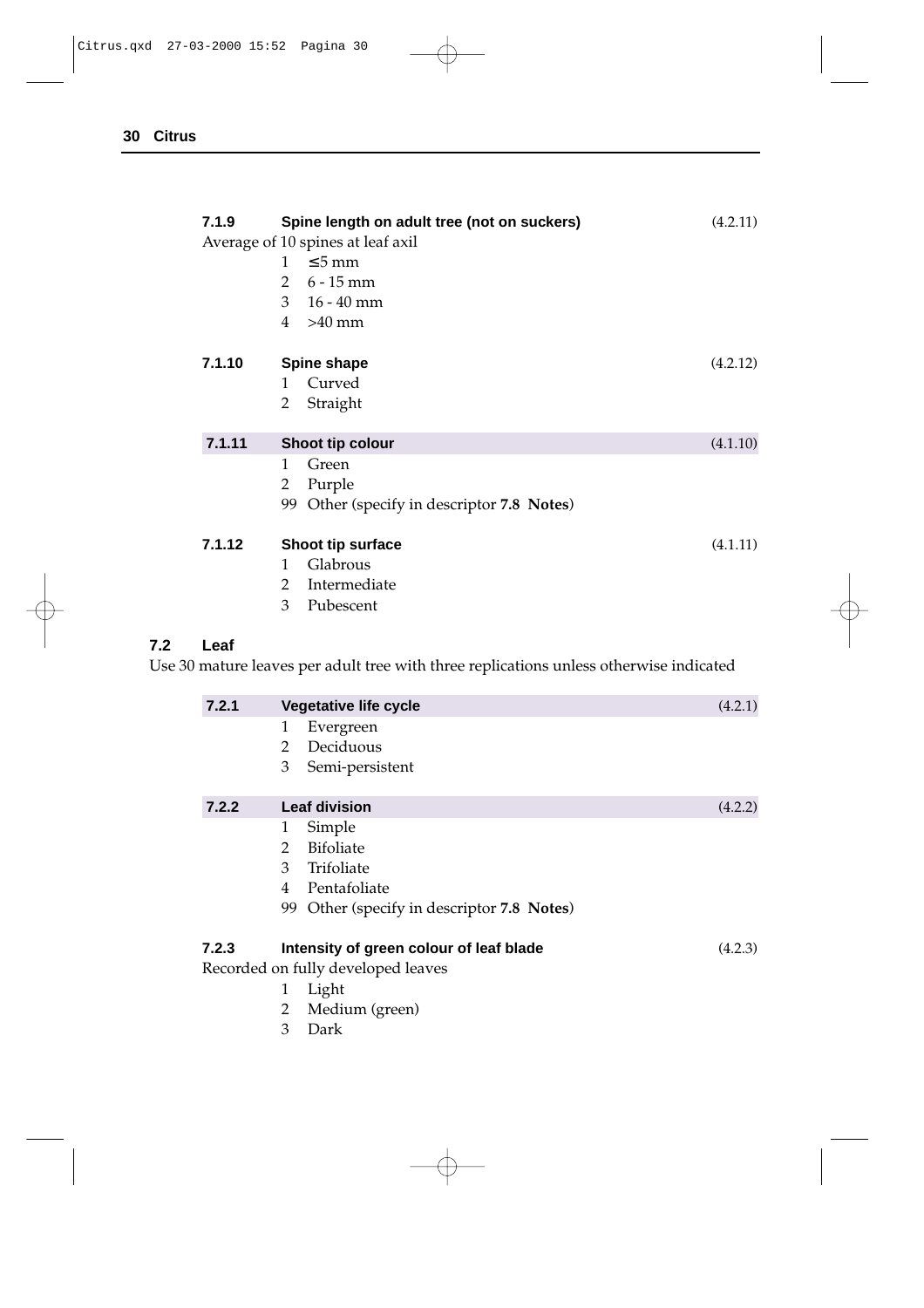#### **7.2.3.1 Leaf colour variegation**

- 0 Absent
- 1 Present

#### **7.2.4 Leaf lamina attachment** (4.2.4)

Length of petiole relative to length of leaf lamina. See Fig. 4

- 1 Sessile (petiole absent)
- 2 Brevipetiolate (petiole shorter than leaf lamina)
- 3 Longipetiolate (petiole longer than or same length as leaf lamina)





**Fig. 4. Leaf lamina attachment**

#### **7.2.5 Leaf lamina length** [mm] (4.2.8)

Recorded from petiole base to lamina tip. Average of 10 fully developed leaves taken from three different adult trees (not taken from suckers). Use apical leaflet in the case of compound leaf.

#### **7.2.6 Leaf lamina width** [mm] (4.2.9)

Recorded at the widest point. Average of 10 fully developed leaves taken from three different adult trees. Use apical leaflet in the case of compound leaf.

#### **7.2.7 Ratio leaf lamina length/width**

Calculated as a mean of 10 fully developed leaves taken from three different adult trees.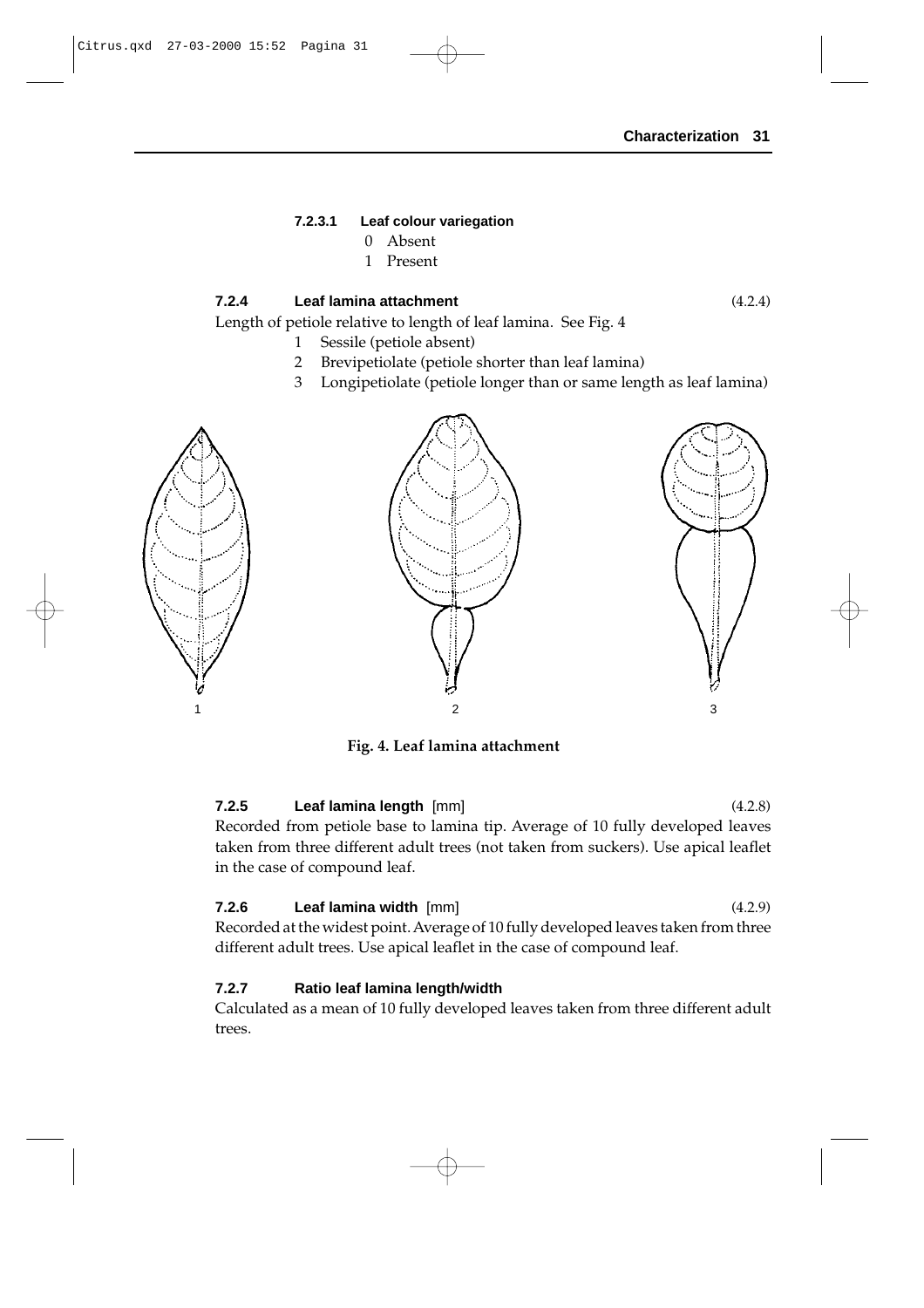#### **7.2.8 Leaf thickness** [mm]

Recorded at the thickest point. Average of 10 fully developed leaves taken from three different adult trees. Use apical leaflet in the case of compound leaf.

#### **7.2.9 Leaf lamina shape** (4.2.7)

See Fig. 5

- 1 Elliptic
- 2 Ovate
- 3 Obovate
- 4 Lanceolate
- 5 Orbicular
- 6 Obcordate
- 99 Other (specify in descriptor **7.8 Notes**)



**Fig. 5. Leaf lamina shape**

| 7.2.10 | Leaf lamina margin | (4.2.10) |
|--------|--------------------|----------|
|--------|--------------------|----------|

See Fig. 6

- 1 Crenate
- 2 Dentate
- 3 Entire
- 4 Sinuate
- 99 Other (specify in descriptor **7.8 Notes**)

#### **7.2.11 Leaf apex**

- 1 Attenuate
- 2 Acuminate
- 3 Acute
- 4 Obtuse
- 5 Rounded
- 6 Emarginate
- 99 Other (specify in descriptor **7.8 Notes**)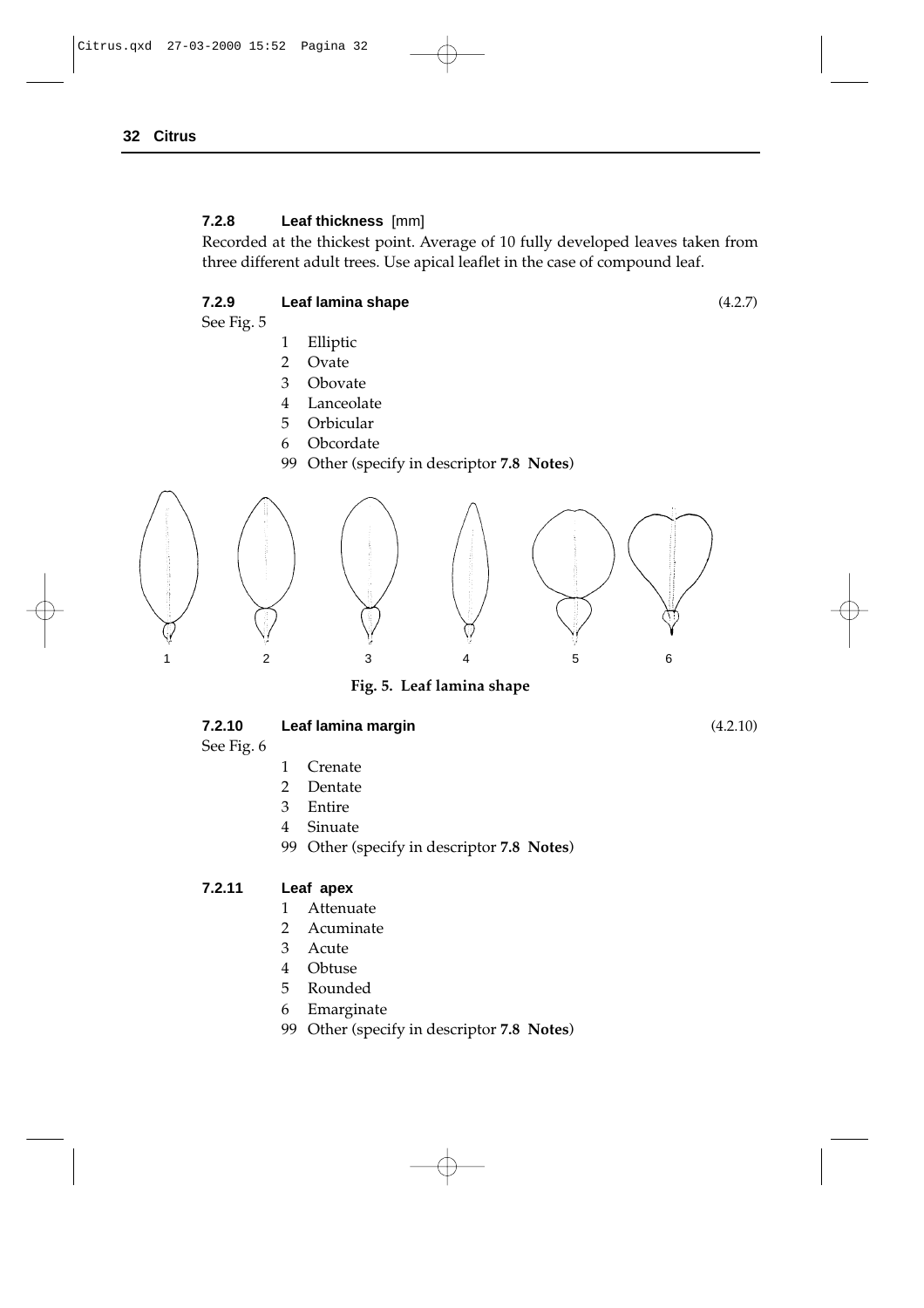

**Fig. 7. Petiole wing shape**

1  $\overline{2}$  3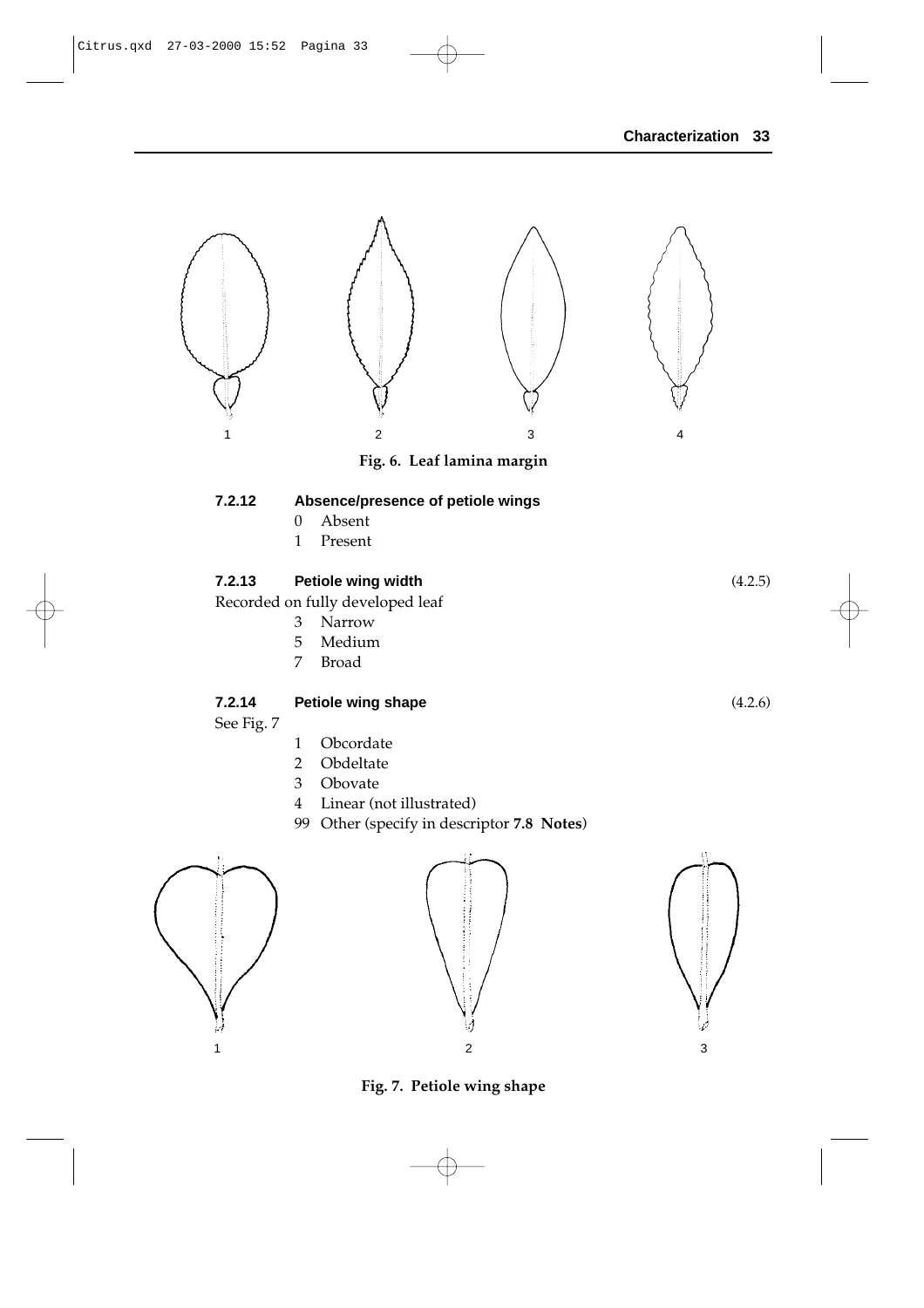#### **7.2.15 Junction between petiole and lamina**

- 1 Fused
- 2 Articulate

#### **7.3 Flower**

Data recorded from ten flowers or inflorescences per tree replicated three times. Recorded at full flowering. See Fig. 8



**Fig. 8. Vertical cross-section of a flower**

#### **7.3.1 Pedicel length** [mm] (4.4.6)

See Fig. 8

#### **7.3.2 Calyx diameter**

- 3 Small
- 5 Medium
- 7 Large

#### **7.3.3 Length of anthers relative to stigma**

- 3 Shorter
- 5 Medium
- 7 Longer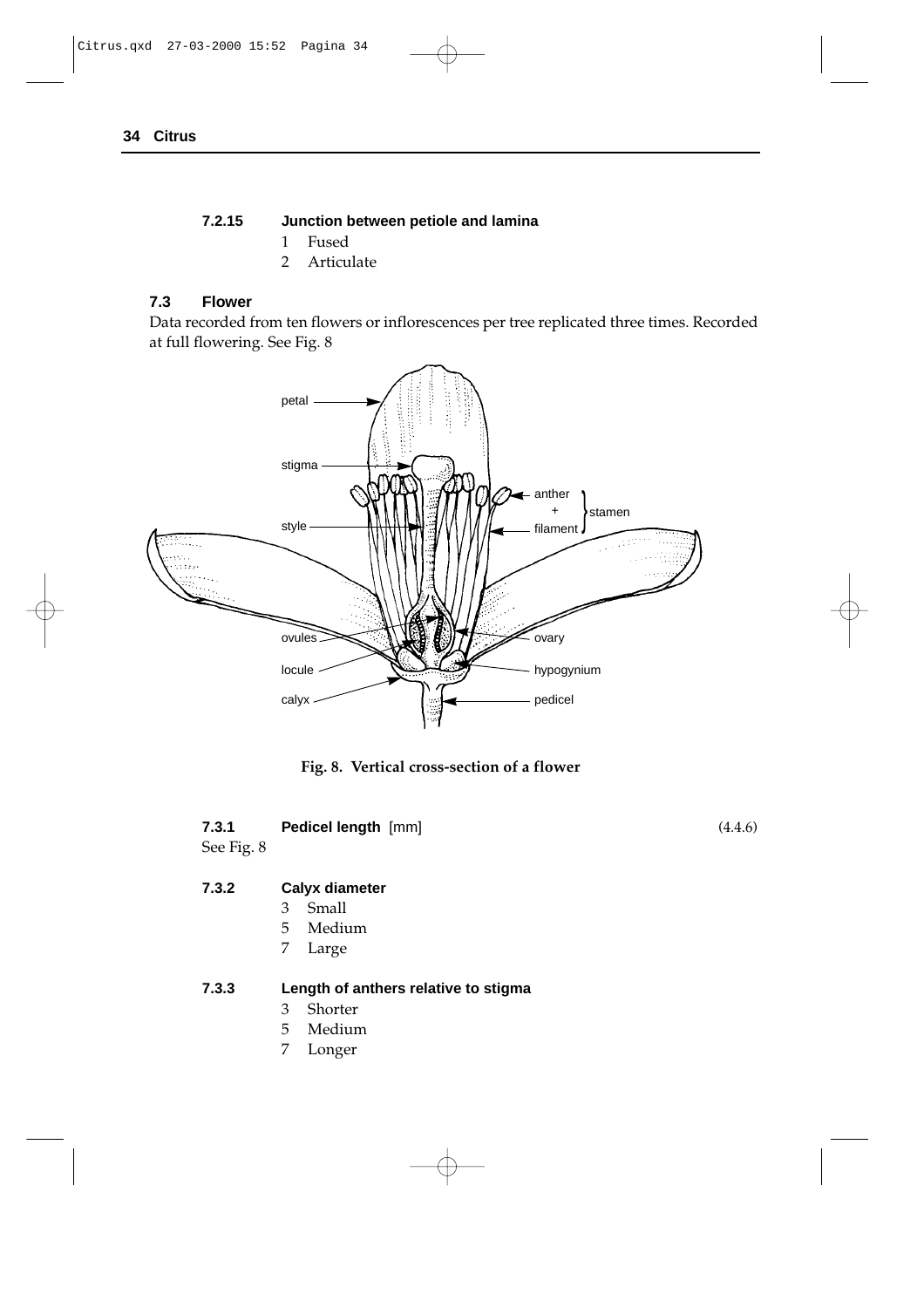| 7.3.4  | <b>Flower type</b>                                                                  |          |
|--------|-------------------------------------------------------------------------------------|----------|
|        | Hermaphrodite<br>1                                                                  |          |
|        | $\overline{2}$<br>Male                                                              |          |
|        | 3<br>Female                                                                         |          |
|        | 99 Other (specify in descriptor 7.8 Notes)                                          |          |
| 7.3.5  | <b>Colour of open flower</b>                                                        | (4.4.8)  |
|        | White<br>1                                                                          |          |
|        | $\overline{2}$<br>Light yellow                                                      |          |
|        | 3<br>Yellow                                                                         |          |
|        | 4<br>Purple                                                                         |          |
|        | 99 Other (specify in descriptor 7.8 Notes)                                          |          |
| 7.3.6  | <b>Colour of anthers</b>                                                            |          |
|        | White<br>1                                                                          |          |
|        | $\overline{2}$<br>Pale yellow                                                       |          |
|        | Yellow<br>3                                                                         |          |
|        | 99 Other (specify in descriptor 7.8 Notes)                                          |          |
| 7.3.7  | Number of petals per flower                                                         |          |
|        |                                                                                     |          |
| 7.3.8  | Petal length [mm]                                                                   | (4.4.9)  |
| 7.3.9  | Petal width [mm]                                                                    | (4.4.10) |
| 7.3.10 | <b>Number of stamens</b>                                                            | (4.4.11) |
|        | < 4 per petal<br>1                                                                  |          |
|        | $\overline{2}$<br>4 per petal                                                       |          |
|        | > 4 per petal<br>3                                                                  |          |
| 7.3.11 | Viable pollen                                                                       | (6.3.1)  |
|        | Visual observation, in vitro after Alexander dying                                  |          |
|        | Pollen sterile<br>0                                                                 |          |
|        | Sparse pollen (Imperial mandarin)<br>3                                              |          |
|        | Normal pollen (Valencia orange)<br>5<br>7<br>Abundant pollen (Pummelo or W.I. Lime) |          |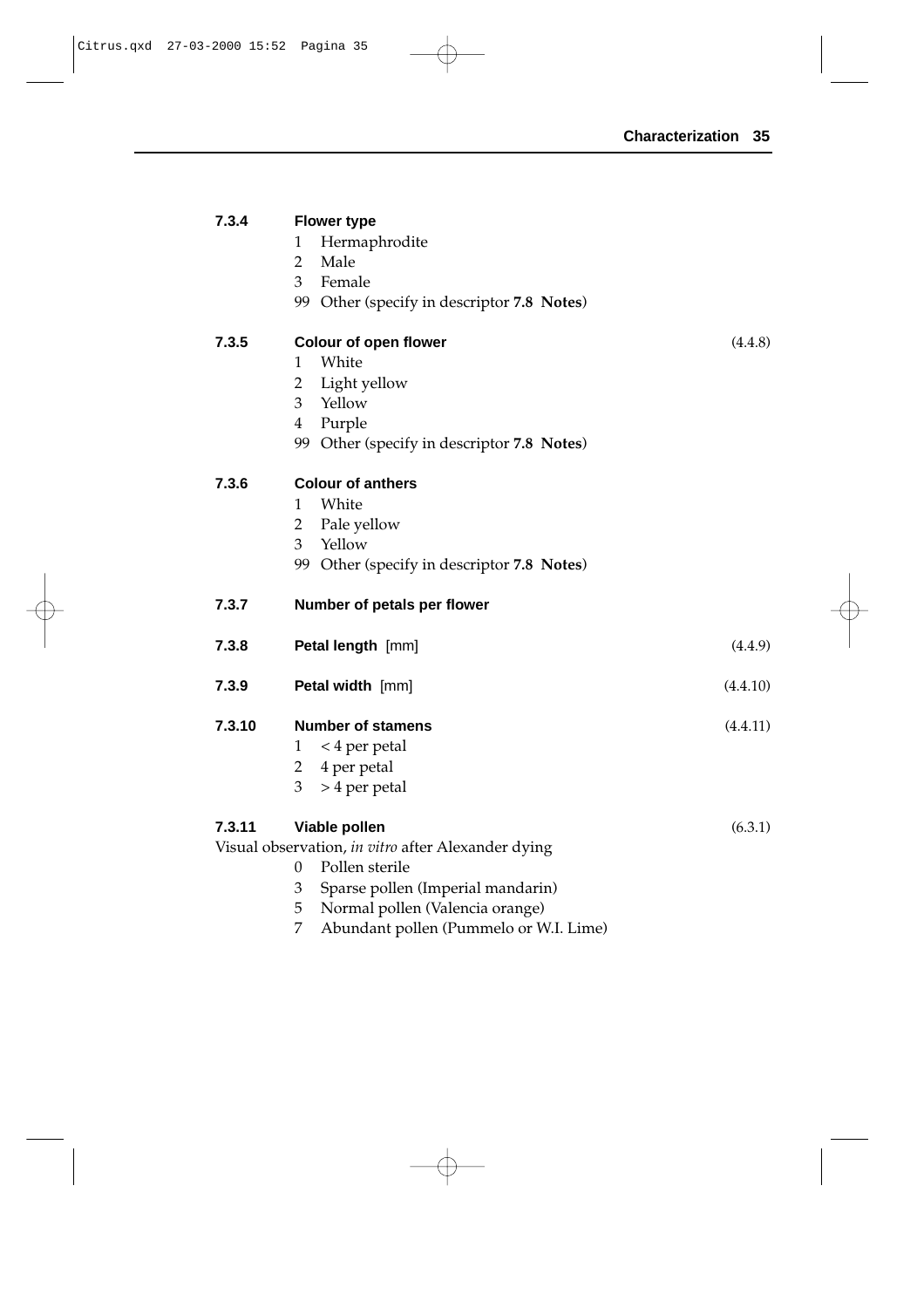#### **7.3.12 Flowering month** (6.3.2)

1 January

- 2 February
- 3 March
- 4 April
- 5 May
- 6 June
- 7 July
- 8 August
- 9 September
- 10 October
- 11 November
- 12 December

#### **7.3.12.1 Latitude**

Degrees and minutes followed by N (North) or S (South) (e.g. 1030S). Missing data (minutes) should be indicated with hyphen (e.g. 10—S).

**7.3.12.2 Start date of flowering season** [YYYYMMDD]

#### **7.3.12.3 End date of flowering season** [YYYYMMDD]

#### **7.4 Fruit**

All observations on the fruit should be made at the stage of optimum ripeness (ratio total soluble solids/acid content of juice). Data observed on 10 typical fruits per tree replicated three times

# **7.4.1 Fruiting season** (6.4.2)

Compared with some common standard midseason variety for each family of *Citrus* (orange, lemon, etc.)

- 1 Early
- 2 Midseason
- 3 Late

#### **7.4.2 Fruiting season dates**

- **7.4.2.1 Start of fruiting season** [YYYYMMDD]
- **7.4.2.2 End of fruiting season** [YYYYMMDD]

**7.4.3 Fruit weight** [g]

Record the average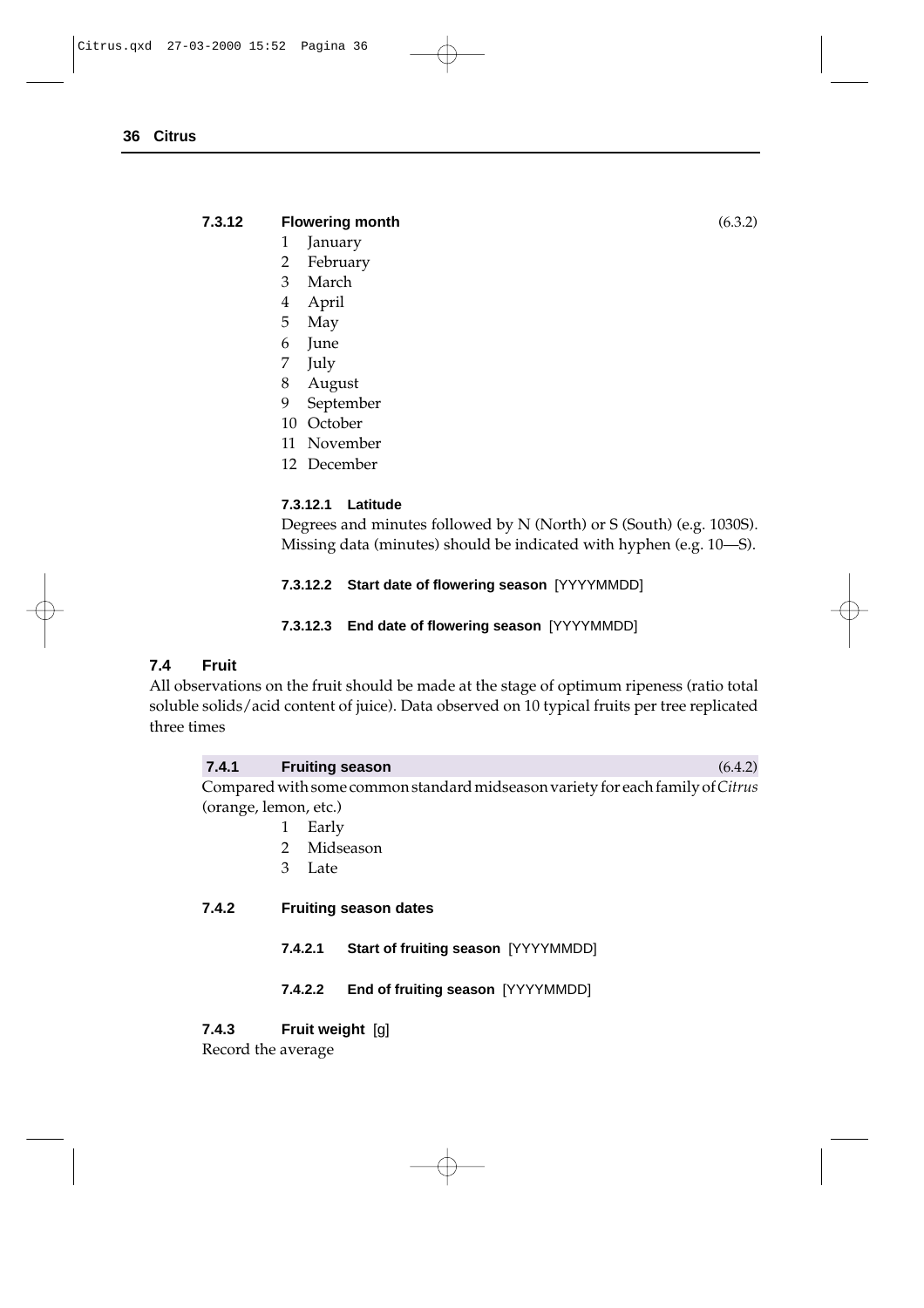#### **7.4.4 Fruit diameter** [mm]

Record the average

### **7.4.5 Fruit length** [mm]

Record the average

## **7.4.6 Fruit shape** (4.5.1)

See Fig. 9

- 
- 1 Spheroid Ellipsoid
- 3 Pyriform
- 4 Oblique (asymmetric)
- 5 Obloid
- 6 Ovoid
- 99 Other (specify in descriptor **7.8 Notes**)













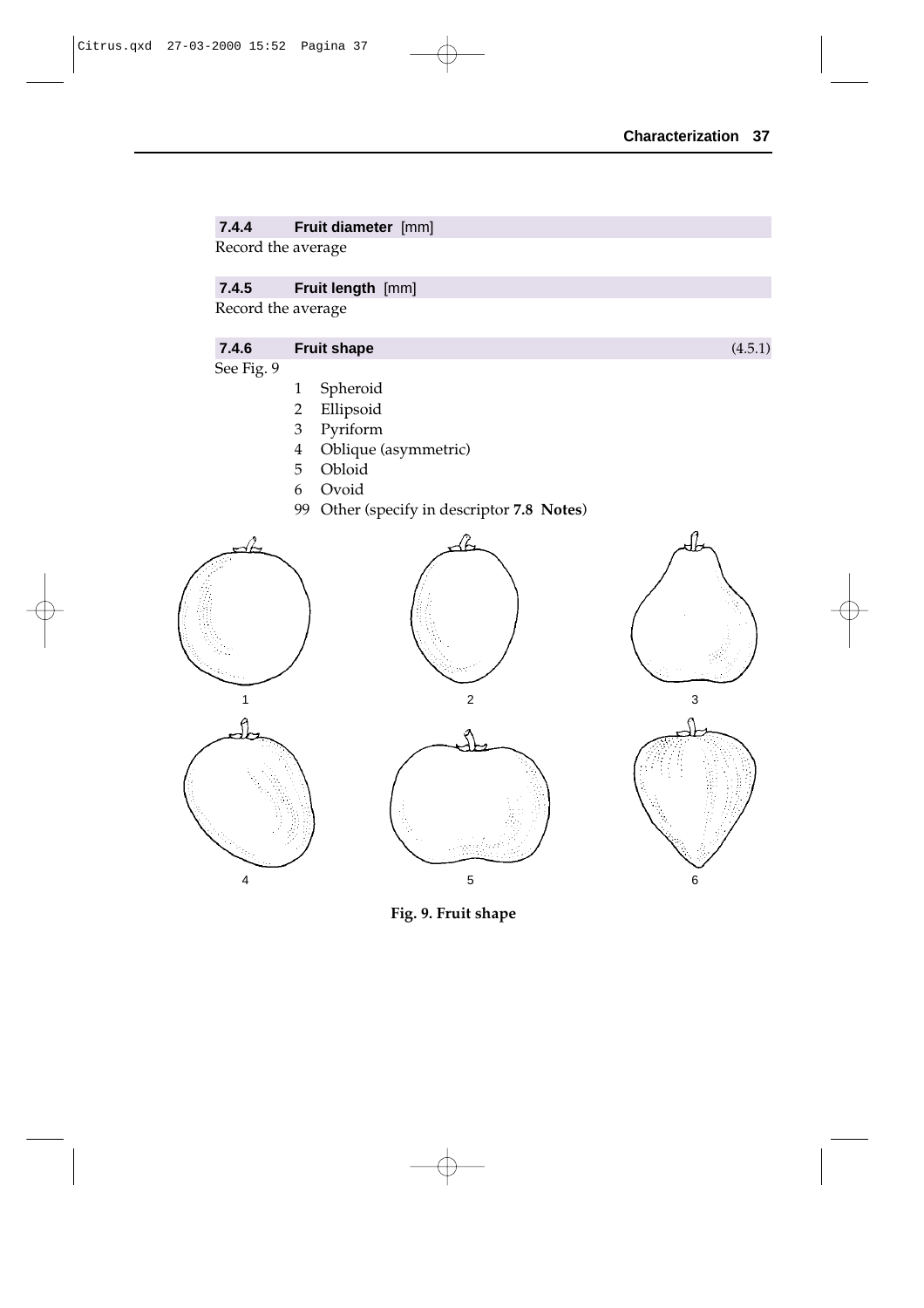

| 7.4.8                     | Shape of fruit apex       | (4.5.3) |
|---------------------------|---------------------------|---------|
| (Stylar end). See Fig. 11 |                           |         |
|                           | Mammiform<br>$\mathbf{1}$ |         |
|                           | 2 Acute                   |         |
|                           | Rounded<br>3              |         |
|                           | Truncate                  |         |

- 5 Depressed
- 99 Other (specify in descriptor **7.8 Notes**)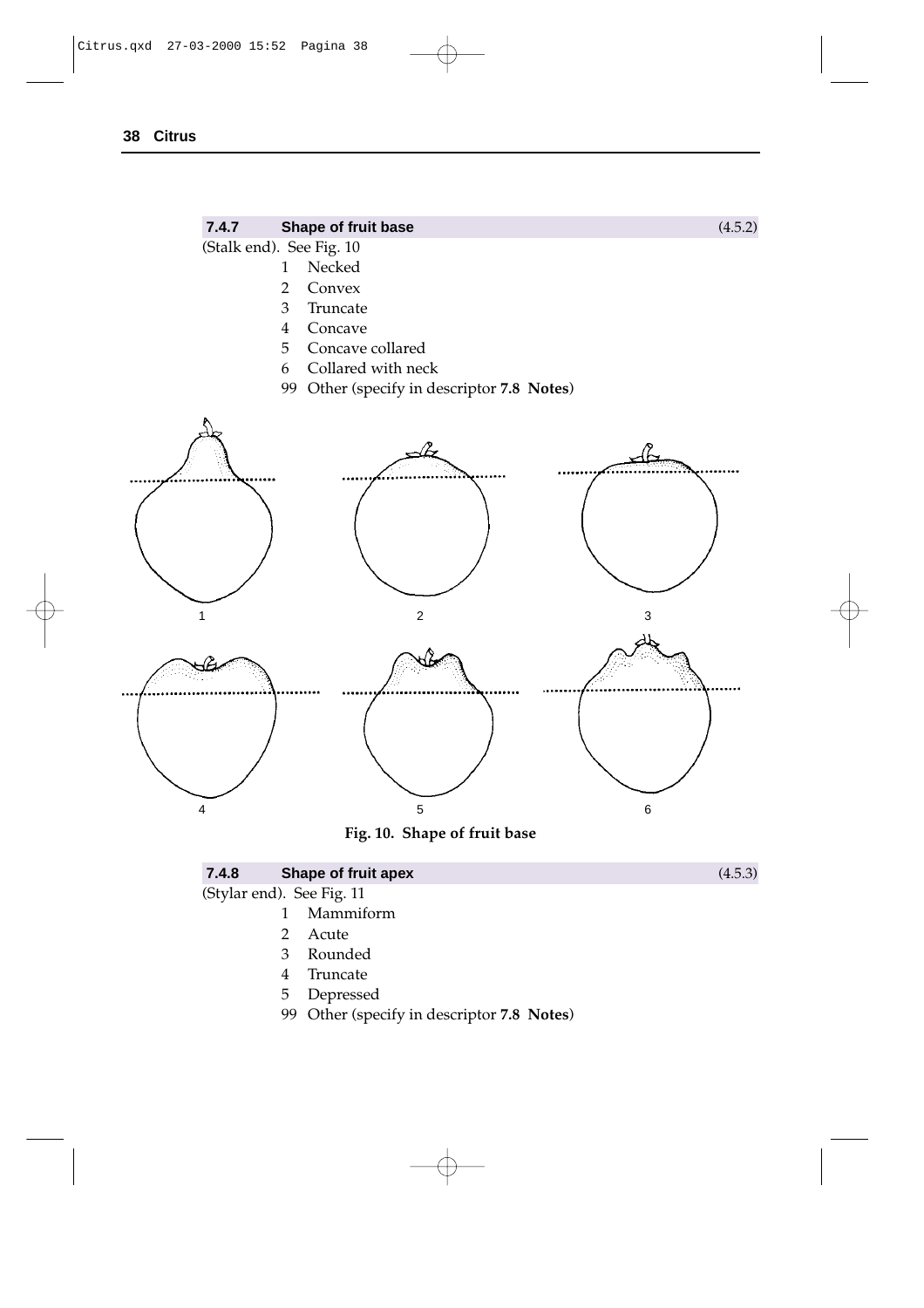



#### **7.4.9 Fruit skin (epicarp) colour** (4.5.4)

Observe the main colour

- 1 Green
- 2 Green-yellow
- 3 Light yellow
- 4 Yellow
- 5 Dark yellow
- 6 Light orange
- 7 Orange
- 8 Dark orange
- 9 Pink-yellow
- 10 Pink-orange
- 11 Red
- 12 Red-orange
- 99 Other (specify in descriptor **7.8 Notes**)

#### **7.4.10 Epicarp C.C.I.**

(See Jimenez *et al.* 1981)

Citrus Colour Index =  $1000 \times a / (L \times b)$ . With:

- a = green/red component under Hunter Lab colorimetric system
- b =blue/yellow
- $L =$ Luminosity

Negative value of CCI means dark green/green colour

Value around zero means green-yellow colour (intermediate)

Small positive value means yellow colour

High positive value means red-orange colour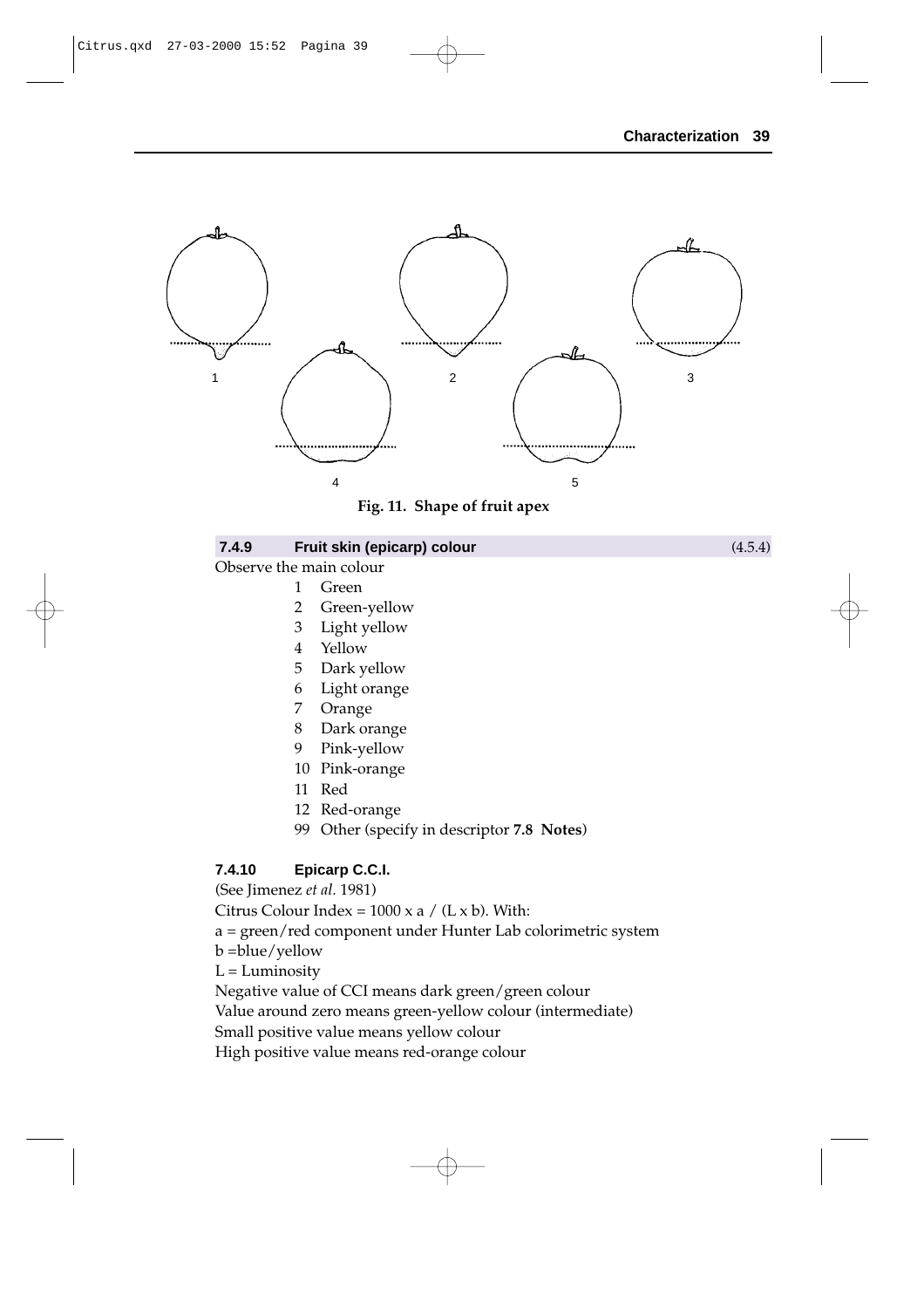





| 7.4.12 | <b>Fruit surface texture</b>                      | (4.5.6) |
|--------|---------------------------------------------------|---------|
|        | Smooth<br>1                                       |         |
|        | 2<br>Rough                                        |         |
|        | 3<br>Papillate                                    |         |
|        | Pitted<br>4                                       |         |
|        | 5<br>Bumpy                                        |         |
|        | Grooved<br>6                                      |         |
|        | 99<br>Other (specify in descriptor 7.8 Notes)     |         |
|        |                                                   |         |
| 7.4.13 | Adherence of albedo (mesocarp) to pulp (endocarp) | (4.5.7) |
|        | Weak<br>3                                         |         |
|        | 5<br>Medium                                       |         |
|        | 7<br>Strong                                       |         |
| 7.4.14 | Nature (conspicuousness) of oil glands            | (4.5.8) |
|        | Inconspicuous or very weakly conspicuous<br>1     |         |
|        | 2<br>Conspicuous                                  |         |
|        | 3<br>Strongly conspicuous                         |         |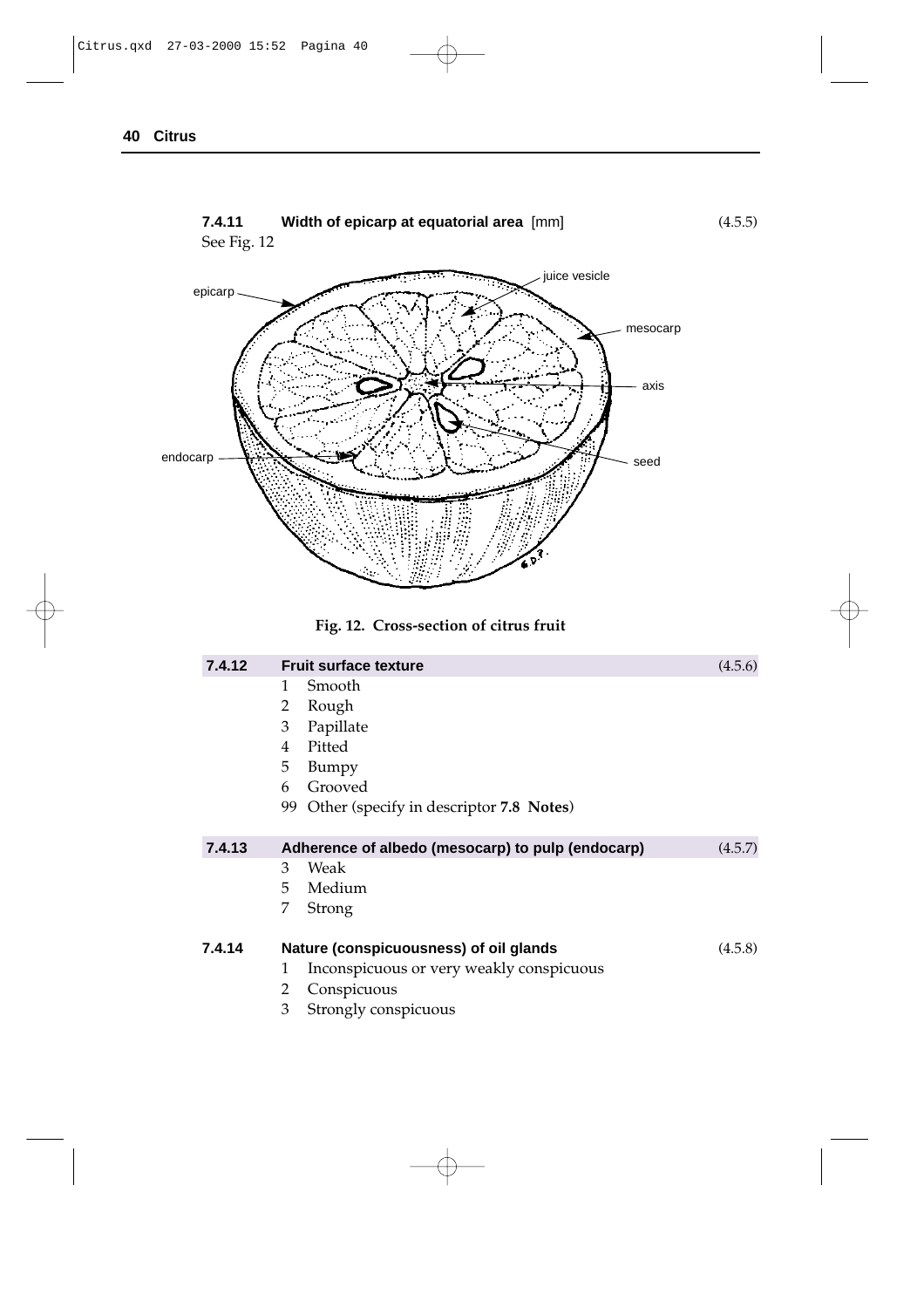| 7.4.15 | Density of oil gland on fruit surface<br>Low $(<\!\!40/cm^2$ )<br>3<br>5<br>Intermediate $(45-65/cm2)$<br>7.<br>High $(>70/cm2)$                                                           |          |
|--------|--------------------------------------------------------------------------------------------------------------------------------------------------------------------------------------------|----------|
| 7.4.16 | Oil gland size on fruit surface<br>Small $(0.8 \text{ mm})$<br>3<br>7<br>Large $(≥1.2$ mm)                                                                                                 |          |
| 7.4.17 | Fruit rind (mesocarp) thickness [mm]<br>Measured in the equatorial area. See Fig. 12                                                                                                       | (4.5.10) |
| 7.4.18 | Albedo colour<br>Greenish<br>$\mathbf{1}$<br>$\overline{2}$<br>White<br>3<br>Yellow<br>Pink<br>$\overline{4}$<br>5<br>Orange<br>Reddish<br>6<br>99 Other (specify in descriptor 7.8 Notes) | (4.5.11) |
| 7.4.19 | Absence/presence of areola<br>Absent<br>$\theta$<br>1<br>Present                                                                                                                           | (6.4.6)  |
| 7.4.20 | Areola diameter [mm]                                                                                                                                                                       | (6.4.7)  |
| 7.4.21 | Fruit stylar end<br>Observe fruits that ripened on the tree<br>Closed<br>$\mathbf{1}$<br>$\overline{2}$<br>Open<br>Persistent style<br>3<br>99 Other (specify in descriptor 7.8 Notes)     | (6.4.8)  |
| 7.4.22 | <b>Fruit attachment to stalk</b><br>3<br>Weak<br>5<br>Medium<br>7<br>Strong                                                                                                                | (4.8.5)  |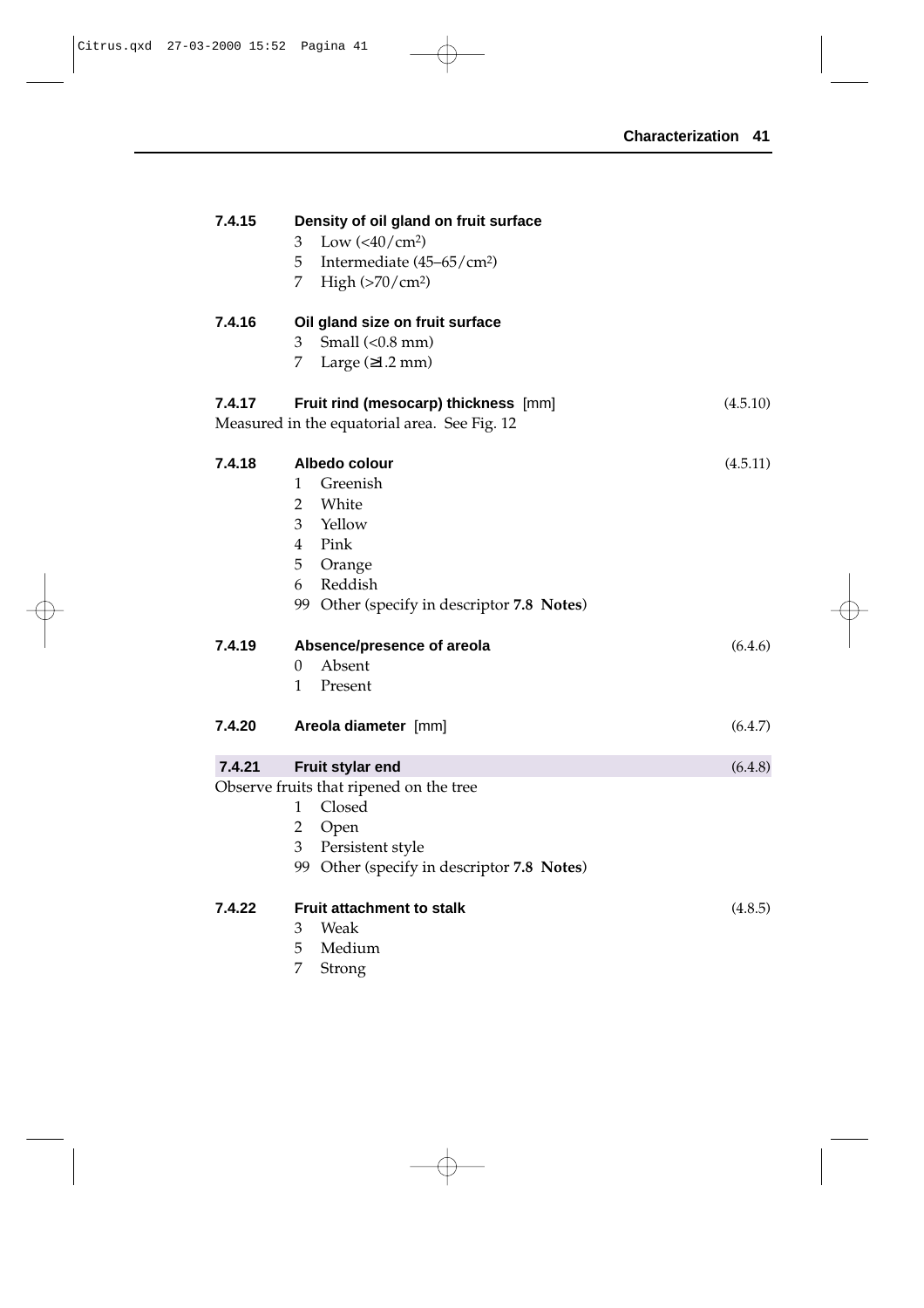## **7.5 Segments**

Average of well-developed segments observed on 30 fruits taken from three adult trees

| 7.5.1       | Number of segments per fruit<br>< 5<br>1<br>$5 - 9$<br>$\overline{2}$<br>3<br>$10 - 14$<br>$4$ 15-18<br>5<br>>18 | (4.6.1) |
|-------------|------------------------------------------------------------------------------------------------------------------|---------|
| 7.5.2       | Adherence of segment walls to each other<br>Weak<br>3                                                            | (4.6.2) |
|             | Medium<br>5                                                                                                      |         |
|             | 7<br>Strong                                                                                                      |         |
| 7.5.3       | <b>Segment shape uniformity</b>                                                                                  |         |
|             | N <sub>o</sub><br>$\overline{0}$                                                                                 |         |
|             | Yes<br>1                                                                                                         |         |
| 7.5.4       | Thickness of segment walls                                                                                       | (4.6.3) |
|             | Nature of segment membrane                                                                                       |         |
|             | 3 Thin                                                                                                           |         |
|             | 5 Medium                                                                                                         |         |
|             | Thick<br>7                                                                                                       |         |
| 7.5.5       | <b>Fruit axis</b>                                                                                                | (4.6.4) |
| See Fig. 12 |                                                                                                                  |         |
|             | Solid<br>$\mathbf{1}$                                                                                            |         |
|             | Semi-hollow<br>$\overline{2}$                                                                                    |         |
|             | 3<br>Hollow                                                                                                      |         |
| 7.5.6       | <b>Cross-section shape of axis</b>                                                                               | (4.6.5) |
|             | Round<br>1                                                                                                       |         |
|             | Irregular<br>$\overline{2}$                                                                                      |         |
| 7.5.7       | Diameter of fruit axis [mm]                                                                                      | (4.6.6) |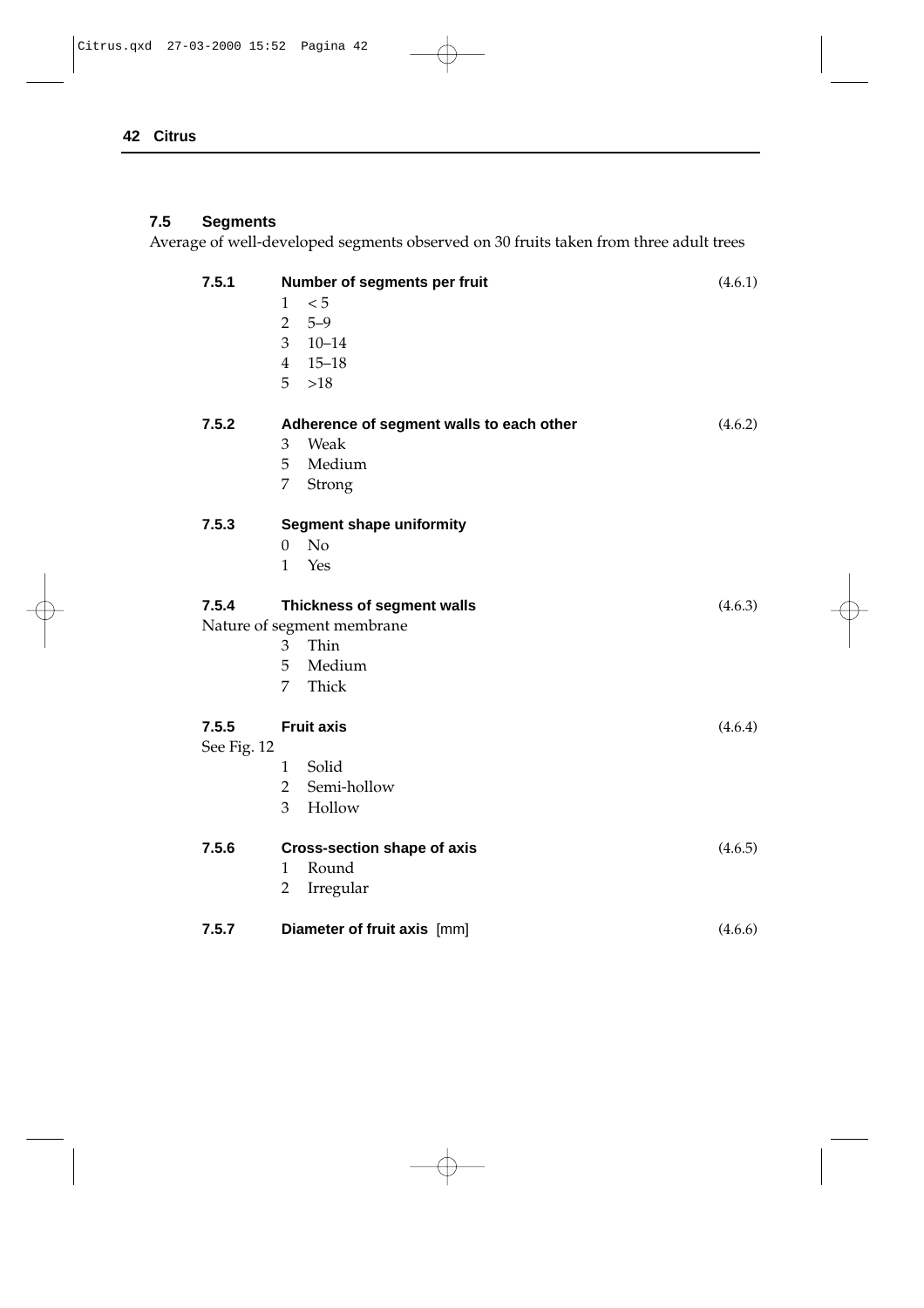## **7.6 Pulp**

| 7.6.1 | Pulp (flesh) colour                           | (4.7.1) |
|-------|-----------------------------------------------|---------|
|       | White<br>1                                    |         |
|       | $\overline{2}$<br>Green                       |         |
|       | $\overline{3}$<br>Yellow                      |         |
|       | $\overline{4}$<br>Orange                      |         |
|       | 5<br>Pink                                     |         |
|       | Light red<br>6                                |         |
|       | 7<br>Orange-red                               |         |
|       | 8<br>Red                                      |         |
|       | 9<br>Purple                                   |         |
|       | 99 Other (specify in descriptor 7.8 Notes)    |         |
|       | 7.6.1.1<br><b>Pulp colour intensity</b>       |         |
|       | Light<br>3                                    |         |
|       | 7<br>Dark                                     |         |
|       |                                               |         |
| 7.6.2 | <b>Pulp colour uniformity</b>                 | (4.7.2) |
|       | No (streaked)<br>$\theta$                     |         |
|       | $\mathbf{1}$<br>Yes                           |         |
| 7.6.3 | Pulp C.C.I.                                   |         |
|       | Same as for descriptor 7.4.10                 |         |
|       |                                               |         |
| 7.6.4 | <b>Pulp firmness</b>                          | (4.7.3) |
|       | Soft<br>3                                     |         |
|       | 5<br>Intermediate                             |         |
|       | 7<br>Firm                                     |         |
|       | 7.6.4.1<br><b>Pulp texture</b>                |         |
|       | Crispy<br>$\mathbf{1}$                        |         |
|       | $\overline{2}$<br>Fibrous                     |         |
|       | 3<br>Fleshy                                   |         |
|       | 99<br>Other (specify in descriptor 7.8 Notes) |         |
|       |                                               |         |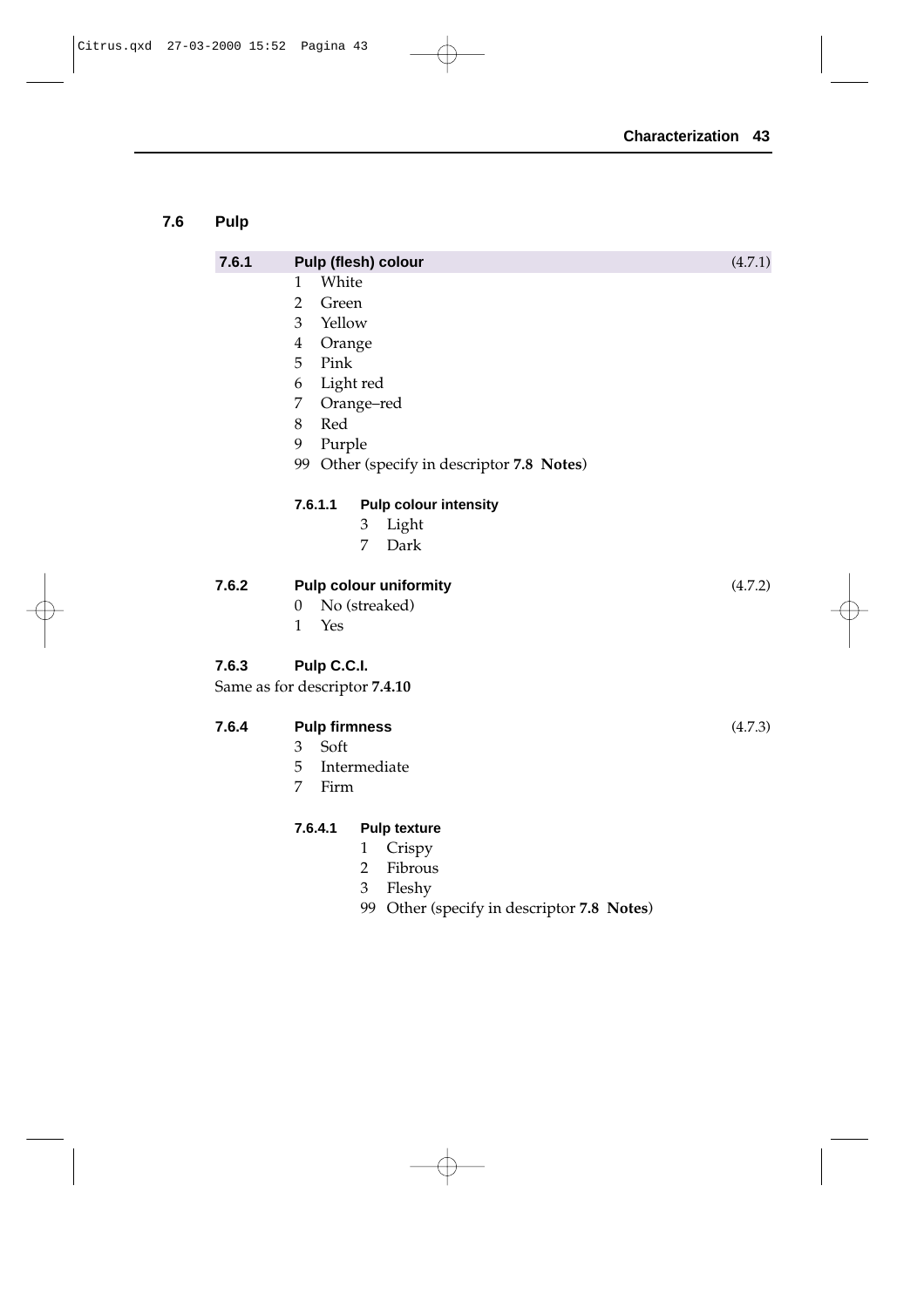| 7.6.5<br>descriptor 7.8 Notes | 3<br>5 | <b>Vesicle length</b><br>Indicate location of determination (stem end, stylar end or centre of segment), in<br>Short<br>Medium | (4.7.4) |
|-------------------------------|--------|--------------------------------------------------------------------------------------------------------------------------------|---------|
|                               | 7      | Long                                                                                                                           |         |
| 7.6.6                         |        | <b>Vesicle thickness</b>                                                                                                       | (4.7.5) |
|                               | 3      | Thin                                                                                                                           |         |
|                               | 5      | Medium                                                                                                                         |         |
|                               | 7      | Thick                                                                                                                          |         |
| 7.6.7                         |        | Juice content in endocarp                                                                                                      | (4.8.1) |
|                               |        | Quantity related to total fruit weight                                                                                         |         |
|                               | 3      | Low                                                                                                                            |         |
|                               | 5      | Medium                                                                                                                         |         |
|                               | 7      | High                                                                                                                           |         |
| 7.6.8                         |        | Juice C.C.I.                                                                                                                   |         |

Same as for descriptor **7.4.10**

#### **7.7 Seed**

Fully developed seeds extracted from 30 full ripe fruits (unless otherwise specified), taken from three trees randomly selected in solid blocks

| 7.7.1 | Average number of seeds per fruit                                     | (4.9.1) |
|-------|-----------------------------------------------------------------------|---------|
|       | Observe only fully developed seeds taken on trees in open pollination |         |
|       | $\mathbf{A}$ $\mathbf{N}$                                             |         |

## **7.7.2 Seedless test**

Number of seeds present in fruits under self-pollination conditions (solid blocks)

- 0 None
- $1 \quad 1 4$
- 2  $5 9$
- 3 10 19
- $4 \quad 20 50$
- $5 > 50$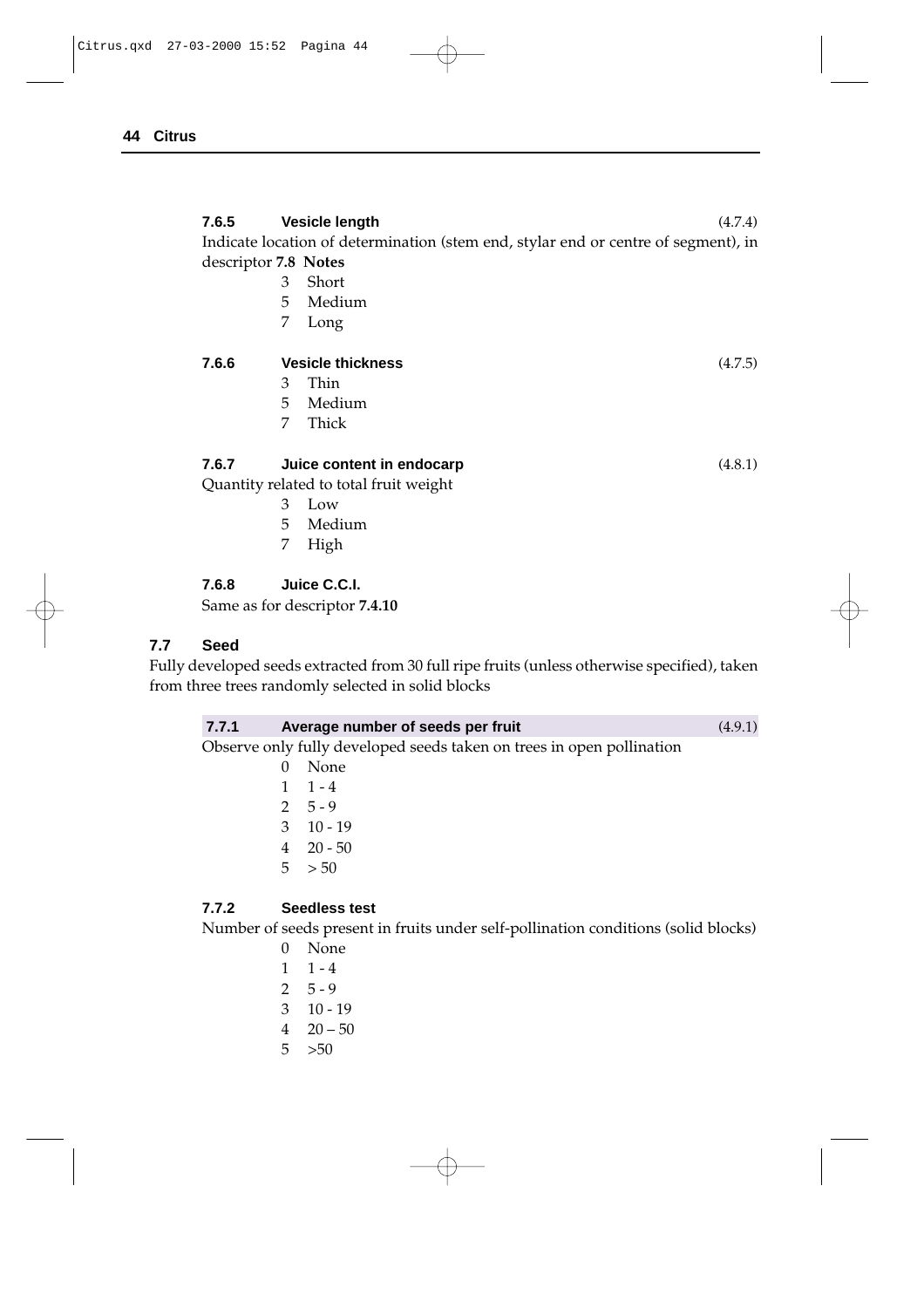#### **7.7.3 Seed shape** (4.9.5)

Observed on 20 seeds. See Fig. 13

- 1 Fusiform
- 2 Clavate
- 3 Cuneiform
- 4 Ovoid
- 5 Semi-deltoid
- 6 Spheroid
- 7 Semi-spheroid
- 99 Other (specify in descriptor **7.8 Notes**)



**Fig. 13. Seed shape**

#### **7.7.4 Seed surface** (4.9.6)

Observed on 20 fresh seeds

- 1 Smooth
- 2 Wrinkled
- 3 Hairy
- 99 Other (specify in descriptor **7.8 Notes**)

#### **7.7.5 Seed colour** (4.9.7)

Observed on 20 fresh seeds. Visual observation through the seed testa

- 1 White
- 2 Cream
- 3 Yellowish
- 4 Green
- 5 Brown
- 99 Other (specify in descriptor **7.8 Notes**)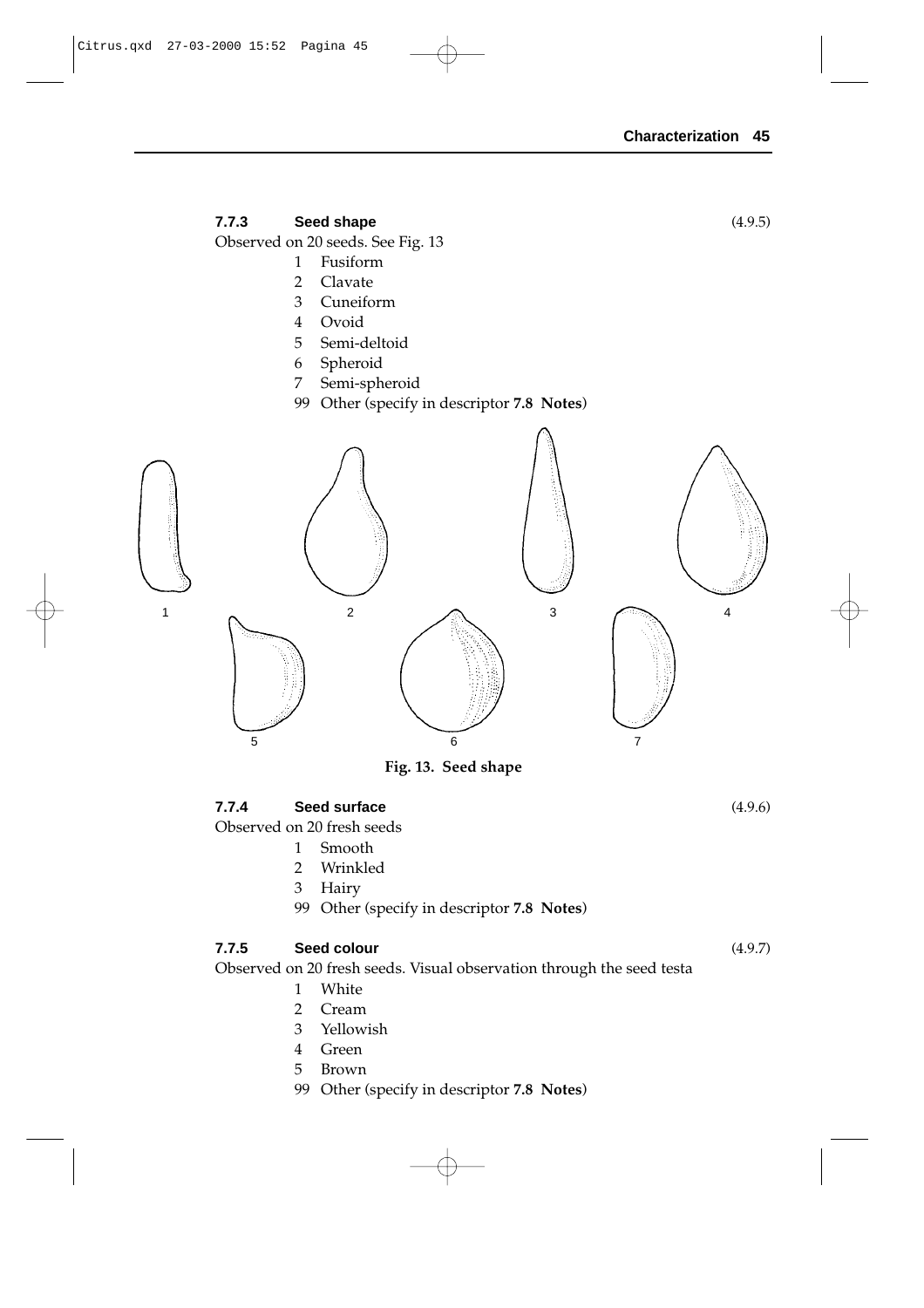| 7.7.6 | <b>Cotyledon colour</b>                       | (4.9.8)  |
|-------|-----------------------------------------------|----------|
|       | White<br>1                                    |          |
|       | 2<br>Light yellow-cream                       |          |
|       | 3<br>Light green                              |          |
|       | White and green<br>4                          |          |
|       | 5<br>Green (medium)                           |          |
|       | Dark green<br>6                               |          |
|       | Purple<br>7                                   |          |
|       | Pinkish<br>8                                  |          |
|       | 99 Other (specify in descriptor 7.8 Notes)    |          |
| 7.7.7 | <b>Chalazal spot colour</b>                   | (4.9.9)  |
|       | White<br>1                                    |          |
|       | Cream<br>2                                    |          |
|       | Yellow<br>3                                   |          |
|       | Light brown (beige)<br>4                      |          |
|       | 5<br><b>Brown</b>                             |          |
|       | Reddish<br>6                                  |          |
|       | 7<br>Purple                                   |          |
|       | Other (specify in descriptor 7.8 Notes)<br>99 |          |
|       |                                               |          |
| 7.7.8 | Seed embryony                                 | (4.9.10) |

Number of embryos per seed observed using a stereoscope. Average number of 30 seeds

- 1 Monoembryonic
- 2 Polyembryonic
- 3 Mixture of both

#### **7.8 Notes**

Any additional information, especially in the category of 'other' under various descriptors above, may be specified here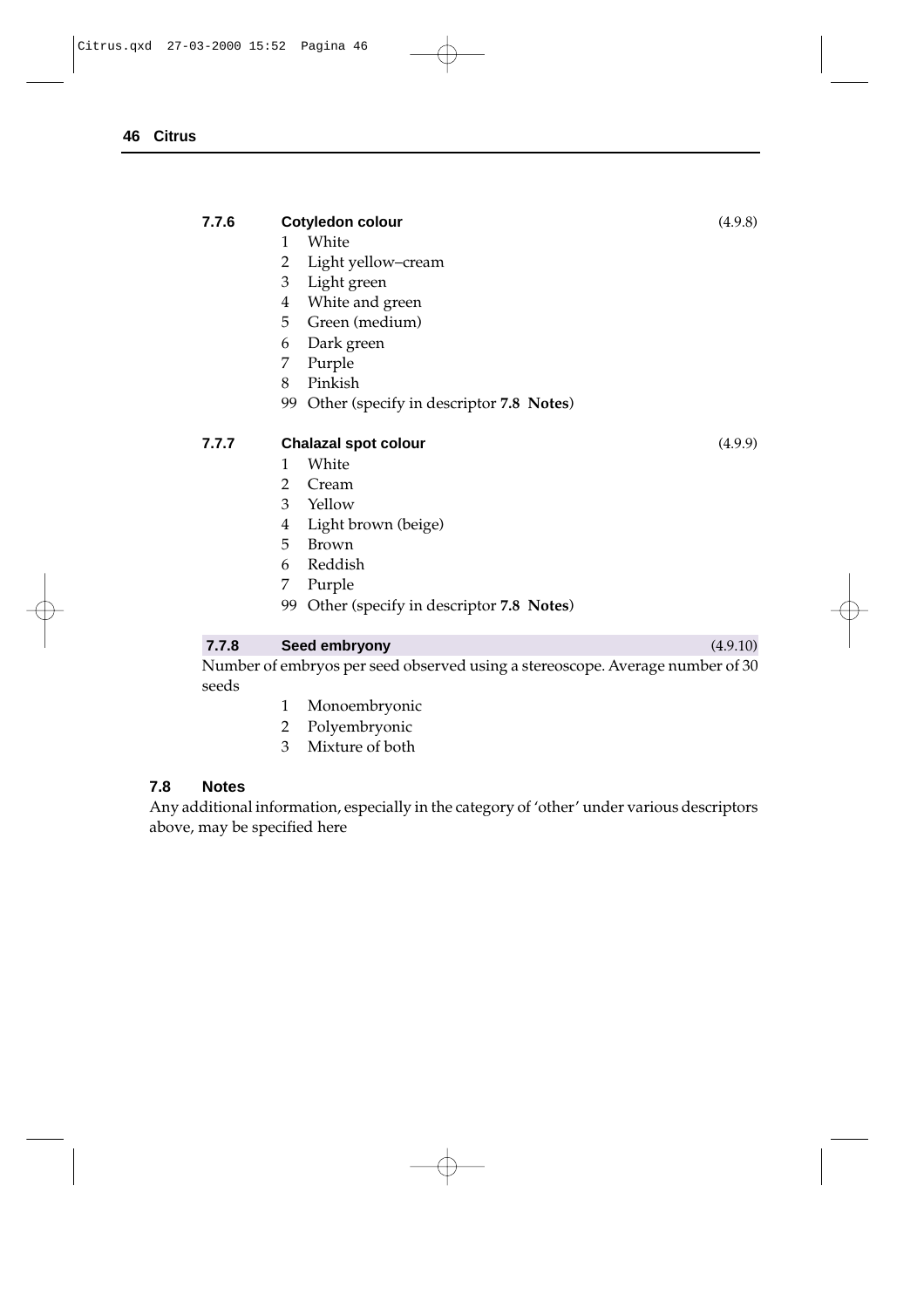# **EVALUATION**

## **8. PLANT DESCRIPTORS**

## **8.1 VEGETATIVE**

| 8.1.1                                       |   | <b>Tree age</b> [y]                              | (4.1.3) |
|---------------------------------------------|---|--------------------------------------------------|---------|
| State age of tree at the time of evaluating |   |                                                  |         |
|                                             |   |                                                  |         |
| 8.1.2                                       |   | Scion/rootstock compatibility                    | (6.1.1) |
|                                             | 0 | Absent                                           |         |
|                                             | 1 | Poor                                             |         |
|                                             | 2 | Intermediate                                     |         |
|                                             | 3 | Good                                             |         |
|                                             | 4 | Bud-union ring                                   |         |
|                                             |   |                                                  |         |
| 8.1.3                                       |   | <b>Tree vigour</b>                               | (6.1.2) |
|                                             |   | Against tree grafted on Citrus aurantium "comun" |         |
|                                             | 3 | Low                                              |         |
|                                             | 5 | Intermediate                                     |         |
|                                             | 7 | High                                             |         |
|                                             |   |                                                  |         |

#### **8.1.4 Tree height** [m] (4.1.6)

Recorded from ground level up to highest point of canopy measured with material or optical tool (e.g. forestry tools)

#### **8.1.5 Canopy diameter** [m]

Recorded at the widest point

## **8.2 Leaf**

Record the average of ten fully developed leaves taken from three trees, unless otherwise specified

## **8.2.1 Number of oil glands** (6.2.2)

Number per cm<sup>2</sup>, observed on the leaf lower surface under stereoscope, in a 0.5 x 0.5 cm window

## **8.2.2 Oil gland size on fruit surface**

- 1 Small  $(\leq 0.8$  mm)
- 2 Intermediate (0.9 1 mm)
- 3 Large (>1 mm)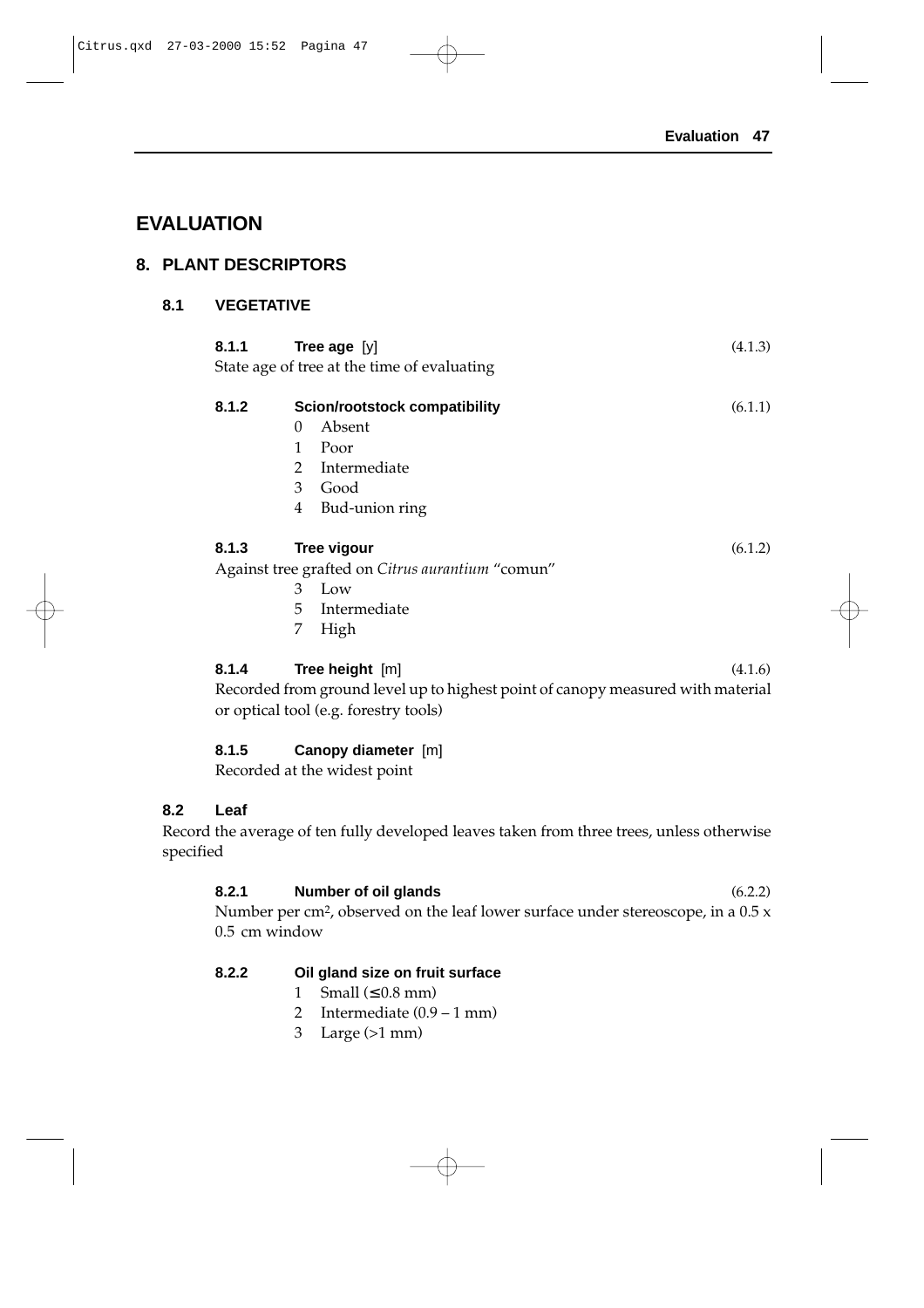#### **8.2.3 Colour of leaf upper/lower surface**

- 1 Same
- 2 Lighter (upper surface lighter than lower surface)
- 3 Darker (upper surface darker than lower surface)

#### **8.2.4 Nerves on leaf upper surface**

- 1 Protuberant
- 2 Flat

#### **8.2.5 Angle of leaf bases**

- 1 Acute
- 2 Obtuse

#### **8.2.6 Angle of leaf apex**

- 1 Acute
- 2 Obtuse

#### **8.2.7 Petiole attachment to twigs**

- 1 Straight
- 2 Curved

#### **8.2.8 Petiole length**

Average of ten fully developed leaves taken from three trees

- 1 0 10 mm
- 2 11 15 mm
- $3 > 15$  mm

#### **8.3 Flower**

| 8.3.1 | <b>Arrangement of flowers</b>        | (4.4.1) |
|-------|--------------------------------------|---------|
|       | Solitary<br>1                        |         |
|       | Inflorescence<br>2                   |         |
|       | 3<br>Both                            |         |
| 8.3.2 | <b>Flower/inflorescence position</b> | (4.4.2) |
|       | Axillary<br>1                        |         |
|       | Terminal<br>2                        |         |
|       | 3<br>Both                            |         |
| 8.3.3 | Inflorescence type                   | (4.4.3) |
|       | Panicle<br>1                         |         |
|       | 2<br>Raceme                          |         |
|       | 3<br>Corymb                          |         |
|       |                                      |         |

99 Other (specify in descriptor **8.7 Notes**)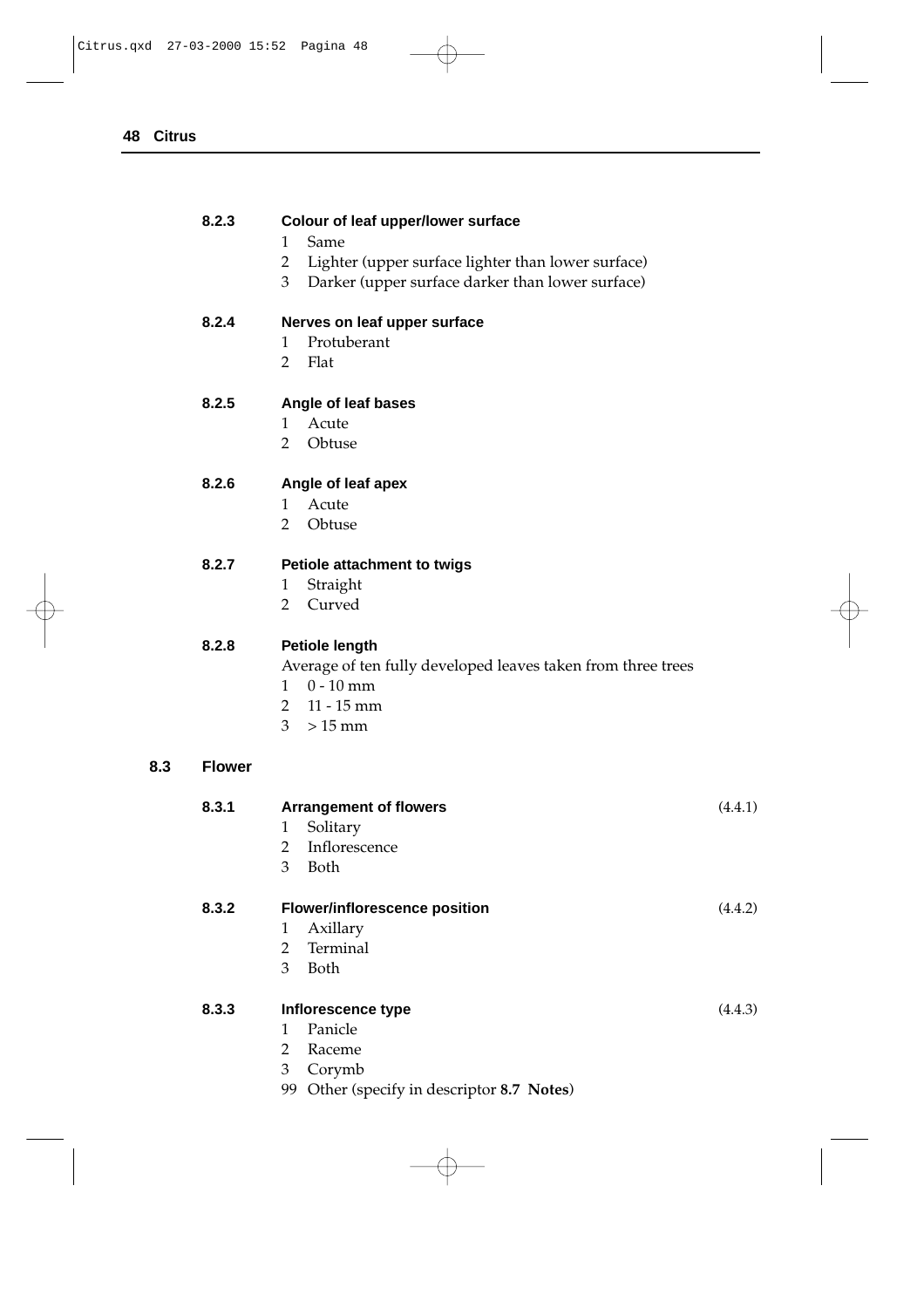| 8.3.4  | Number of flower buds per inflorescence                                                                 | (4.4.4)  |
|--------|---------------------------------------------------------------------------------------------------------|----------|
| 8.3.5  | Stamina length<br>Short<br>3<br>5<br>Medium<br>7<br>Long                                                |          |
| 8.3.6  | <b>Separation of filament</b><br>Separated<br>1<br>$\overline{2}$<br>Partially united<br>United<br>3    |          |
| 8.3.7  | Anther length [mm]                                                                                      | (4.4.12) |
| 8.3.8  | <b>Anther dehiscence</b><br>3<br>Poor<br>5<br>Moderate<br>7<br>Good                                     |          |
| 8.3.9  | <b>Style shape</b><br>Straight<br>$\mathbf{1}$<br>Arched<br>$\overline{2}$<br>$\overline{3}$<br>Crooked |          |
| 8.3.10 | <b>Flowering regularity</b><br>N <sub>o</sub><br>$\boldsymbol{0}$<br>Yes<br>1                           | (6.3.5)  |
| 8.3.11 | <b>Flowering abundance</b><br>No<br>$\Omega$<br>1<br>Poor<br>$\overline{2}$<br>Abundant                 | (6.3.6)  |
| 8.3.12 | <b>Secondary flowering</b>                                                                              | (6.3.7)  |
|        | Absent<br>$\mathbf{0}$<br>Present<br>1                                                                  |          |
| 8.3.13 | Number of days to secondary flowering [d]                                                               |          |

**8.4 Fruit**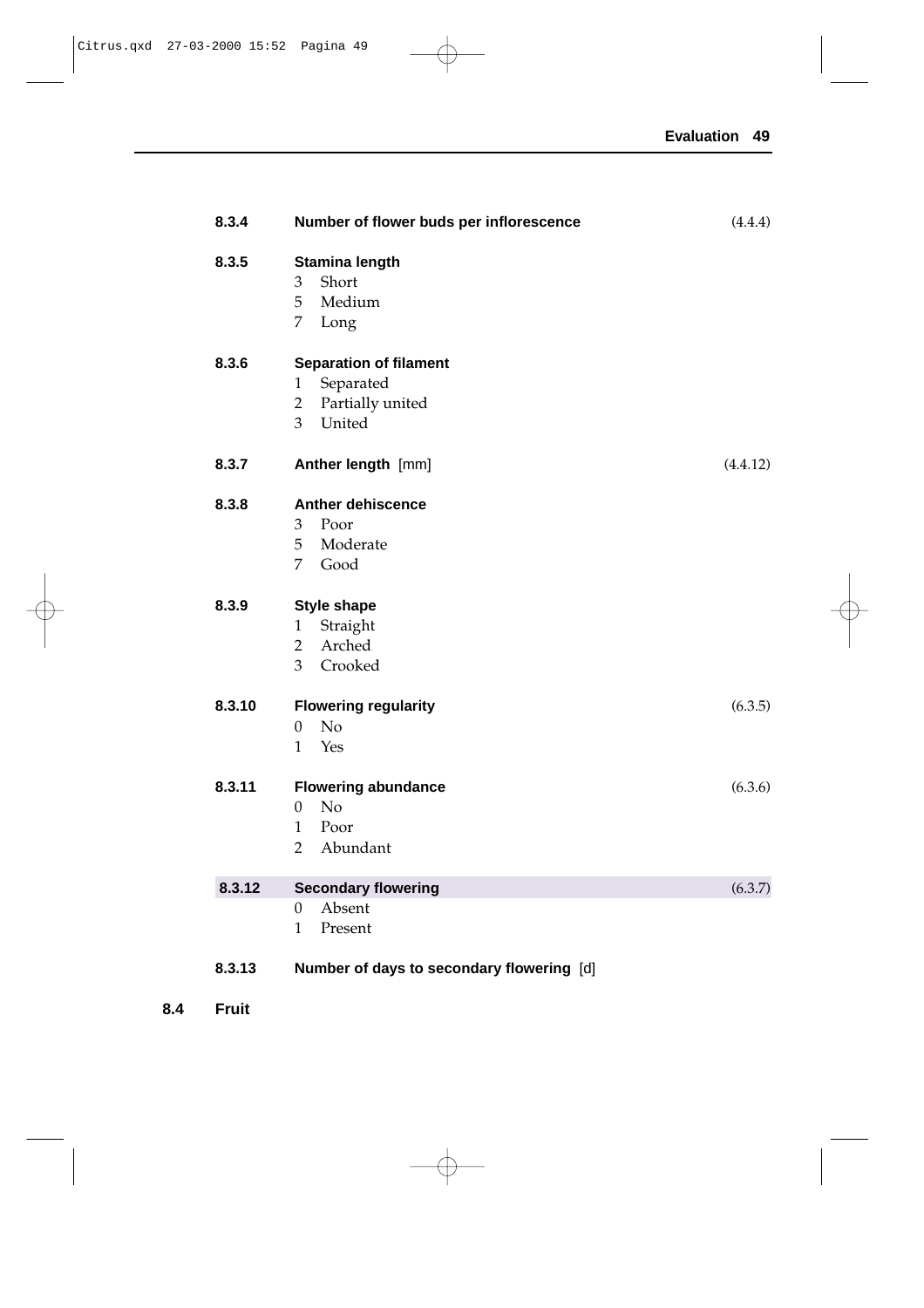| 8.4.1                | Bearing cycle [d]<br>Number of days from flowering to ripening                                                              | (6.4.1)  |
|----------------------|-----------------------------------------------------------------------------------------------------------------------------|----------|
| 8.4.2                | <b>Bearing habit</b><br>1<br>Inside canopy<br>$\overline{2}$<br>Outside<br>3<br>Both                                        |          |
| 8.4.3                | <b>Yield behaviour</b><br>Regular<br>1<br>$\overline{2}$<br>Irregular                                                       | (6.4.5)  |
| 8.4.4                | <b>Alternation</b><br>Absent<br>0<br>Regular<br>$\mathbf{1}$<br>$\overline{2}$<br>Irregular                                 |          |
| 8.4.5<br>temperature | Amount of essential oil in fruit skin [ml/kg]<br>Amount of oil extracted from epicarp per fruit by mechanical tools at room | (6.4.10) |
| 8.4.6                | <b>Oil Brix</b>                                                                                                             | (6.4.11) |
|                      | Evaluated by optical density (oil refractometer) at 20°C                                                                    |          |
| 8.4.7                | Yield per tree [kg/tree]                                                                                                    | (6.4.4)  |
| 8.4.8<br>Juice       | <b>Yield efficiency</b><br>N <sub>o</sub><br>0<br>Yes<br>1                                                                  |          |
| 8.5.1                |                                                                                                                             |          |
| acidity)             | <b>Titratable acids content</b><br>Expressed in meq of citric acid/100 ml juice. Define protocol (i.e. soluble solids and   | (6.5.1)  |

## **8.5.2 pH**

**8.5** 

Real value of pH as given by pH meter—with one digit after decimal separator  $(\# \# \#)$ 

| 8.5.3 | Sugar content $[\%]$ | (6.5.2) |
|-------|----------------------|---------|
|       |                      |         |

Refractometer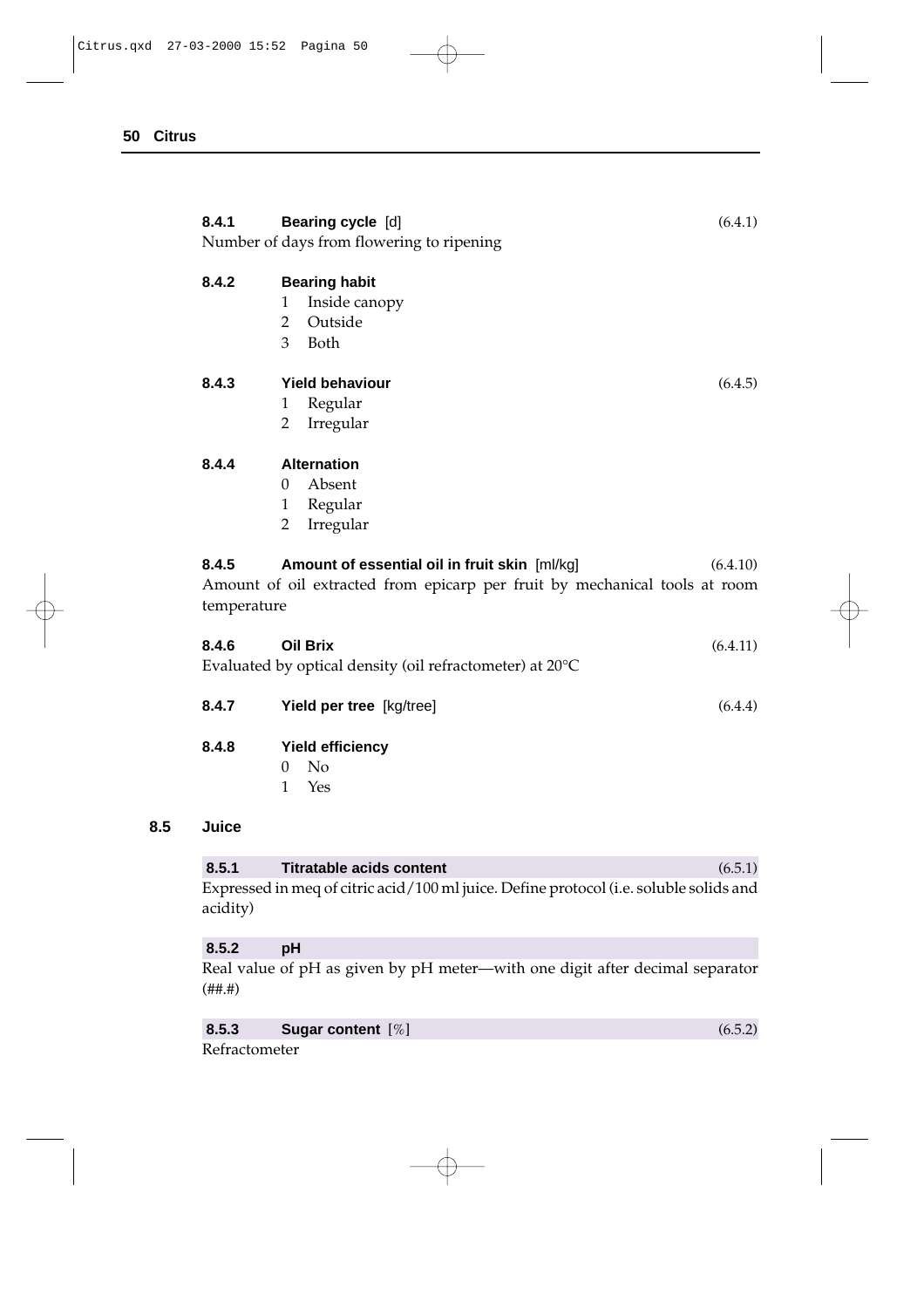|     | 8.5.4                               | Ratio of soluble solids to titratable acids | (6.5.3) |
|-----|-------------------------------------|---------------------------------------------|---------|
|     | 8.5.5                               | Ascorbic acid content [mg/100 g FW]         |         |
| 8.6 | <b>Seeds</b><br>Average of 20 seeds |                                             |         |
|     | 8.6.1                               | Seed length [mm]                            | (4.9.2) |
|     | 8.6.2                               | Seed width [mm]                             | (4.9.3) |
|     | 8.6.3                               | Seed weight [g]                             | (4.9.4) |

#### **8.7 Notes**

Specify here any other additional information

## **9. Abiotic stress susceptibility**

(Only for varieties used as rootstock). Scored under artificial and/or natural conditions, which should be clearly specified. These are coded on a susceptibility scale from 1 to 9, viz.:

- 1 Very low or no visible sign of susceptibility
- 3 Low
- 5 Intermediate
- 7 High
- 9 Very high

| 9.1 | <b>Reaction to low temperature</b><br>Scored under natural conditions during the cold season         | (7.1) |
|-----|------------------------------------------------------------------------------------------------------|-------|
| 9.2 | <b>Reaction to high temperature</b><br>Scored under natural conditions during the hot season         | (7.2) |
| 9.3 | <b>Reaction to drought</b><br>Scored under natural conditions during daytime for at least four weeks | (7.4) |
| 9.4 | <b>Reaction to wet soil</b>                                                                          | (7.5) |
| 9.5 | <b>Reaction to soil alkalinity</b>                                                                   | (7.3) |
| 9.6 | <b>Reaction to salinity</b>                                                                          |       |

**9.7 Reaction to frost**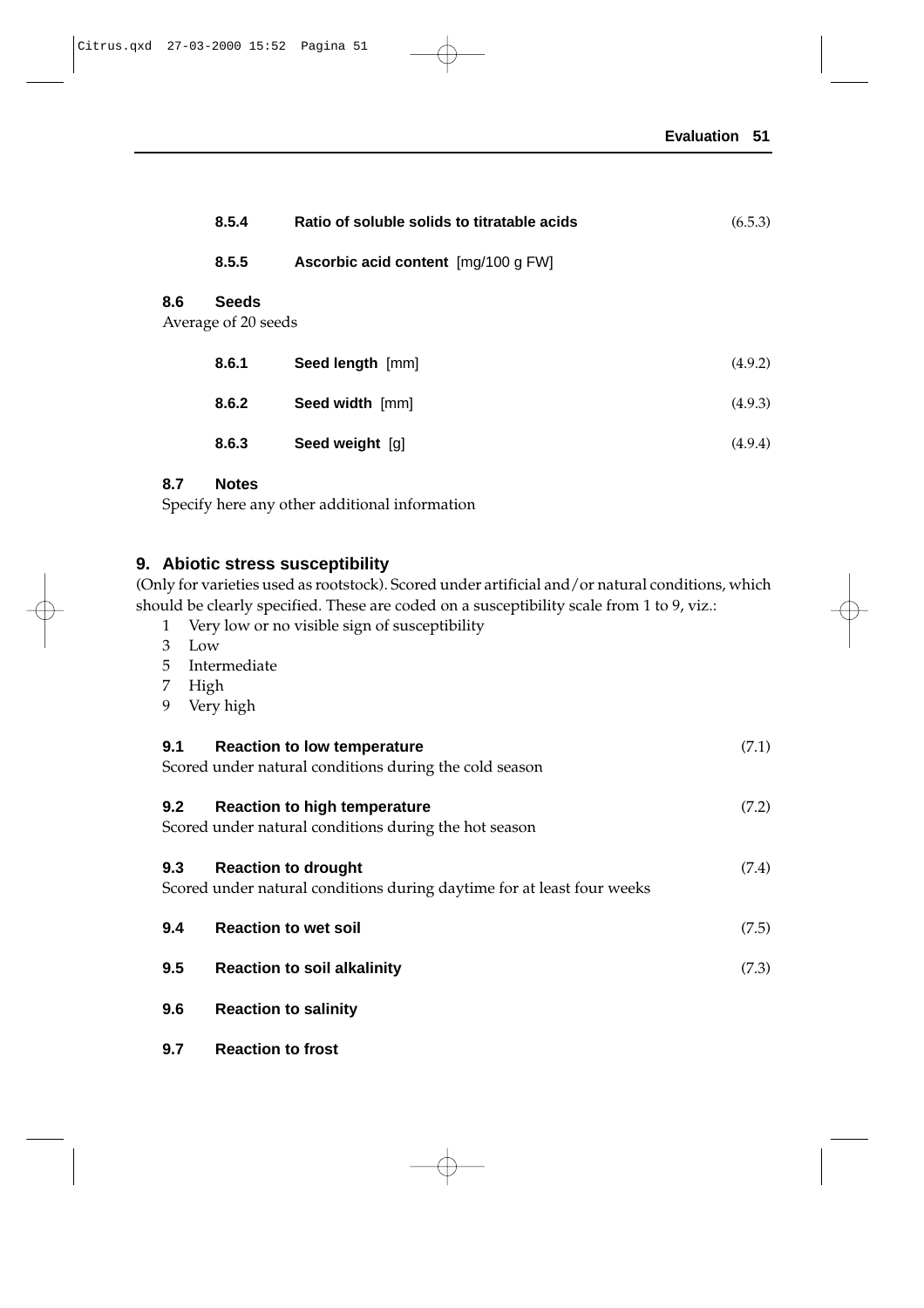#### **9.8 Reaction to constant winds**

#### **9.9 Notes**

Specify any additional information here

#### **10. Biotic stress susceptibility**

In each case, it is important to state the origin of the infestation or infection, i.e. natural, field inoculation, laboratory. Record such information in descriptor **10.18 Notes**. These are coded on a susceptibility scale from 1 to 9, viz.:

- 1 Very low or no visible sign of susceptibility
- 3 Low
- 5 Intermediate
- 7 High
- 9 Very high

#### **10.1 Scales**

## **Causal organism Common name 10.1.1** *Aonidiella aurantii* California red scale **10.1.2** *Aonidiella citrina* Citrus yellow scale **10.1.3** *Ceroplastes sinensis* Chinese wax scale **10.1.4** *Ceroplastes destructor* Soft wax scale **10.1.5** *Coccus hesperidum* Scale **10.1.6** *Saissetia oleae* Black scale **10.1.7** *Aspidiotus nerii* White scale **10.1.8** *Chrysomphalus aonidum* Citrus black scale **10.1.9** *Chrysomphalus dictyospermi* Spanish red scale **10.1.10** *Lepidosaphes beckii* **Purple scale** Purple scale **10.1.11** *Lepidosaphes gloveri* Glover scale **10.1.12** *Parlatoria pergandei* Chaff scale **10.1.13** *Parlatoria ziziphi* Black scale **10.1.14** *Selenaspidus articulatus* **Brown scale** Brown scale **10.1.15** *Unaspis citri* Snow scale **10.1.16** *Unaspis yanonensis* Arrowhead scale **10.1.17** *Icerya purchasi Cottony cushion scale*

#### **10.2 Mealybugs**

| 10.2.1 | Planococcus citri        | Citrus mealybug      |
|--------|--------------------------|----------------------|
| 10.2.2 | Pseudococcus longispinus | Long-tailed mealybug |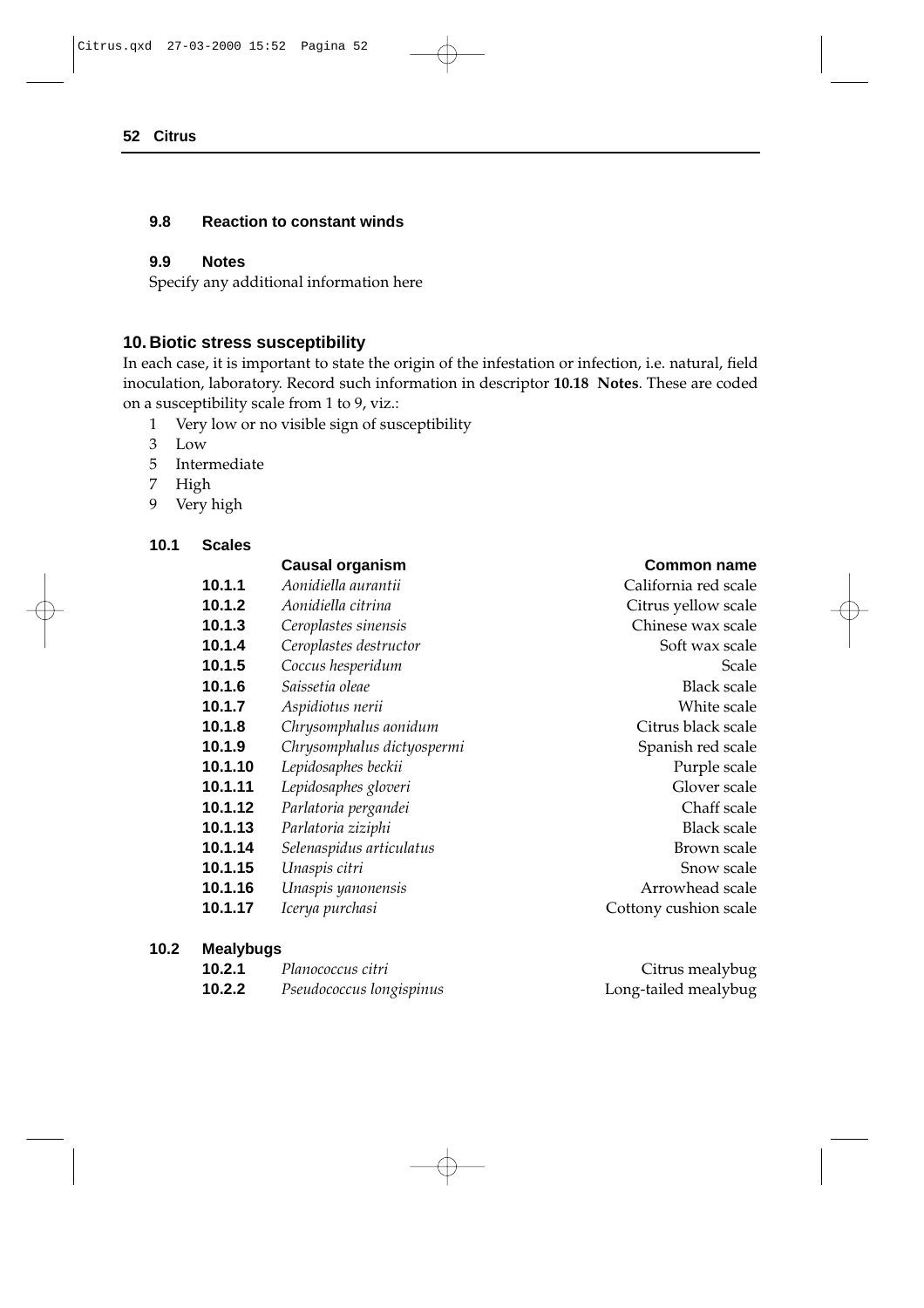| 10.3  | <b>Aphids</b><br>10.3.1<br>10.3.2<br>10.3.3<br>10.3.4<br>10.3.5                           | Aphis citricola<br>Aphis gossypi<br>Myzus persicae<br>Toxoptera aurantii<br>Toxoptera citricidus                                                                           | Green citrus aphid<br>Cotton aphid<br>Green peach aphid<br>Black citrus aphid<br>Brown citrus aphid                                           |
|-------|-------------------------------------------------------------------------------------------|----------------------------------------------------------------------------------------------------------------------------------------------------------------------------|-----------------------------------------------------------------------------------------------------------------------------------------------|
| 10.4  | <b>Whiteflies</b><br>10.4.1<br>10.4.2<br>10.4.3<br>10.4.4                                 | Aleurocanthus woglumi<br>Aleurothrixus floccosus<br>Dialeurodes citri<br>Dialeurodes citrifolii                                                                            | Citrus blackfly<br>Woolly whitefly<br>Citrus whitefly<br>Cloudy-winged whitefly                                                               |
| 10.5  | Leafhoppers<br>10.5.1<br>10.5.2<br>10.5.3                                                 | Empoasca smithi<br>Neoaliturus haematoceps<br>Neoaliturus tenellus                                                                                                         | Australian leafhopper<br>Leafhopper<br>Beet leafhopper                                                                                        |
| 10.6  | <b>Fruit flies</b><br>10.6.1<br>10.6.2<br>10.6.3                                          | Ceratitis capitata<br>Anastrepha fraterculus<br>Dacus dorsalis                                                                                                             | Mediterranean fruit fly<br>South American fruit fly<br>Oriental fruit fly                                                                     |
| 10.7  | Lepidoptera<br>10.7.1<br>10.7.2                                                           | Phyllocnistis citrella<br>Prays citri                                                                                                                                      | Citrus leaf miner<br>Citrus flower moth                                                                                                       |
| 10.8  | <b>Thrips</b><br>10.8.1<br>10.8.2<br>10.8.3                                               | Scirtothrips citri<br>Scirtothrips aurantiii<br>Heliothrips haemorrhoidalis                                                                                                | Citrus thrip<br>South African citrus thrip<br>Black tea thrip                                                                                 |
| 10.9  | <b>Psyllids</b><br>10.9.1<br>10.9.2                                                       | Diaphorina citri<br>Trioza erytrea                                                                                                                                         | Citrus psylla<br>Citrus psylla                                                                                                                |
| 10.10 | <b>Mites</b><br>10.10.1<br>10.10.2<br>10.10.3<br>10.10.4<br>10.10.5<br>10.10.6<br>10.10.7 | Phyllocoptrupta oleivora<br>Panonychus citri<br>Aceria sheldoni<br>Brevipalpus lewisi<br>Brevipalpus californicus<br>Eutetranychus orientalis<br>Polyphagotarsonemus latus | Citrus rust mite<br>Citrus red mite<br>Citrus bud mite<br>Citrus flat mite<br>Citrus red flat mite<br>Citrus brown mite<br>Citrus silver mite |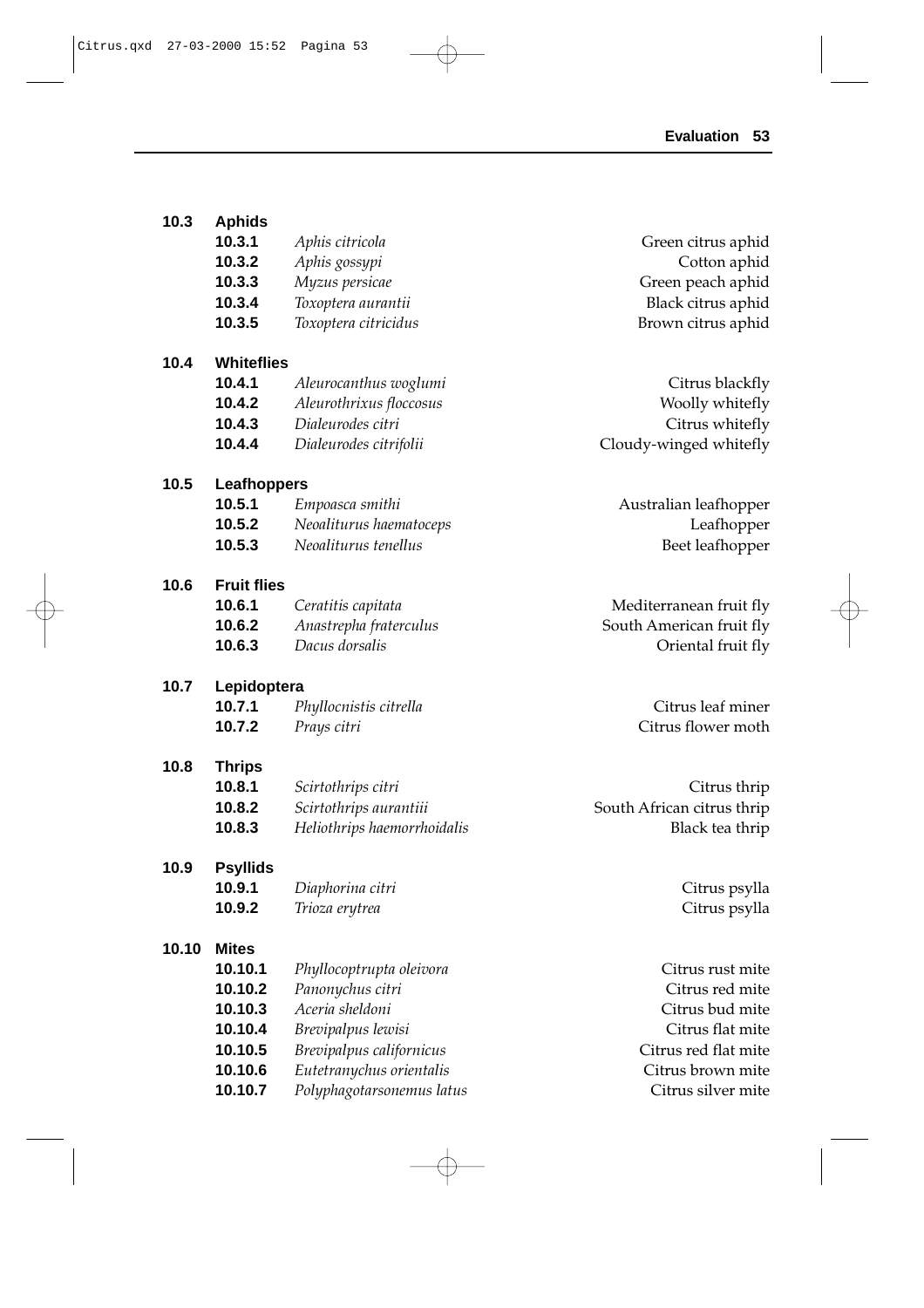#### **10.11 Nematodes**

| 10.11.1 | Pratylenchus spp.                   | Lesion nematode/citrus slump |
|---------|-------------------------------------|------------------------------|
| 10.11.2 | Tylenchulus semipenetrans           | Slow decline/root nematode   |
| 10.11.3 | Radopholus similis (R. citrophilus) | Burrowing nematode           |

**10.14.1** *Spiroplasma citri* Citrus stubborn

#### **10.12 Fungi**

| 10.12.1  | Alternaria citri               | Stem-end rot/leaf-fruit spot |
|----------|--------------------------------|------------------------------|
| 10.12.2  | Botrydiplodia theobromae       | Stem-end rot                 |
| 10.12.3  | Botrytis cinerea               | Blossom and twig blight      |
| 10.12.4  | Colletotrichum gloeosporioides | Anthracnose                  |
| 10.12.5  | Diaporthe citri                | Melanose                     |
| 10.12.6  | Geotrichum candidum            | Sour rot                     |
| 10.12.7  | Mycosphaerella citri           | Greasy spot/rind blotch      |
| 10.12.8  | Penicillium digitatum          | Green mold                   |
| 10.12.9  | Penicillium italicum           | Blue mold                    |
| 10.12.10 | Phyllosticta citricarpa        | <b>Black spot</b>            |
| 10.12.11 | Phoma tracheiphila             | Mal secco, citrus wilt       |
| 10.12.12 | Phytophthora citrophthora      | Brown rot                    |
| 10.12.13 | Phytophthora nicotianae        | Foot rot, gummosis, root rot |
| 10.12.14 | Thanatephorus cucumeris        | Areolate leaf spot           |
| 10.12.15 | Thielaviopsis basicola         | Black root rot               |

#### **10.13 Bacteria**

| 10.13.1 | Pseudomonas syringae             | Citrus blast/black pit (fruit) |
|---------|----------------------------------|--------------------------------|
| 10.13.2 | Xanthomonas axonopodis pv. citri | Citrus canker                  |

#### **10.14 Phytoplasma**

|  |  | 10.14.1 | Spiroplasma citri |  |
|--|--|---------|-------------------|--|
|--|--|---------|-------------------|--|

#### **10.15 Viruses**

|         | <b>Causal organism</b>          | Acronym      |
|---------|---------------------------------|--------------|
| 10.15.1 | Citrus leaf rugose ilarvirus    | <b>CiLRV</b> |
| 10.15.2 | Citrus leprosis rhabdovirus     | <b>CLV</b>   |
| 10.15.3 | Citrus psorosis virus           | <b>CPV</b>   |
| 10.15.4 | Citrus tatter leaf capillovirus | <b>CTLV</b>  |
| 10.15.5 | Citrus tristeza closterovirus   | <b>CTV</b>   |
| 10.15.6 | Citrus variegation ilarvirus    | <b>CVV</b>   |
| 10.15.7 | Satsuma dwarf nepovirus         | <b>SDV</b>   |
|         |                                 |              |

## **10.16 Virus-like agents**

- **10.16.1** Cristacortis agent
- **10.16.2** Impietratura agent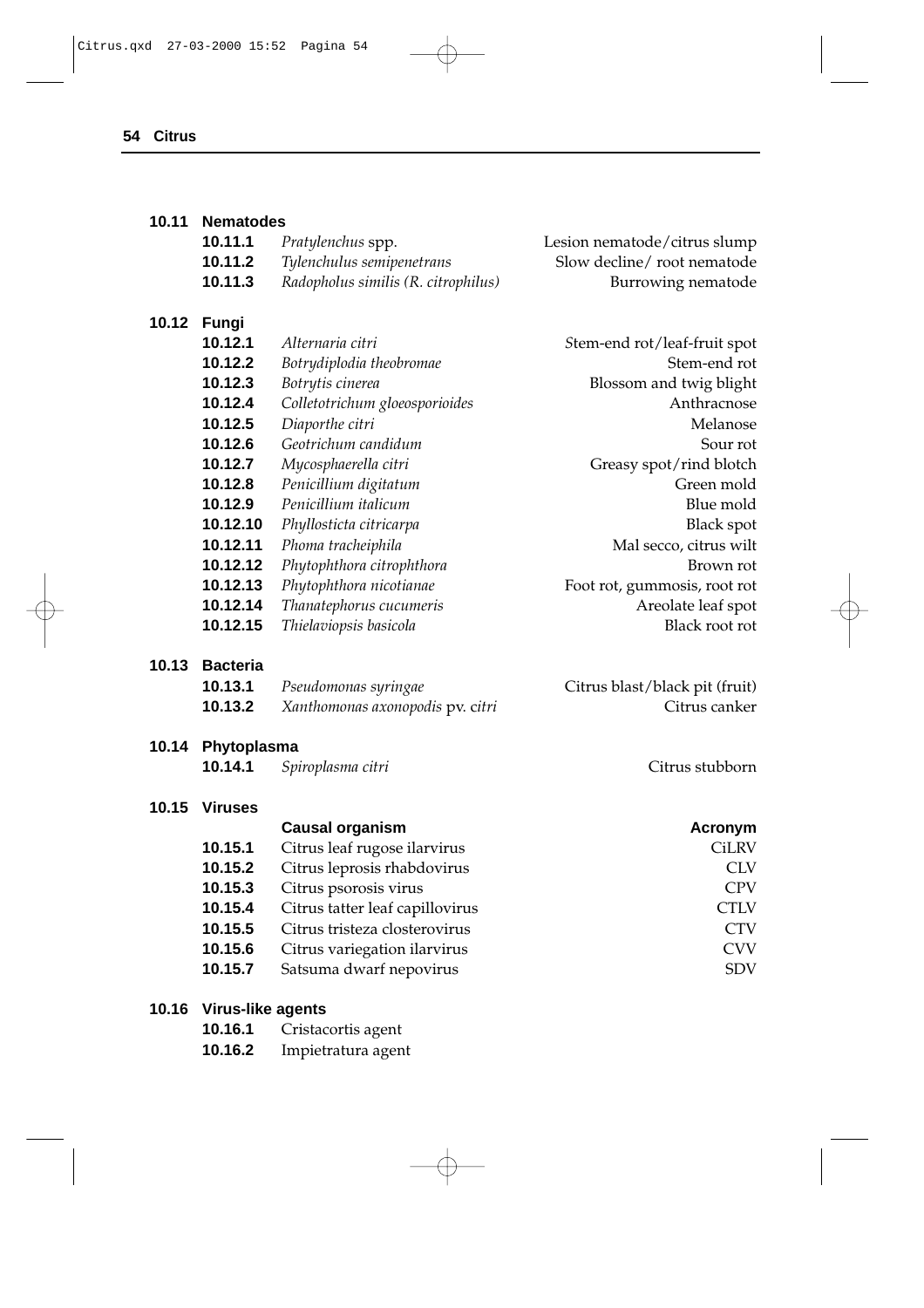## **10.17 Viroids**

| <b>10.17.1</b> Citrus bent leaf viroid   | CBLVd                          |
|------------------------------------------|--------------------------------|
| <b>10.17.2</b> Citrus cachexiaviroid     | CC <sub>a</sub> V <sub>d</sub> |
| <b>10.17.3</b> Citrus xyloporosis viroid | CXyVd                          |
| <b>10.17.4</b> Citrus exocortis viroid   | <b>CEVd</b>                    |
| <b>10.17.5</b> Citrus viroid IV          | CVd-IV                         |

#### **10.18 Notes**

Specify here any additional information

## **11. Biochemical markers**

#### **11.1 Isozyme** (9.1)

For each enzyme, indicate the tissue analyzed and the electrophoresis method used related to *Citrus medica, Citrus reticulata, Citrus maxima, Fortunella japonica* and *Poncirus trifoliata*. Since variation occurs within species, it is suggested to nominate specific genotypes widely known and available for use as standards. A particular enzyme can be recorded as 11.1.1; 11.1.2, etc. Examples include: Acid phosphatase (ACPH); Esterases α and β (EST A and B); Glutamate oxaloacetate transaminase (GOT); Isocitrate dehydrogenase (ICD); Malate dehydrogenase (MDH); Phosphogluconate dehydrogenase (PGD); Phosphoglucose isomerase (PGI); Phosphoglucose mutase (PGM); Peroxidases (see Torres *et al.* 1978)

## **11.2 Other biochemical markers**

(e.g. Polyphenol profile)

## **12. Molecular markers**

Describe any specific discriminating or useful trait for this accession. Report probe-enzyme combination analyzed. Below are listed some of the basic methods most commonly used

## **12.1 Restriction fragment length polymorphism (RFLP)**

Report probe/enzyme combination (approach can be used for nuclear, chloroplast or mitochondria genomes)

## **12.2 Amplified fragment length polymorphism (AFLP)**

Report primer pair combinations and accurate molecular size of products (used for nuclear genomes)

## **12.3 DNA amplification fingerprinting (DAF); random amplified polymorphic DNA (RAPD); AP-PCR**

Accurately report experimental conditions and molecular size of products (used for nuclear genomes)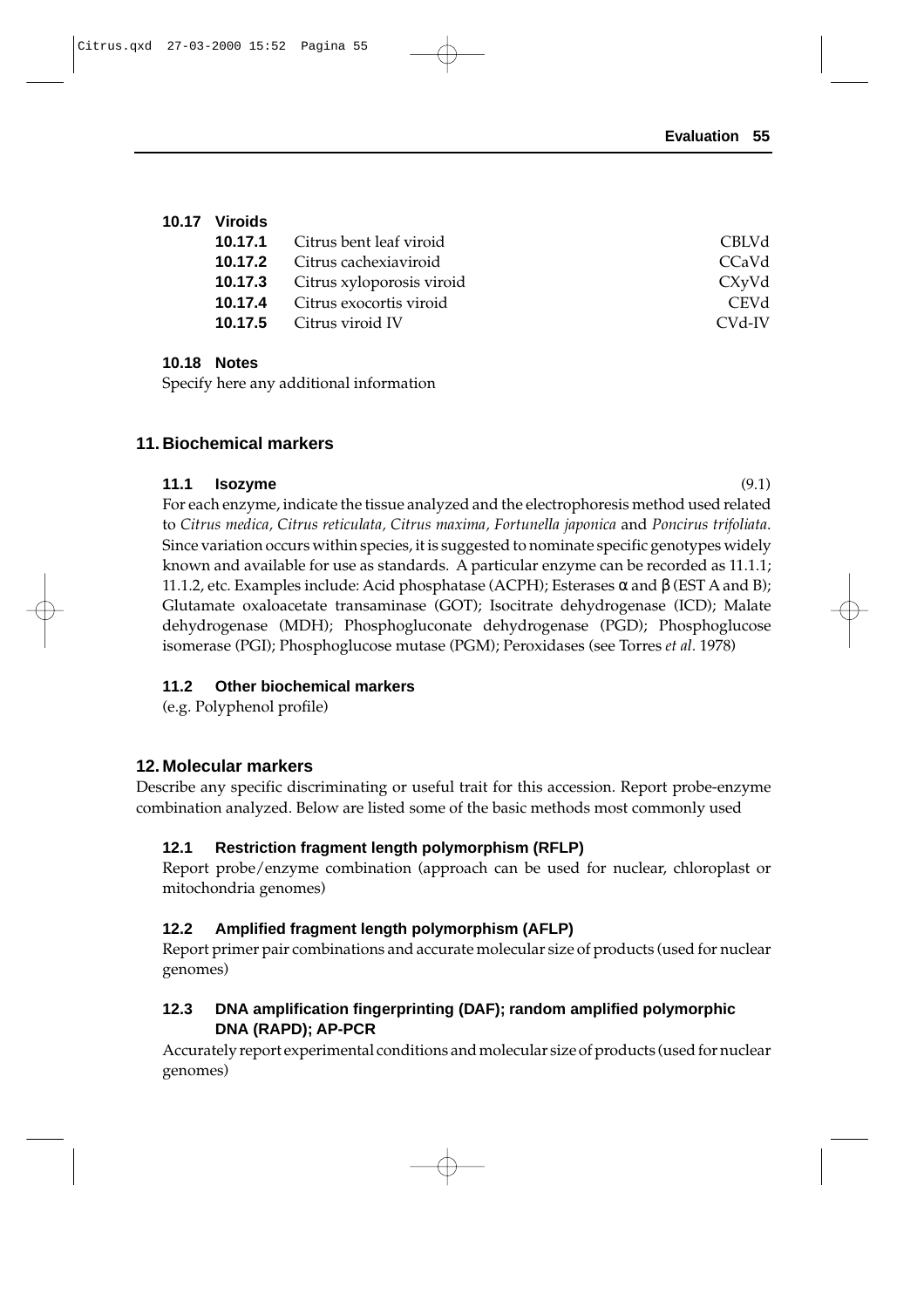#### **12.4 Sequence-tagged microsatellites (STMS)**

Report primer sequences, and accurate product sizes (can be used for nuclear or chloroplast genomes)

#### **12.5 PCR-sequencing**

Report PCR primer sequences, and derived nucleotide sequence (can be used for single copy nuclear, chloroplast or mitochondrial genomes)

#### **12.6 Other molecular markers**

## **13. Cytological characters**

| 13.1 Chromosome number | (10.1) |
|------------------------|--------|
| 13.2 Ploidy level      | (10.2) |

 $(2x, 3x, 4x,$  etc. and aneuploidy)

#### **13.3 Meiosis chromosome associations**

Average of 50 microspore mother cells, observed during metaphase 1

#### **13.4 Normal tetrads** [%]

Record the average of 50 tetrads

## **13.5 Other cytological characters**

## **14. Identified genes**

Describe any known specific mutant present in the accession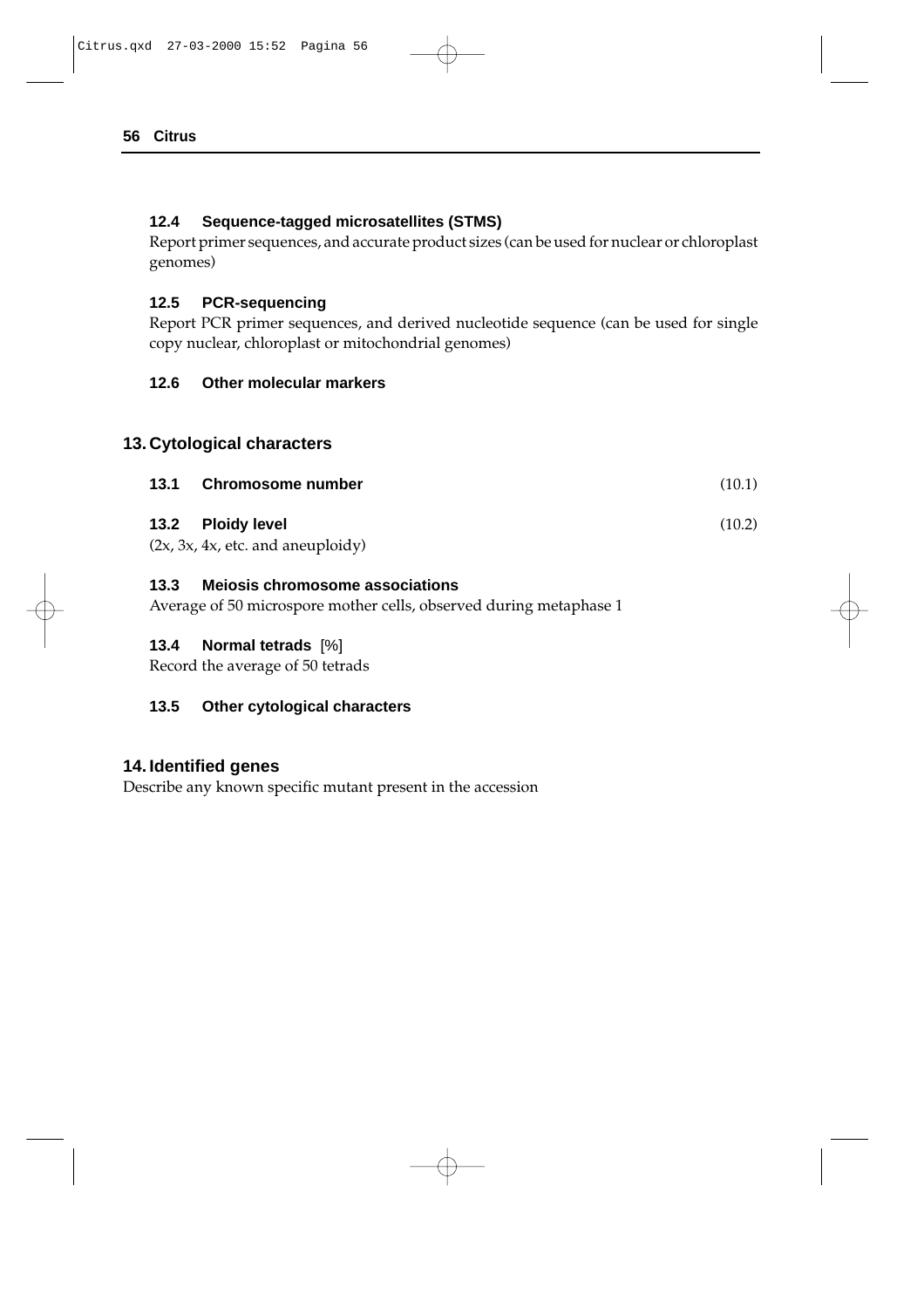# **BIBLIOGRAPHY**

- American Phytopathological Society. 1993. Compendium of citrus diseases. Am. Phytopathol. Soc., St. Paul MN, USA.
- American Phytopathological Society. 1994. Common names for plant diseases. Am. Phytopathol. Soc., St. Paul MN, USA.
- C.A.B. International. 1999. Crop Protection Compendium. CD-ROM. CAB International, UK.
- Carpenter, J.B. and P.C. Reece. 1969. Catalogue of genera, species, and subordinate taxa in the orange subfamily Aurantioideae (Rutaceae).USDA-ARS 34-106 May 1969.
- Citrus Mailing list. URL: <http://www.corse.inra.fr/listes/citruslist.htm>.
- EGID-Citrus Network. EGID, a computerized database system for Citrus network. URL: <http://www.corse.inra.fr/sra/egide.htm>.
- FAO. 1990. Guidelines for Soil Profile Description, 3rd edition (revised). Food and Agriculture Organization of the United Nations, International Soil Reference Information Centre, Land and Water Development Division. FAO, Rome.
- IBPGR. 1988. Descriptors for *Citrus*. International Board for Plant Genetic Resources, Rome.
- Jimenez, C.M., J. Cuquerella and J.M. Martinez-Javaga. 1981. Determination of Citrus Color Index for Citrus Degreening. Proceedings of the International Society of Citriculture: Volume 2:750-753.
- Kornerup, A. and J.H. Wanscher. 1984. Methuen Handbook of Colour. Third edition. Methuen, London.
- Munsell Color. 1975. Munsell Soil Color Chart. Munsell Color, Baltimore, MD, USA.
- Munsell Color. 1977. Munsell Color Charts for Plant Tissues, 2nd edition, revised. Munsell Color, Macbeth Division of Kollmorgen Corporation, 2441 North Calvert Street, Baltimore, MD 21218, USA.
- Protopapadakis, E. and X. Papanicolaou. 1998. A study on glutamate-oxaloacetate transaminase isozymes of citron cultivars. Genet. Resour. & Crop Evol. 45:561-564.
- Protopapadakis, E. and X. Papanicolaou. 1998. Characterization of *Citrus aurantium* and *Citrus taiwanica* rootstocks by isozyme and essential oil analysis. J. Hort. Sci. & Biotechnol. 73 (1):81-85.
- Protopapadakis, E. and X. Papanicolaou. 1999. Use of four isozymatic systems in lemon and lemonlike citrus cultivars to detect their genetic diversity. J. Hort. Sci. & Biotechnol. (1):26-29.
- Rana, R.S., R.L. Sapra, R.C. Agrawal and Rajeev Gambhir. 1991. Plant Genetic Resources. Documentation and Information Management. National Bureau of Plant Genetic Resources (Indian Council of Agricultural Research). New Delhi, India.
- Royal Horticultural Society. 1966, c. 1986. R.H.S. Colour Chart (edn. 1, 2). Royal Horticultural Society, London.
- Stearn, William T. 1995. Botanical Latin. Fourth Edition. David & Charles Publishers, Newton Abbot, UK.
- Torres, A.M., R.K. Soost and U. Diedenhofen. 1978. Leaf isozymes as genetic markers in Citrus. Am. J. Bot. 65:869-881.
- UPOV. 1998. Working Paper on Table of characteristics for revised test guidelines for Citrus. TWF/29/6. International Union for the Protection of New Varieties of plants (UPOV), Geneva.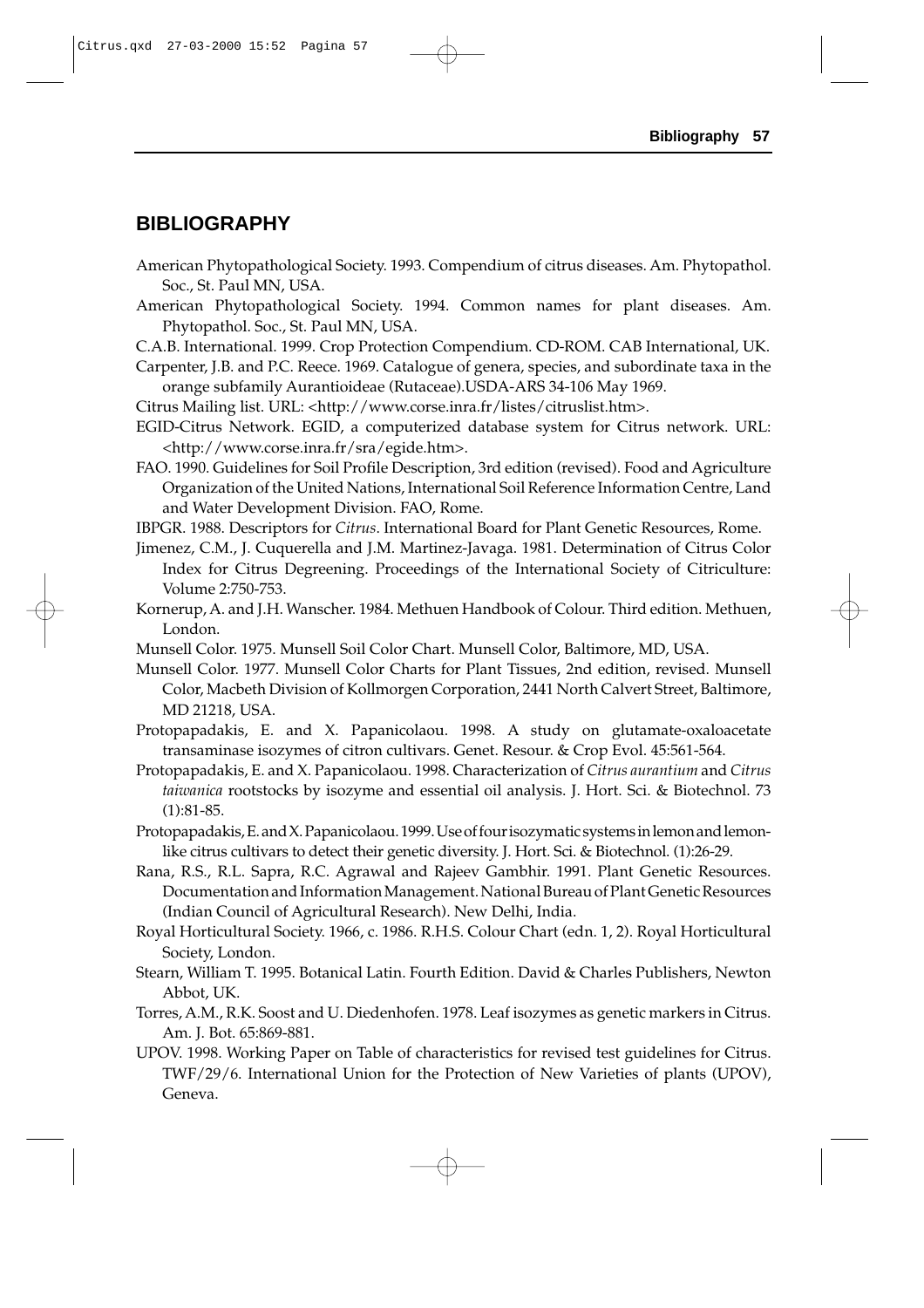van Hintum, Th.J.L. 1993. A computer compatible system for scoring heterogeneous populations. Genet. Resour. & Crop Evol. 40:133-136.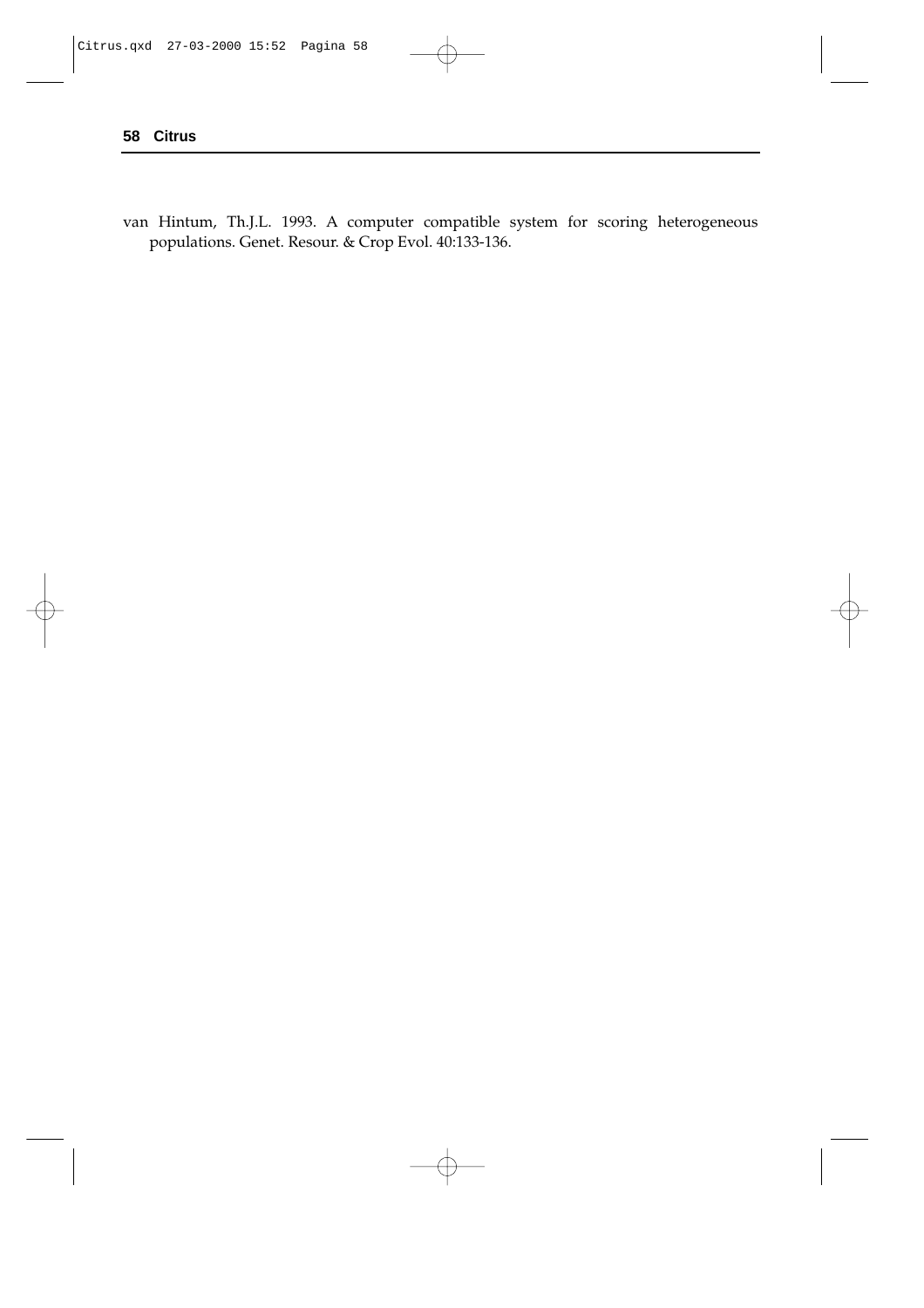# **CONTRIBUTORS**

## **Coordinator**

COTTIN, Roland SRA INRA - CIRAD 20230 San Giuliano FRANCE Email: cottin@corse.inra.fr *or* roland.cottin@cirad.fr

#### SRA INRA-CIRAD Team

| - 20230 San Giuliano - FRANCE              |                        |
|--------------------------------------------|------------------------|
| Dominique Agostini                         | agostini@corse.inra.fr |
| Jean Bouffin                               | ouffin@corse.inra.fr   |
| Pierre Brun                                | brun@corse.inra.fr     |
| Camille Jacquemond                         | sra@corse.inra.fr      |
| François Luro                              | luro@corse.inra.fr     |
| <b>Olivier Pailly</b>                      | pailly@corse.inra.fr   |
| Isabelle Poggi-Limongi poggi@corse.inra.fr |                        |
| Christian Vernière                         | rniere@corse.inra.fr   |
|                                            |                        |

## **Reviewers**

ALBRIGO, L. Gene University of Florida Citrus Research Education Center 700 Experiment Station Road Lake Alfred FL 33850 **USA** Email: albrigo@gnv.ifas.ufl.edu or albrigo@icon.lal.ufl.edu

BAR-TEL, Baruch Examiner Plant Breeders' Rights Testing Unit Agricultural Research Organization POB 6 Bet Dagan 50 250 ISRAEL Email: ilpbr\_tu@netvision.net.il

BREEDT, Hannes Agricultural Research Council Institute for Tropical and Subtropical Crops Private Bag X11208 Nelspruit 1200 SOUTH AFRICA Email: hannes@itsc.agric.za or Hannes@itag2.agric.za

BUITENDAG, Elise Directorate: Genetic Resources Private bag X11208 Nelspruit 1200 SOUTH AFRICA Email: Elise@itsg2.agric.za

CARRAU, Fernando Instituto Nacional de Investigacion Agropecuaria Estación Experimental INIA Salto Grande Casilla de Correo 68033 **Salto** URUGUAY Email: fcc@sg.inia.org.uy

CHADHA, K.L. National Professor Division of Horticulture Indian Agricultural Research Institute (IARI) Pusa Campus, New Delhi 110 012 INDIA

CHOME FUSTER, Pedro Departamento de Producción Vegetal Escuela de Fitotecnia ETSI Agrónomos Ciudad Universitaria s/n 28040 Madrid SPAIN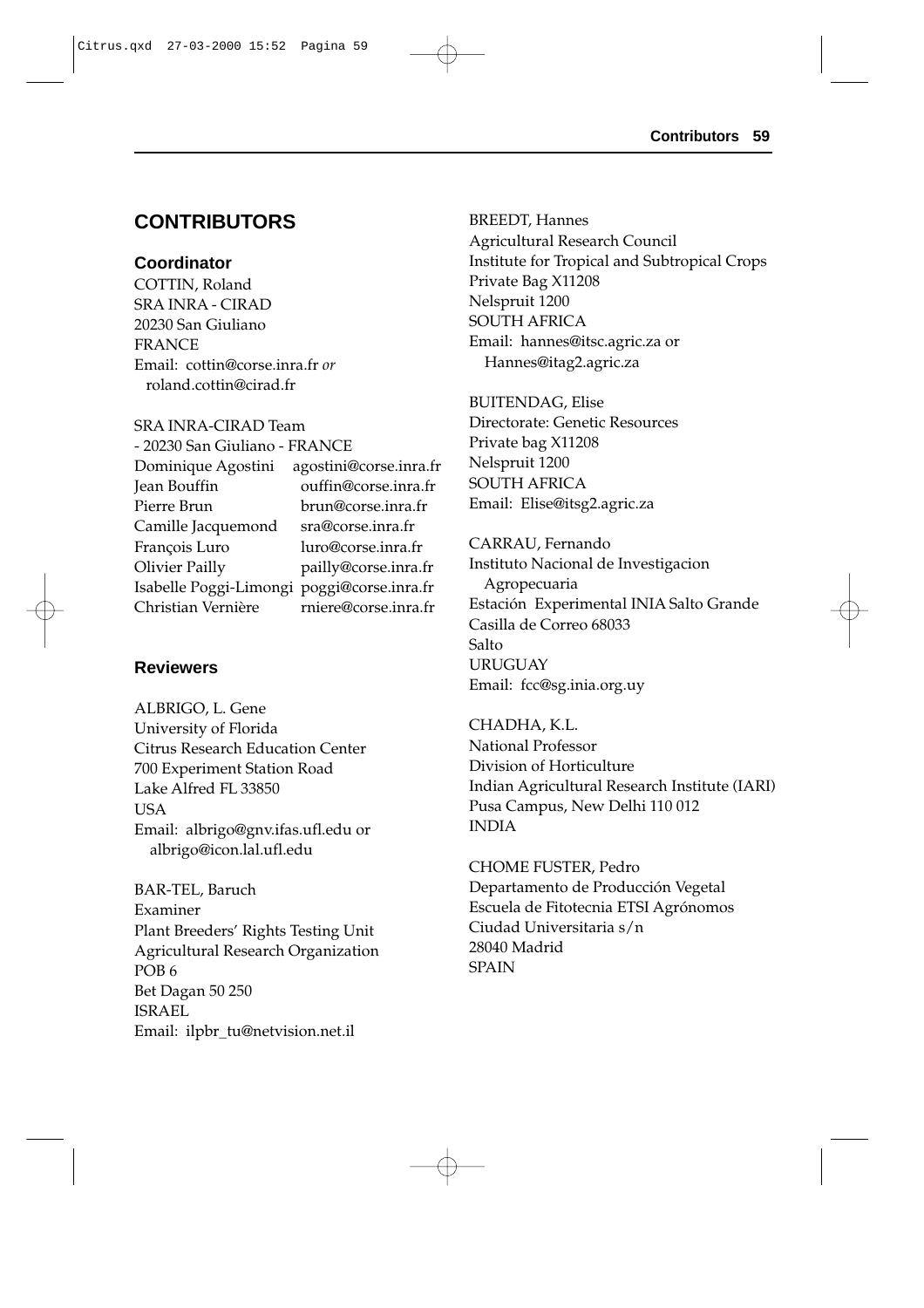DENG, Xiuxin Huazhong Agricultural University State Key Laboratory in Genetic Improvement of Crops Shizhishan Street, Wuhan, Hubei 430070 P.R. CHINA Email: oewwl@yky-20.wript.edu.cn *or* hau@moon.bjnet.edu.cn

ERNER, Yair Dept. of Citriculture ARO, The Volcani Center POB 6 Bet-Dagan 50250 ISRAEL Email: vherner@volcani.agri.gov.il

HU, Chungen Molecular Marker Sub-group Dept. of Horticulture Huazhong Agricultural University Wuhan, Hubei 430070 P.R. CHINA Email: croplab@public.wh.hb.cn

KO Weng Wah c/o Stesen MARDI 39007 Tanah Rata Cameron Highlands Pahang MALAYSIA Email: wwko@mardi.my *or* kown@pc.jaring.my

NAVARRO Luis Instituto Valenciano de Investigaciones Agrarias (IVIA) Apartado Oficial 46113 Moncada - Valencia **SPAIN** Email: lnavarro@ivia.es URL: <http:\\www.IVIA.ES>

PROTOPAPADAKIS, E.

National Agricultural Research Foundation Institute of Subtropical Plants and Olive Trees of Chania Agrokipio 731 00 Chania **GREECE** Email: agres@cha.forthnet.gr

SYKES, Steve CSIRO - Plant Industry Horticulture Unit – Merbein Laboratory Private Mail Bag Merbein Victoria 3505 **AUSTRALIA** Email: stephen.sykes@pi.csiro.au

TUZCU, Onder University of Üukurova Faculty of Agriculture Department of Horticulture 01330 Adana **TURKEY** Email: otuzcu@pamuk.cc.cu.edu.tr

VIGNALE, Beatriz Facultad de Agronomía Orestes Lanza 605 50.000 – Salto **URUGUAY** Email: HERBEA@ADINET.COM.UY

YAMAGUCHI, Katsumi Examiner Seeds and Seedlings Division MAFF 1-2-1, Kasumigaseki, Chiyoda-ku Tokyo, 100-8950 **JAPAN** FAX +81-3-3502-6572 Email: katsumi\_yamaguchi@nm.maff.go.jp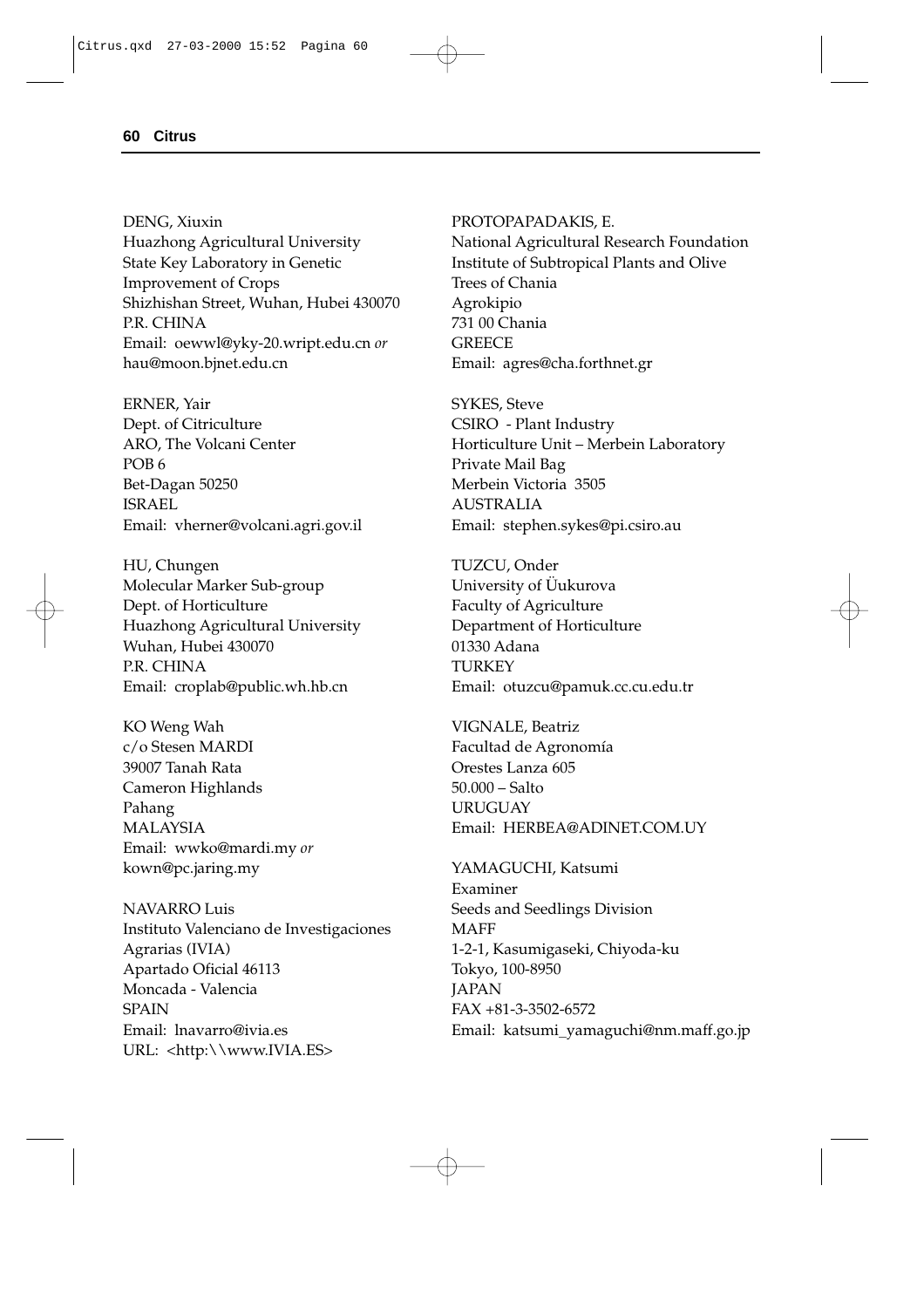YOSHIDA Toshio Laboratory of Genetic Resources Department of Citriculture National Institute of Fruit Tree Science Ministery of Agriculture, Forestry and Fisheries Okitsu Branch, Shimizu Shizuoka 424 0292 **JAPAN** Email: yT1105@okt.affrc.go.jp

ZARAGOZA, S. Instituto Valenciano de Investigaciones Agrarias (IVIA) Apartado Oficial 46113 Moncada - Valencia **SPAIN** URL: <http:\\www.IVIA.ES>

ZHUSHENG, Chen Citrus Research Institute of CAAS Beibei Chongqing 630712 P.R. CHINA Email: citrusgr@public1.cta.cq.cn

UTFANET HAQ, Nazmul UTFANET Coordinator, c/o ICUC Institute of Irrigation and Development Studies University of Southampton, Highfield Southampton SO17 IBJ UNITED KINGDOM Email: Haq@soton.ac.uk

PAUDYAL, Krishna UTFANET **NARC** Kathmandu NEPAL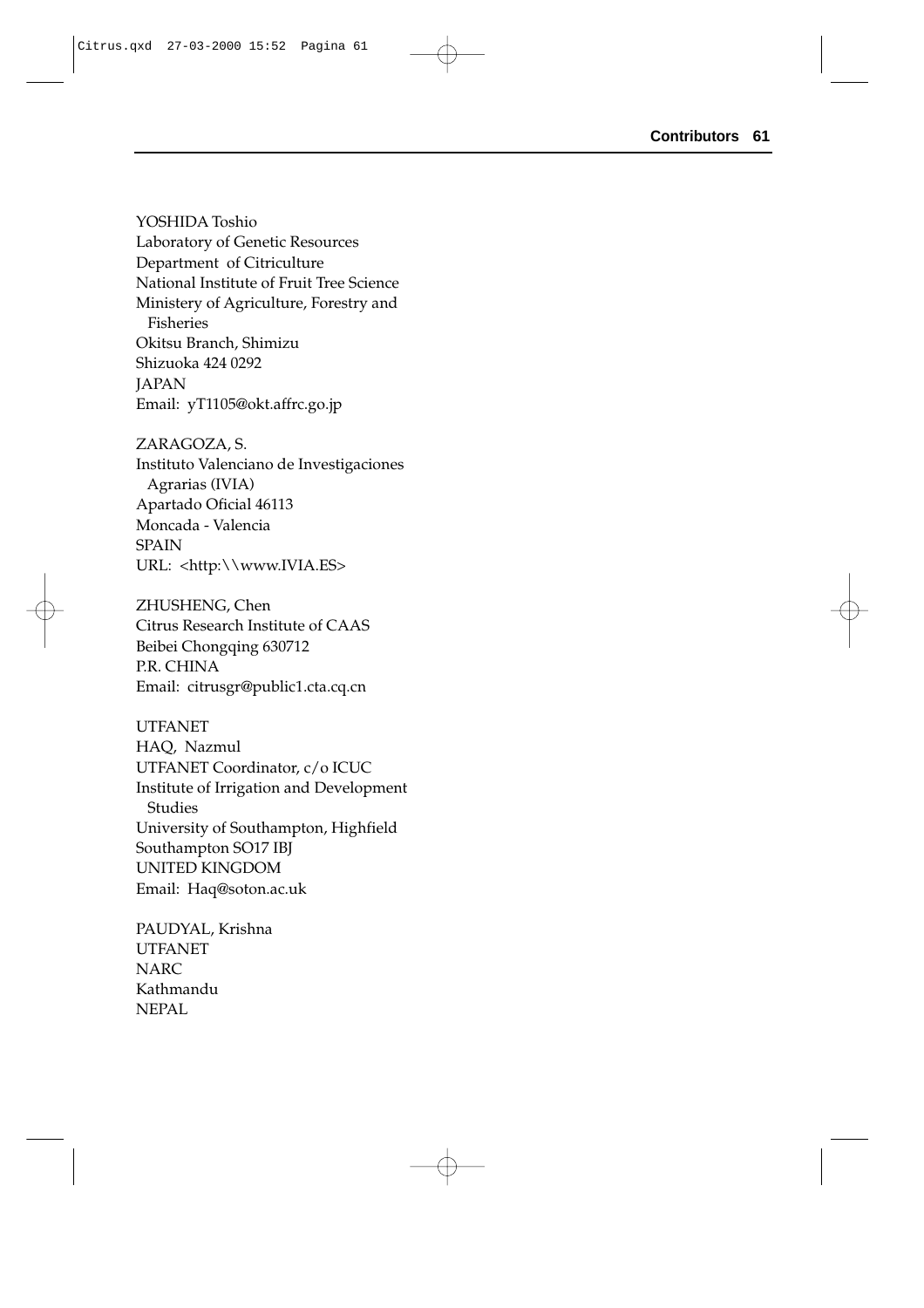## **ACKNOWLEDGEMENTS**

IPGRI wishes to place on record their sincere thanks to the numerous citrus workers around the world who have contributed directly or indirectly to the development of Descriptors for Citrus.

Ms Adriana Alercia supervised and coordinated the production of the text up to the publication stage and provided scientific and technical expertise. Ms Linda Sears edited the text, and Ms Patrizia Tazza drew the cover and prepared the layout. Mr Paul Stapleton managed the production of the publication. Ir. Tom Hazekamp provided scientific direction and supervised the overall production.

The following IPGRI Staff provided substantial scientific advice: Drs P. Eyzaguirre, F. Morales, T. Hodgkin and F. Engelmann. Technical and scientific advice provided by Drs Ramanath Rao and Bhag Mal is gratefully acknowledged.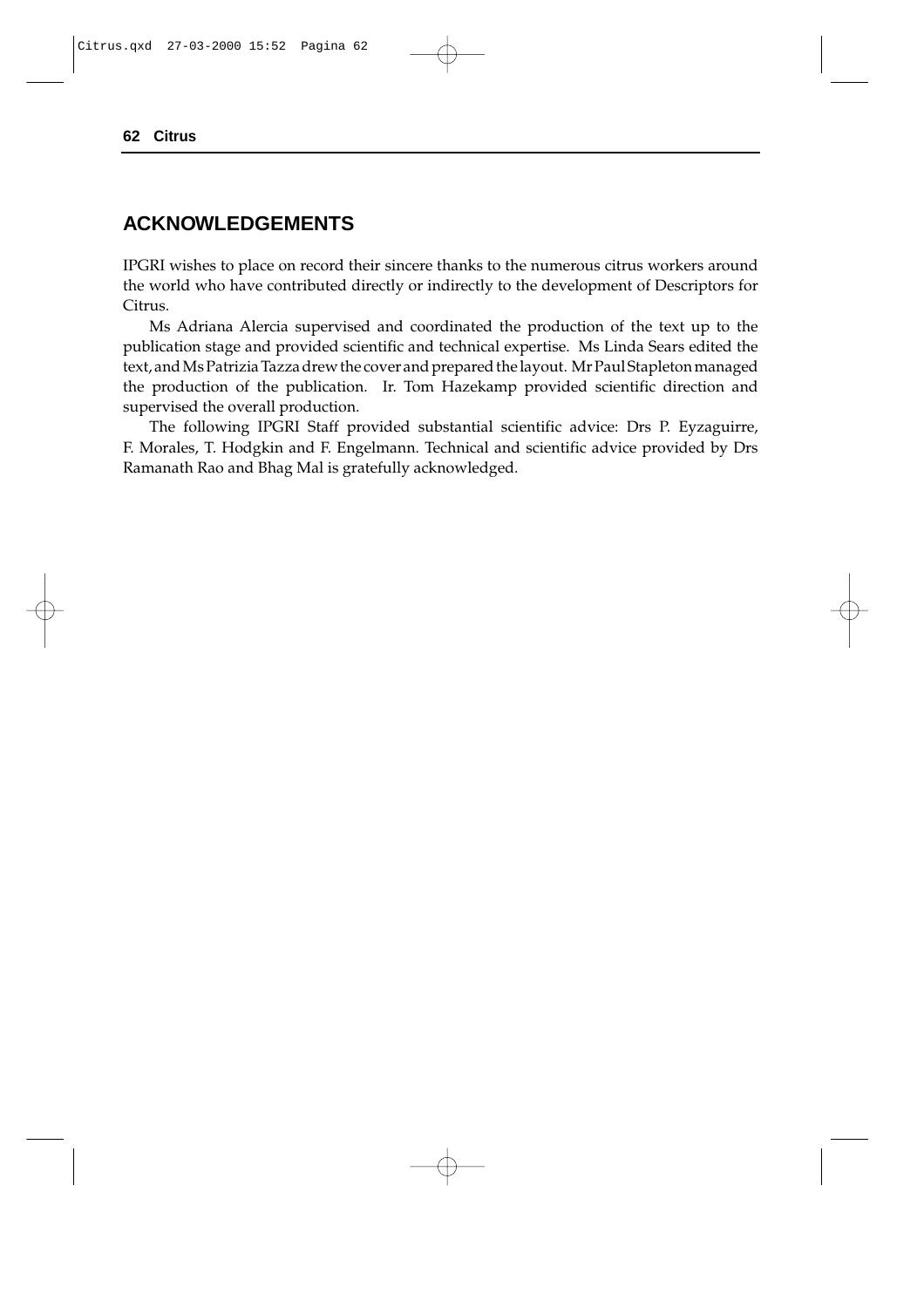## **ANNEX I. Multicrop Passport Descriptors**

This list of multicrop passport descriptors has been developed jointly by IPGRI and FAO to provide consistent coding schemes for common passport descriptors across crops. These descriptors aim to be compatible with future IPGRI crop descriptor lists and with the descriptors to be used for the FAO World Information and Early Warning System (WIEWS) on plant genetic resources.

The list should NOT be regarded as a minimum descriptor list, since many additional passport descriptors are essential for the description of crops and need to be recorded. This document lists an initial set of common passport descriptors at the multicrop level. At a later stage the list could be expanded with additional multicrop descriptors. For example, descriptors dealing with the use of germplasm are currently not included, but their suitability for inclusion at the multicrop level will be investigated. Future expansion could even result in the development of more specialized lists of common descriptors at the crop group level.

Printed here is the latest version of the list (1997) which contains two sections. The latter one (FAO WIEWS DESCRIPTORS) lists a number of optional descriptors used in the FAO WIEWS. The list provides descriptions of content and coding schemes, but also provides *suggested* fieldnames (in parentheses) that can assist in the computerized exchange of this type of data.

Please forward your feedback on the use of this list to:

Tom Hazekamp, Scientist, Germplasm Documentation International Plant Genetic Resources Institute Via delle Sette Chiese 142 00145 Rome, Italy Email: T.HAZEKAMP@CGIAR.ORG Fax: (+39) 065750309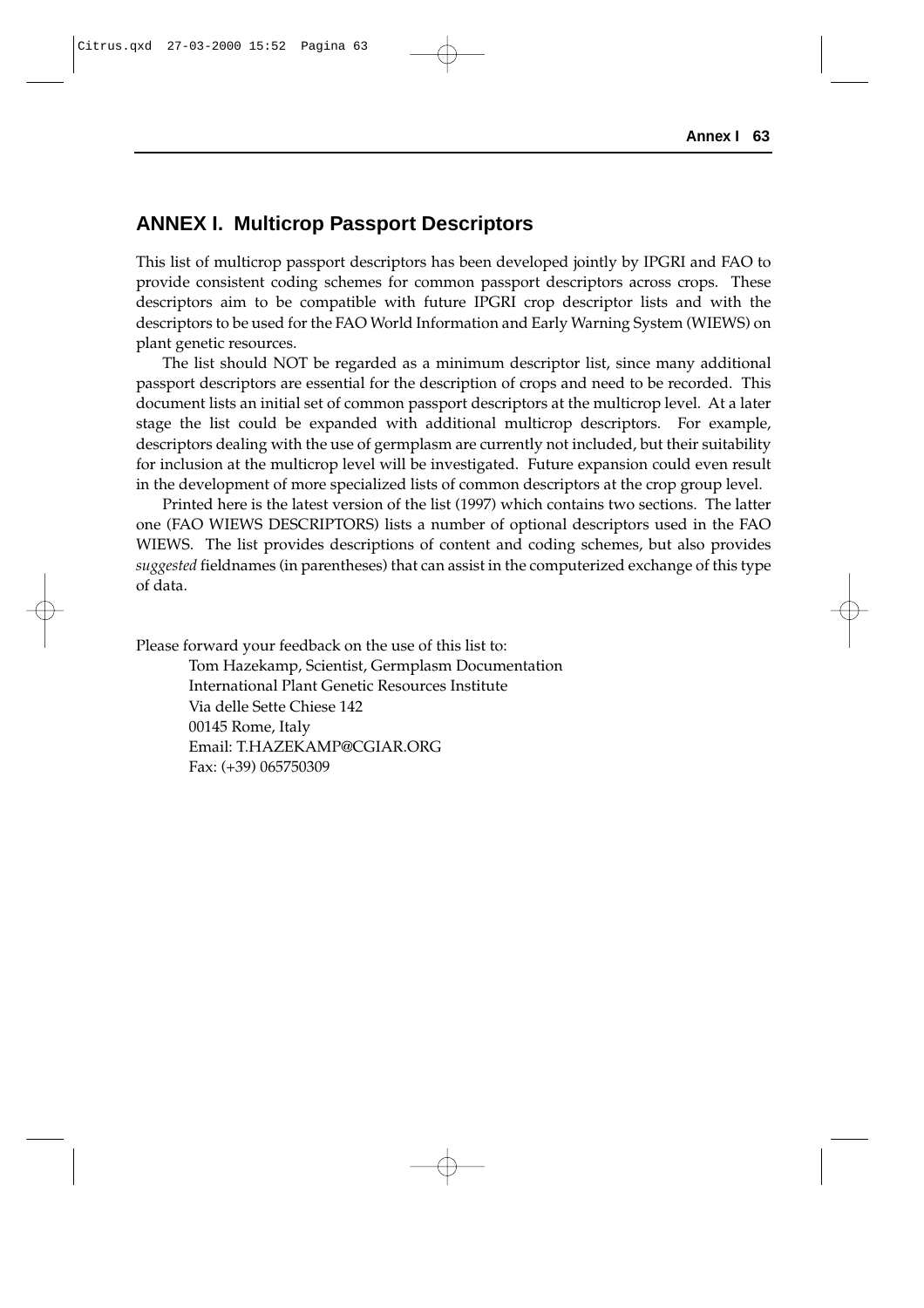## **MULTICROP PASSPORT DESCRIPTORS**

#### **1. Institute code (INSTCODE)**

Code of the institute where the accession is maintained. The codes consist of the 3-letter ISO 3166 country code of the country where the institute is located plus number or an acronym as specified in the Institute database that will be made available by FAO. Preliminary codes (i.e. codes not yet incorporated in the FAO Institute database) start with an asterisk followed by a 3-letter ISO 3166 country code and an acronym.

#### **2. Accession number (ACCENUMB)**

This number serves as a unique identifier for accessions and is assigned when an accession is entered into the collection. Once assigned this number should never be reassigned to another accession in the collection. Even if an accession is lost, its assigned number should never be reused. Letters should be used before the number to identify the genebank or national system (e.g. IDG indicates an accession that comes from the genebank at Bari, Italy; CGN indicates an accession from the genebank at Wageningen, The Netherlands; PI indicates an accession within the USA system).

#### **3. Collecting number (COLLNUMB)**

Original number assigned by the collector(s) of the sample, normally composed of the name or initials of the collector(s) followed by a number. This item is essential for identify-ing duplicates held in different collections. It should be unique and always accompany subsamples wherever they are sent.

#### **4. Genus (GENUS)**

Genus name for taxon. Initial uppercase letter required.

#### **5. Species (SPECIES)**

Specific epithet portion of the scientific name in lowercase letters plus authority'. Following abbreviation is allowed: "sp."

#### **6. Subtaxa (SUBTAXA)**

Subtaxa can be used to store any additional taxonomic identifier plus authority'. Following abbreviations are allowed: "ssp." (for subspecies); "var." (for variety); "convar." (for convariety); "f." (for form).

#### **7. Accession name (ACCNAME)**

Either a registered or other formal designation given to the accession. First letter uppercase. Multiple names separated with semicolon.

## **8. Country of origin (ORIGCTY)**

Name of the country in which the sample was originally collected or derived. Use the ISO 3166 extended codes, (i.e. current and old 3 letter ISO 3166 country codes)

#### **9. Location of collecting site (COLLSITE)**

Location information below the country level that describes where the accession was collected starting with the most detailed information. Might include the distance in kilometers and direction from the nearest town, village or map grid reference point, (e.g. CURITIBA 7S, PARANA means 7 km south of Curitiba in the state of Parana)

#### **10. Latitude of collecting site (LATITUDE)**

Degrees and minutes followed by N (North) or S (South) (e.g. 1030S). Missing data (minutes) should be indicated with hyphen (e.g. 10–S).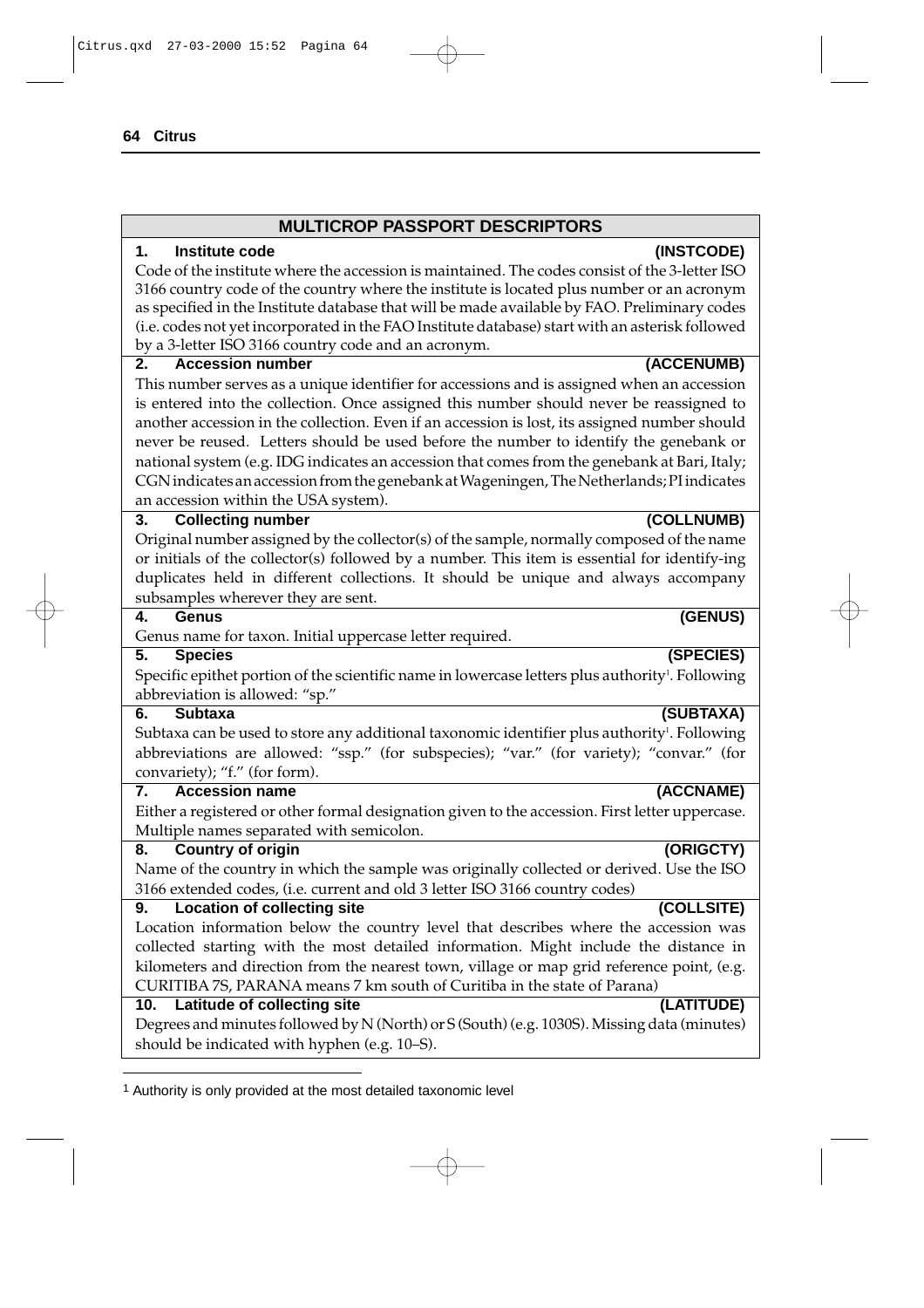| (LONGITUDE)<br>Longitude of collecting site<br>11.<br>Degrees and minutes followed by E (East) or W (West) (e.g. 07625W). Missing data (minutes)<br>should be indicated with hyphen (e.g. 076-W).<br>Elevation of collecting site [m asl]<br>(ELEVATION)<br>12.<br>Elevation of collecting site expressed in meters above sea level. Negative values allowed.<br><b>Collecting date of original sample [YYYYMMDD]</b><br>(COLLDATE)<br>13.<br>Collecting date of the original sample where YYYY is the year, MM is the month and DD is<br>the day.<br>(SAMPSTAT)<br>14.<br><b>Status of sample</b><br>Wild<br>Unknown<br>$\theta$<br>1<br>2<br>Weedy<br>3<br>Traditional cultivar/Landrace<br>99 Other (Elaborate in REMARKS field)<br>Breeder's line<br>4 |
|------------------------------------------------------------------------------------------------------------------------------------------------------------------------------------------------------------------------------------------------------------------------------------------------------------------------------------------------------------------------------------------------------------------------------------------------------------------------------------------------------------------------------------------------------------------------------------------------------------------------------------------------------------------------------------------------------------------------------------------------------------|
|                                                                                                                                                                                                                                                                                                                                                                                                                                                                                                                                                                                                                                                                                                                                                            |
|                                                                                                                                                                                                                                                                                                                                                                                                                                                                                                                                                                                                                                                                                                                                                            |
|                                                                                                                                                                                                                                                                                                                                                                                                                                                                                                                                                                                                                                                                                                                                                            |
|                                                                                                                                                                                                                                                                                                                                                                                                                                                                                                                                                                                                                                                                                                                                                            |
|                                                                                                                                                                                                                                                                                                                                                                                                                                                                                                                                                                                                                                                                                                                                                            |
|                                                                                                                                                                                                                                                                                                                                                                                                                                                                                                                                                                                                                                                                                                                                                            |
|                                                                                                                                                                                                                                                                                                                                                                                                                                                                                                                                                                                                                                                                                                                                                            |
|                                                                                                                                                                                                                                                                                                                                                                                                                                                                                                                                                                                                                                                                                                                                                            |
|                                                                                                                                                                                                                                                                                                                                                                                                                                                                                                                                                                                                                                                                                                                                                            |
|                                                                                                                                                                                                                                                                                                                                                                                                                                                                                                                                                                                                                                                                                                                                                            |
|                                                                                                                                                                                                                                                                                                                                                                                                                                                                                                                                                                                                                                                                                                                                                            |
|                                                                                                                                                                                                                                                                                                                                                                                                                                                                                                                                                                                                                                                                                                                                                            |
|                                                                                                                                                                                                                                                                                                                                                                                                                                                                                                                                                                                                                                                                                                                                                            |
| 5<br>Advanced cultivar                                                                                                                                                                                                                                                                                                                                                                                                                                                                                                                                                                                                                                                                                                                                     |
| 15.<br><b>Collecting source</b><br>(COLLSRC)                                                                                                                                                                                                                                                                                                                                                                                                                                                                                                                                                                                                                                                                                                               |
| The coding scheme proposed can be used at 2 different levels of detail: Either by using the                                                                                                                                                                                                                                                                                                                                                                                                                                                                                                                                                                                                                                                                |
| global codes such as 1, 2, 3, 4 or by using the more detailed coding such as 1.1, 1.2, 1.3 etc.                                                                                                                                                                                                                                                                                                                                                                                                                                                                                                                                                                                                                                                            |
| Wild habitat<br>Farm<br>Market<br>Institute/Research<br>1<br>2<br>3<br>4                                                                                                                                                                                                                                                                                                                                                                                                                                                                                                                                                                                                                                                                                   |
| 1.1<br>Forest/<br>2.1<br>Field<br>3.1<br>Town<br>organization                                                                                                                                                                                                                                                                                                                                                                                                                                                                                                                                                                                                                                                                                              |
| woodland<br>2.2<br>Orchard<br>3.2<br>Village                                                                                                                                                                                                                                                                                                                                                                                                                                                                                                                                                                                                                                                                                                               |
| Shrubland<br>2.3<br>Garden<br>Urban<br>3.3<br>$\boldsymbol{0}$<br>Unknown<br>1.2                                                                                                                                                                                                                                                                                                                                                                                                                                                                                                                                                                                                                                                                           |
| Grassland<br>1.3<br>2.4<br>Fallow<br>3.4<br>Other exchange                                                                                                                                                                                                                                                                                                                                                                                                                                                                                                                                                                                                                                                                                                 |
| 2.5<br>99<br>1.4<br>Desert/<br>Other (Elaborate in<br>Pasture<br>system                                                                                                                                                                                                                                                                                                                                                                                                                                                                                                                                                                                                                                                                                    |
| tundra<br><b>REMARKS</b> field)<br>2.6<br><b>Store</b>                                                                                                                                                                                                                                                                                                                                                                                                                                                                                                                                                                                                                                                                                                     |
| Donor institute code<br>16.<br>(DONORCODE)                                                                                                                                                                                                                                                                                                                                                                                                                                                                                                                                                                                                                                                                                                                 |
| Code for the donor institute. The codes consist of the 3-letter ISO 3166 country code of the                                                                                                                                                                                                                                                                                                                                                                                                                                                                                                                                                                                                                                                               |
| country where the institute is located plus number or an acronym as specified in the Institute                                                                                                                                                                                                                                                                                                                                                                                                                                                                                                                                                                                                                                                             |
| database that will be made available by FAO. Preliminary codes (i.e. codes not yet                                                                                                                                                                                                                                                                                                                                                                                                                                                                                                                                                                                                                                                                         |
| incorporated in the FAO Institute database) start with an asterisk followed by a 3-letter ISO                                                                                                                                                                                                                                                                                                                                                                                                                                                                                                                                                                                                                                                              |
| 3166 country code and an acronym.                                                                                                                                                                                                                                                                                                                                                                                                                                                                                                                                                                                                                                                                                                                          |
| 17. Donor number<br>(DONORNUMB)                                                                                                                                                                                                                                                                                                                                                                                                                                                                                                                                                                                                                                                                                                                            |
| Number assigned to an accession by the donor. Letters should be used before the number                                                                                                                                                                                                                                                                                                                                                                                                                                                                                                                                                                                                                                                                     |
| to identify the genebank or national system (e.g. IDG indicates an accession that comes from                                                                                                                                                                                                                                                                                                                                                                                                                                                                                                                                                                                                                                                               |
| the genebank at Bari, Italy; CGN indicates an accession from the genebank at Wageningen,                                                                                                                                                                                                                                                                                                                                                                                                                                                                                                                                                                                                                                                                   |
| The Netherlands; PI indicates an accession within the USA system)                                                                                                                                                                                                                                                                                                                                                                                                                                                                                                                                                                                                                                                                                          |
| Other number(s) associated with the accession<br>(OTHERNUMB)<br>18.<br>Any other identification number known to exist in other collections for this accession. Letters                                                                                                                                                                                                                                                                                                                                                                                                                                                                                                                                                                                     |
|                                                                                                                                                                                                                                                                                                                                                                                                                                                                                                                                                                                                                                                                                                                                                            |
| should be used before the number to identify the genebank or national system (e.g. IDG                                                                                                                                                                                                                                                                                                                                                                                                                                                                                                                                                                                                                                                                     |
| indicates an accession that comes from the genebank at Bari, Italy; CGN indicates an                                                                                                                                                                                                                                                                                                                                                                                                                                                                                                                                                                                                                                                                       |
| accession from the genebank at Wageningen, The Netherlands; PI indicates an accession                                                                                                                                                                                                                                                                                                                                                                                                                                                                                                                                                                                                                                                                      |
| within the USA system). Multiple numbers can be added and should be separated with a                                                                                                                                                                                                                                                                                                                                                                                                                                                                                                                                                                                                                                                                       |
| semicolon<br>19.<br><b>Remarks</b><br>(REMARKS)                                                                                                                                                                                                                                                                                                                                                                                                                                                                                                                                                                                                                                                                                                            |
| The remarks field is used to add notes or to elaborate on descriptors with value "99" (=Other).                                                                                                                                                                                                                                                                                                                                                                                                                                                                                                                                                                                                                                                            |
| Prefix remarks with the field name they refer to and a colon (e.g. COLLSRC: roadside).                                                                                                                                                                                                                                                                                                                                                                                                                                                                                                                                                                                                                                                                     |
| Separate remarks referring to different fields are separated by semicolons.                                                                                                                                                                                                                                                                                                                                                                                                                                                                                                                                                                                                                                                                                |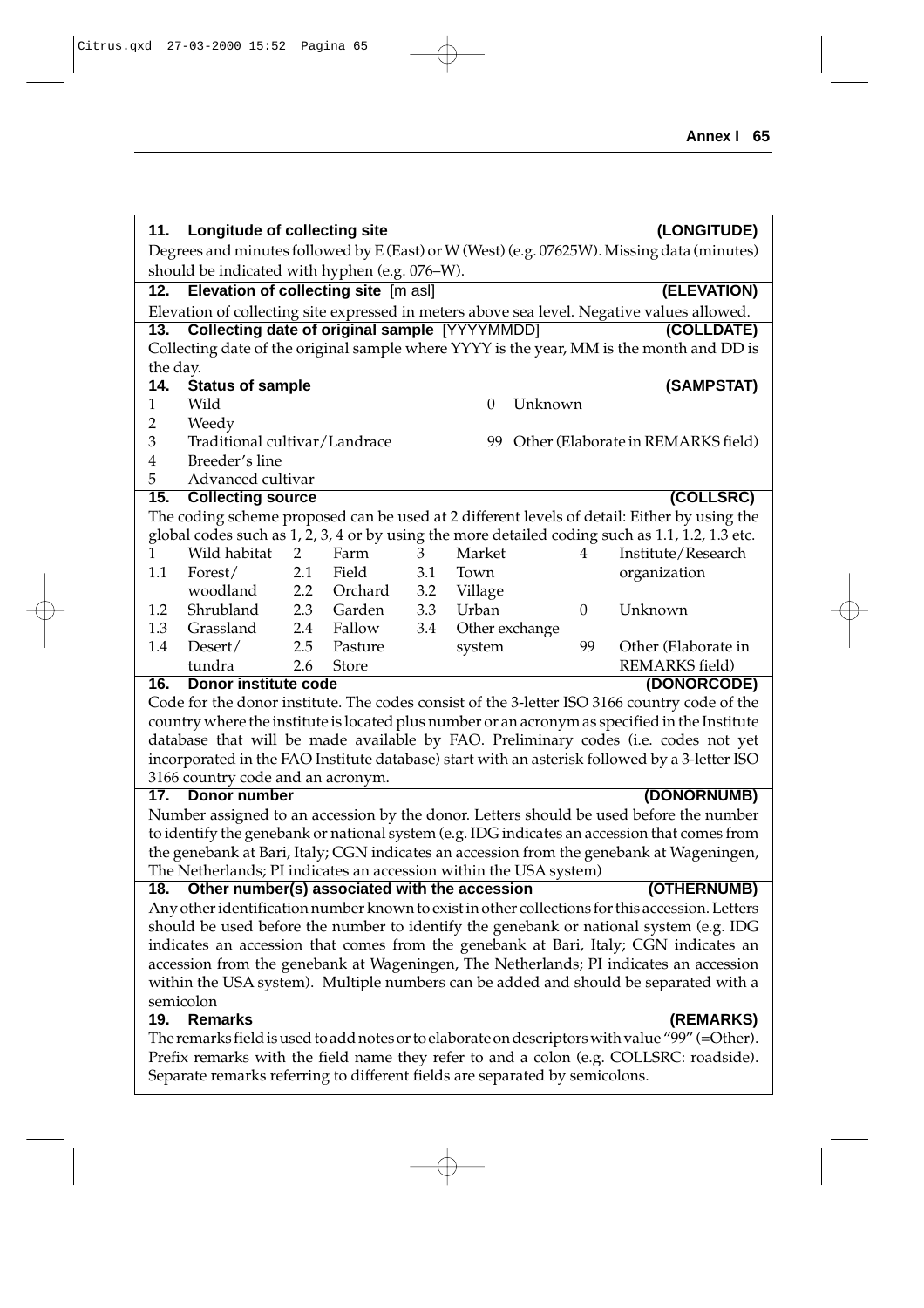## **FAO WIEWS DESCRIPTORS**

## **1. Location of safety duplicates (DUPLSITE)**

Code of the institute where a safety duplicate of the accession is maintained. The codes consist of 3-letter ISO 3166 country code of the country where the institute is located plus number or an acronym as specified in the Institute database that will be made available by FAO. Preliminary codes (i.e. codes not yet incorporated in the FAO Institute database) start with an asterisk followed by a 3-letter ISO 3166 country code and an acronym. Multiple numbers can be added and should be separated with a semicolon.

| 2.                                           | Availability of passport data                                                         | (PASSAVAIL)                           |  |  |  |  |
|----------------------------------------------|---------------------------------------------------------------------------------------|---------------------------------------|--|--|--|--|
| (i.e. in addition to what has been provided) |                                                                                       |                                       |  |  |  |  |
| 0                                            | Not available                                                                         |                                       |  |  |  |  |
| 1                                            | Available                                                                             |                                       |  |  |  |  |
| 3.                                           | Availability of characterization data                                                 | (CHARAVAIL)                           |  |  |  |  |
| 0                                            | Not available                                                                         |                                       |  |  |  |  |
| 1                                            | Available                                                                             |                                       |  |  |  |  |
| 4.                                           | Availability of evaluation data                                                       | (EVALAVAIL)                           |  |  |  |  |
| 0                                            | Not available                                                                         |                                       |  |  |  |  |
| 1                                            | Available                                                                             |                                       |  |  |  |  |
| 5.                                           | Acquisition type of the accession                                                     | (ACQTYPE)                             |  |  |  |  |
| 1                                            | Collected/bred originally by the institute                                            |                                       |  |  |  |  |
| 2                                            | Collected/bred originally by joint mission/institution                                |                                       |  |  |  |  |
|                                              |                                                                                       |                                       |  |  |  |  |
| 3                                            | Received as a secondary repository                                                    |                                       |  |  |  |  |
| 6.                                           | Type of storage                                                                       | (STORTYPE)                            |  |  |  |  |
|                                              | Maintenance type of germplasm. If germplasm is maintained under different types of    |                                       |  |  |  |  |
|                                              | storage, multiple choices are allowed, separated by a semicolon (e.g. 2;3). (Refer to |                                       |  |  |  |  |
|                                              | FAO/IPGRI Genebank Standards 1994 for details on storage type)                        |                                       |  |  |  |  |
| 1                                            | Short-term                                                                            | 99 Other (elaborate in REMARKS field) |  |  |  |  |
| 2                                            | Medium-term                                                                           |                                       |  |  |  |  |
| 3                                            | Long-term                                                                             |                                       |  |  |  |  |
| 4                                            | In vitro collection                                                                   |                                       |  |  |  |  |
| 5                                            | Field genebank collection                                                             |                                       |  |  |  |  |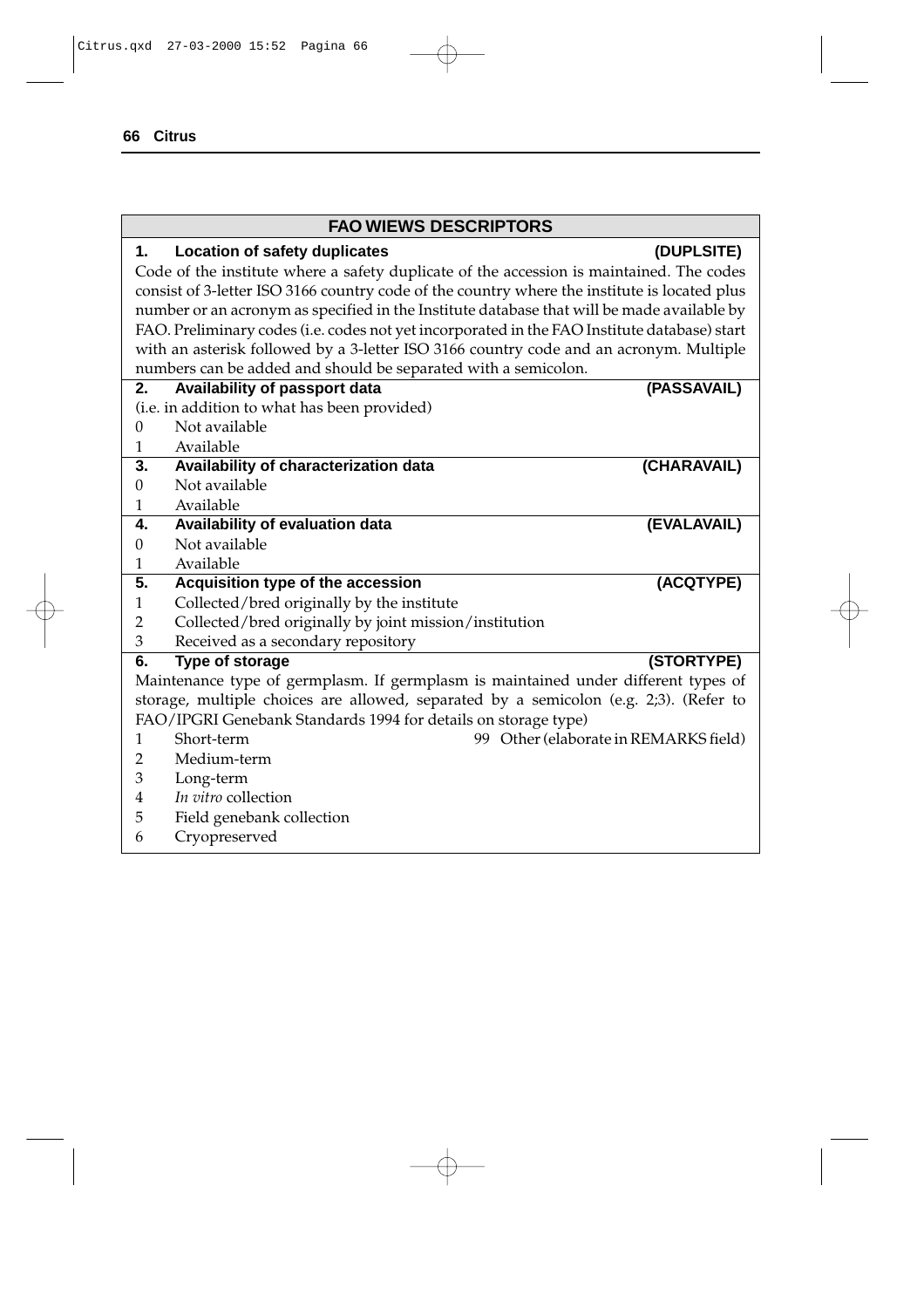| <b>COLLECTING FORM for citrus</b>                                                           |                              |                                  |                                    |                                                      |  |  |
|---------------------------------------------------------------------------------------------|------------------------------|----------------------------------|------------------------------------|------------------------------------------------------|--|--|
| <b>SAMPLE IDENTIFICATION</b>                                                                |                              |                                  |                                    |                                                      |  |  |
| COLLECTING NAME(S)/INSTITUTE(S) (2.2):                                                      |                              |                                  |                                    |                                                      |  |  |
| COLLECTING No. (2.1)                                                                        |                              |                                  | PHOTOGRAPH No. (2.17):             |                                                      |  |  |
| COLLECTING DATE [YYYYMMDD] (2.3):                                                           |                              |                                  |                                    |                                                      |  |  |
| GENUS (1.5.1):                                                                              |                              |                                  | SPECIES (1.5.2):                   |                                                      |  |  |
| <b>SAMPLE</b>                                                                               |                              |                                  |                                    |                                                      |  |  |
| STATUS OF SAMPLE (2.13):                                                                    |                              |                                  |                                    |                                                      |  |  |
| 0. Unknown                                                                                  | 1. Wild                      |                                  | 2. Weedy                           | 3. Traditional cultivar/Landrace                     |  |  |
| 4. Breeder's line                                                                           |                              | 5. Advanced cultivar             | 99. Other (specify):               |                                                      |  |  |
| TYPE OF SAMPLE (2.14):                                                                      |                              |                                  |                                    |                                                      |  |  |
| 1. Seed<br>6. Layer                                                                         | 2. Seedling<br>7. Vitroplant |                                  | 3. Budwood<br>8 Fruit              | 4. Graft<br>5. Rooted cutting<br>99. Other (specify) |  |  |
|                                                                                             |                              |                                  |                                    |                                                      |  |  |
| NUMBER OF PLANTS SAMPLED (2.15):                                                            |                              |                                  |                                    |                                                      |  |  |
| PREVAILING STRESSES (2.16.20):                                                              |                              |                                  |                                    |                                                      |  |  |
| Mention the types of major stresses, i.e. abiotic (drought), biotic (pests, diseases, etc.) |                              |                                  |                                    |                                                      |  |  |
| ETHNOBOTANICAL DATA                                                                         |                              |                                  |                                    |                                                      |  |  |
| LOCAL/VERNACULAR NAME (2.16.2):                                                             |                              |                                  |                                    |                                                      |  |  |
| ETHNIC GROUP (2.16.1):                                                                      |                              |                                  |                                    |                                                      |  |  |
| PARTS OF PLANT USED (2.16.6):                                                               |                              |                                  |                                    |                                                      |  |  |
| 1. Seed<br>2. Root                                                                          |                              | 3. Trunk                         | 4. Leaf                            | 5. Flower/inflorescence                              |  |  |
| 6. Fruit                                                                                    | 99. Other (specify):         |                                  |                                    |                                                      |  |  |
| PLANT USES (2.16.7)                                                                         |                              |                                  |                                    |                                                      |  |  |
| 1. Fresh fruit consumption                                                                  |                              | 2. Juice                         | 3. Cooking                         | 4. Rootstock                                         |  |  |
| 5. Distillation/fermentation<br>99. Other (specify):                                        |                              | 6. Essential oils                | 7. Ornamental                      | 8. Medicinal                                         |  |  |
|                                                                                             |                              |                                  |                                    |                                                      |  |  |
| ASSOCIATED FLORA (2.16.23):                                                                 |                              |                                  |                                    |                                                      |  |  |
| <b>CHARACTERIZATION</b>                                                                     |                              |                                  |                                    |                                                      |  |  |
| Vegetative                                                                                  |                              |                                  |                                    |                                                      |  |  |
| Rootstock (7.1.1):                                                                          |                              |                                  |                                    |                                                      |  |  |
| Tree growth habit (7.1.5):                                                                  |                              | 1. Erect<br>99. Other (specify): | 2. Spreading                       | 3. Drooping                                          |  |  |
| Shoot tip colour (7.1.11):                                                                  |                              | 1. Green                         | 2. Purple                          | 99. Other (specify):                                 |  |  |
| Leaf                                                                                        |                              |                                  |                                    |                                                      |  |  |
| Vegetative life cycle (7.2.1):                                                              |                              | 1. Evergreen                     | 2. Deciduous                       | 3. Semi-persistent                                   |  |  |
| Leaf division (7.2.2):                                                                      |                              | 1. Simple                        | 2. Bifoliate                       | 3. Trifoliate                                        |  |  |
|                                                                                             |                              | 4. Pentafoliate                  | 99. Other (e.g. mixture; specify): |                                                      |  |  |
| Fruit                                                                                       |                              |                                  |                                    |                                                      |  |  |
| Fruiting season (7.4.1):                                                                    |                              | 1. Early                         | 2. Midseason                       | 3. Late                                              |  |  |
| Fruit diameter [mm] (7.4.4):<br>Fruit length [mm] (7.4.5):                                  |                              |                                  |                                    |                                                      |  |  |
| Fruit shape (7.4.6):                                                                        |                              | 1. Spheroid                      | 2. Ellipsoid                       | 3. Pyriform                                          |  |  |
|                                                                                             |                              | 4. Oblique (asymmetric)          |                                    | 5. Obloid                                            |  |  |
|                                                                                             |                              | 6. Ovoid                         | 99. Other (specify):<br>2. Convex  |                                                      |  |  |
| Shape of fruit base (7.4.7):                                                                |                              | 1. Necked<br>4. Concave          | 5. Concave collared                | 3. Truncate<br>6. Collared with neck                 |  |  |
|                                                                                             |                              | 99. Other (specify):             |                                    |                                                      |  |  |